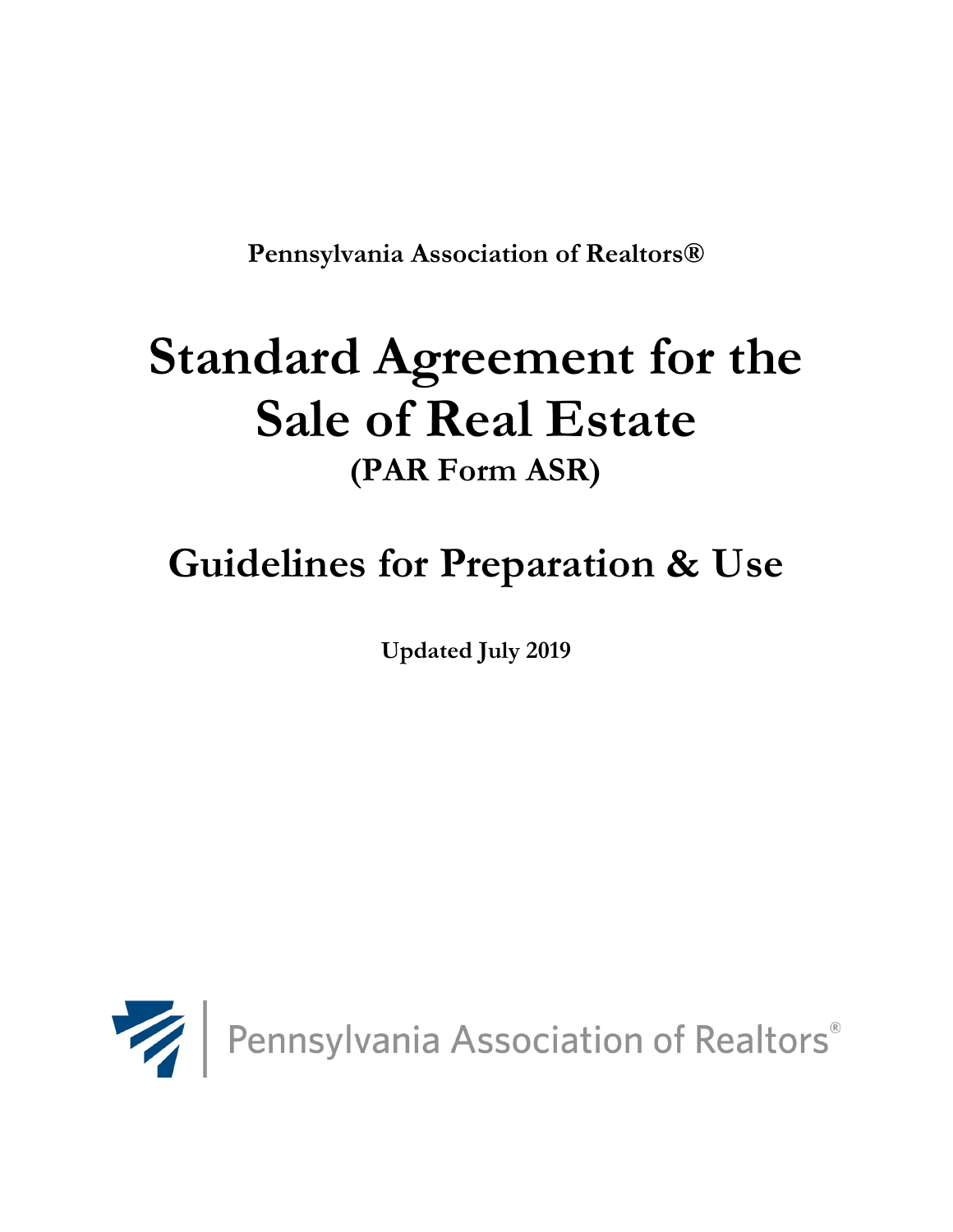# **Table of Contents**

| Paragraph 15: NOTICES, ASSESSMENTS AND MUNICIPAL REQUIREMENTS Error!<br>Bookmark not defined. |  |
|-----------------------------------------------------------------------------------------------|--|
| Paragraph 16: CONDOMINIUM/PLANNED COMMUNITY (HOMEOWNER                                        |  |
|                                                                                               |  |
|                                                                                               |  |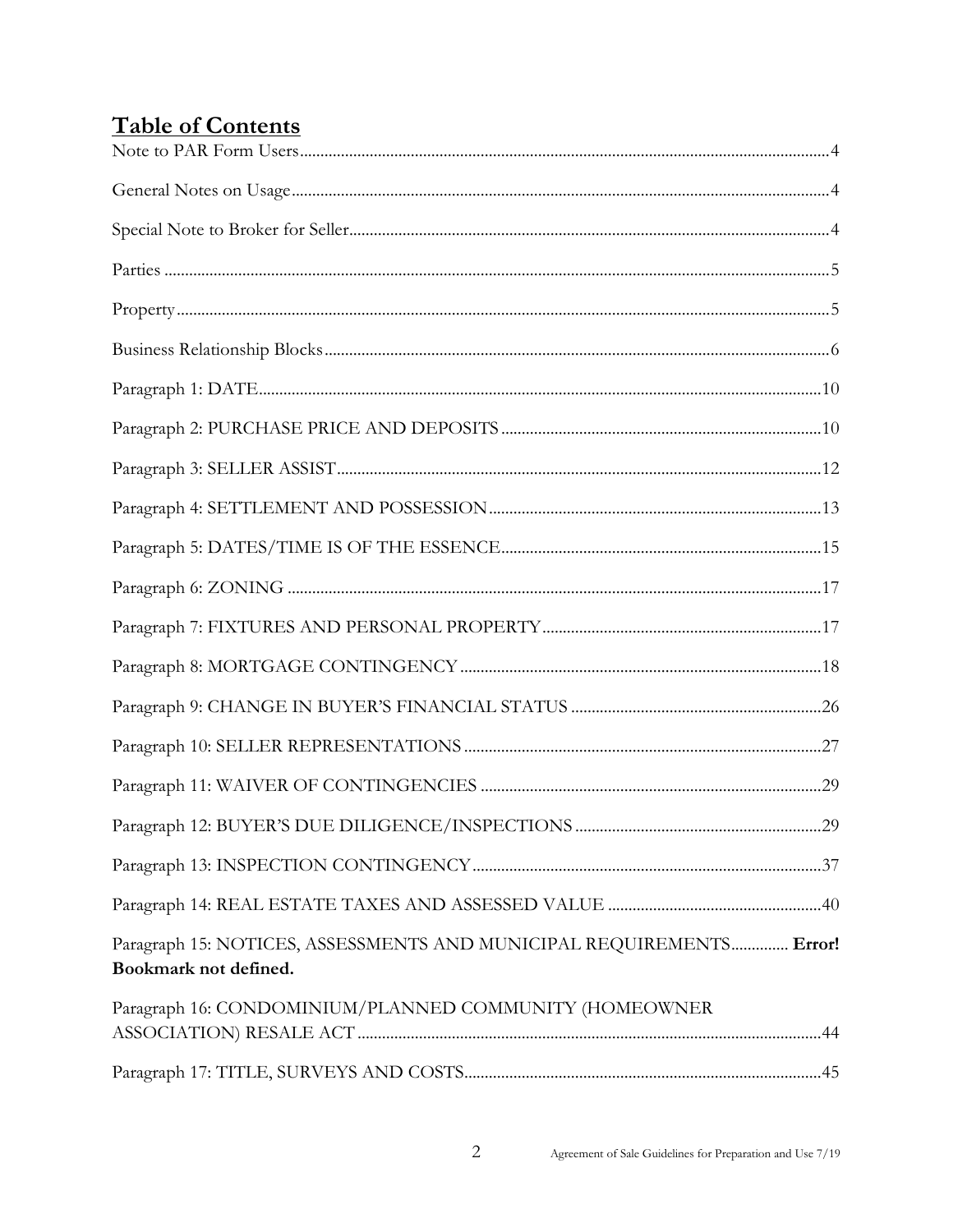| Paragraph 22: GOVERNING LAW, VENUE AND PERSONAL JURISDICTION 47         |
|-------------------------------------------------------------------------|
| Paragraph 23: FOREIGN INVESTMENT IN REAL PROPERTY TAX ACT (FIRPTA)47    |
| Paragraph 24: NOTICE REGARDING CONVICTED SEX OFFENDERS (MEGAN'S LAW).48 |
|                                                                         |
|                                                                         |
|                                                                         |
|                                                                         |
|                                                                         |
|                                                                         |
|                                                                         |
|                                                                         |
|                                                                         |
|                                                                         |
|                                                                         |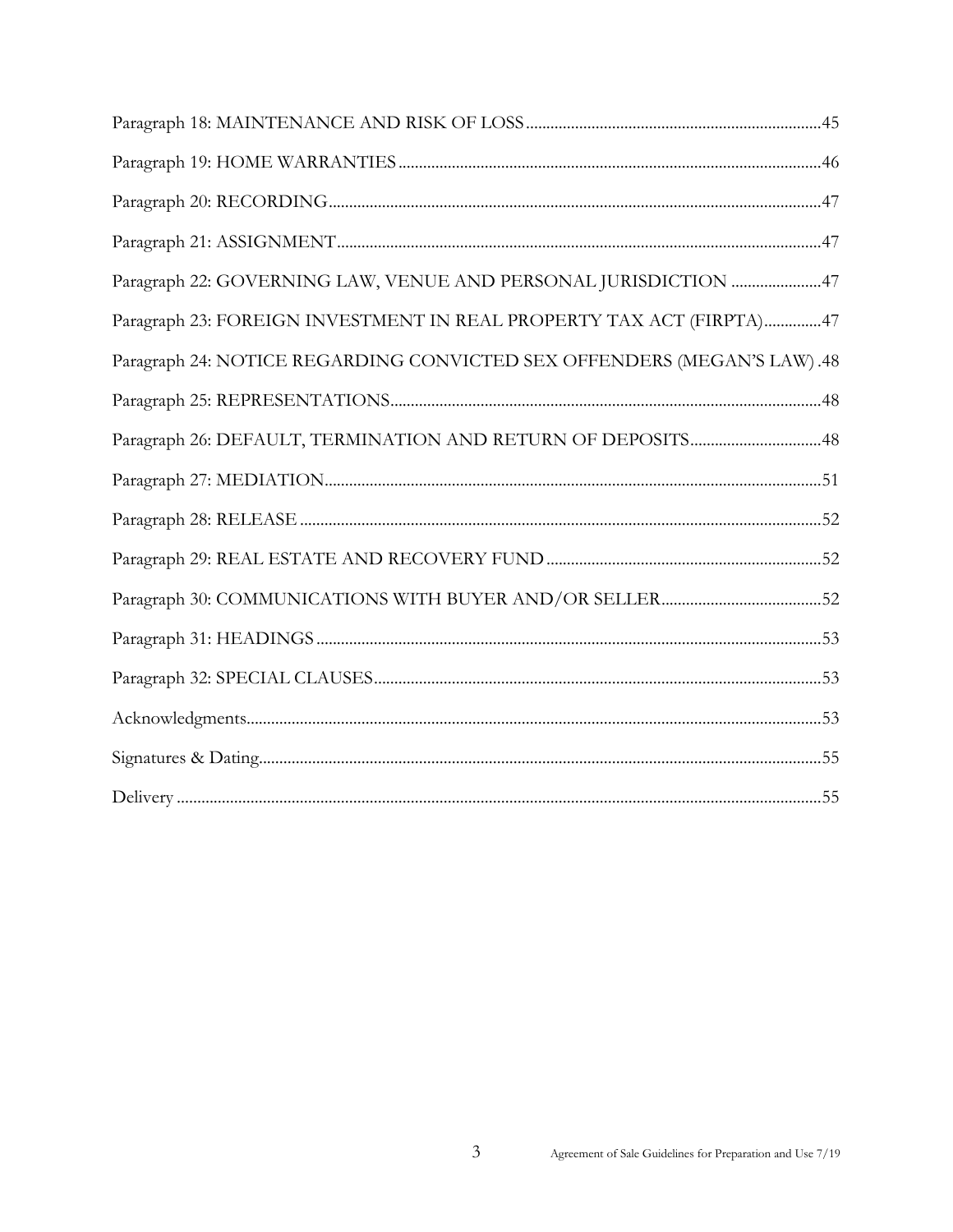# <span id="page-3-0"></span>**Note to PAR Form Users**

As stated in the title, this document is only a *guideline* for the proper use of the Standard Agreement of Sale. The suggestions presented here should be used in conjunction with, and as a supplement to, your professional education; they are not meant as a substitute for proper professional education.

The sale of a home is complicated. No set of instructions, no matter how complete, could possibly cover all of the issues and nuances that appear in any individual transaction. Seek guidance from your Broker and/or your legal counsel if you have any questions about the progress of a transaction or about the proper use of this or any PAR Standard Form.

To make these Guidelines more useful there are numerous helpful "extras" added to the main text. Many of the "Note" or "Practice Tip" items you will see are based, in part, on the experiences of PAR members, staff and legal counsel, and are designed to point out some of the more practical items to consider when filling out the Agreement.

# <span id="page-3-1"></span>**General Notes on Usage**

Pennsylvania Association of Realtors® Standard Forms are developed by the PAR Standard Forms Committee for use in a wide variety of transactions and market areas. To provide maximum flexibility to the parties, many provisions contain blank spaces that can be filled in as appropriate.

Where there is pre-printed language that is not agreeable to the parties and is not required by law, it can be crossed out and/or modified, with the parties dating and initialing the change in the margins. As a general rule, text added by the parties that changes pre-printed text, or pre-printed text altered by the parties, will prevail over pre-printed language should a dispute arise.

Throughout the Agreement you will find references to the "**Execution Date**." This is defined as the date when all parties have agreed to all terms of the Agreement by signing it and/or initialing any changes. The Agreement should always be delivered promptly after signing - preferably on the date accepted - but for purposes of counting days for inspections and other functions of the Agreement, the Execution Date is the date to be used. (See the explanation of Paragraph 5(C) for more information.) The Agreement contains Notices, some of which are legally required, while others are designed to educate Buyers and Sellers (and their agents) about particular aspects of the law. Make sure to familiarize yourself with the contents of these pages, so you can direct Buyer and Seller to the appropriate information.

# <span id="page-3-2"></span>**Special Note to Broker for Seller**

When reviewing an Agreement with a Seller, there may be representations made in the Agreement on the Seller's behalf (e.g., Seller's knowledge of land use restrictions on the Property, etc.), particularly in Paragraph 10, but in other locations as well. Do not let Seller sign the Agreement unless these representations are true. If these representations are inaccurate, they should be amended, initialed, and generally treated as a counteroffer.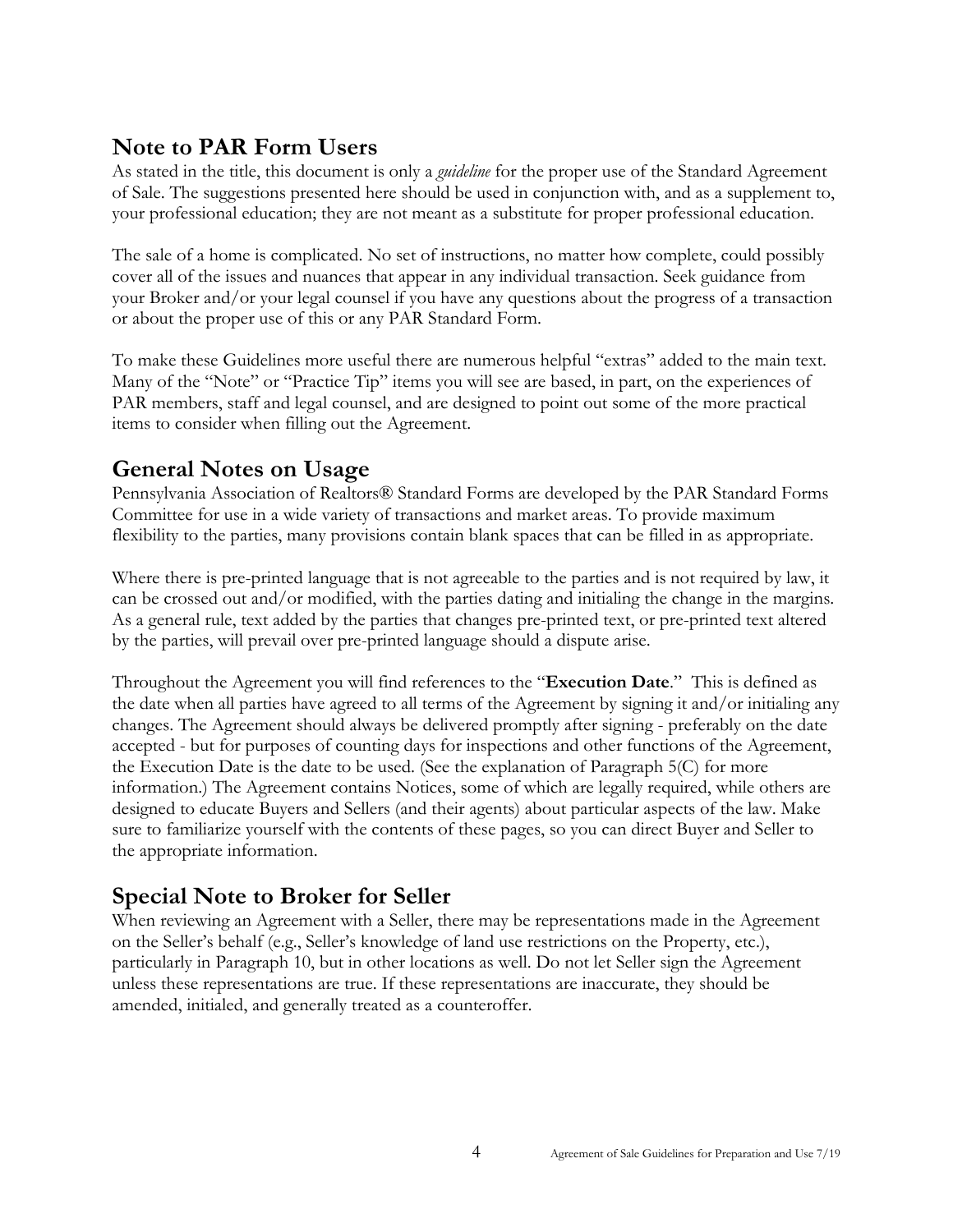# <span id="page-4-0"></span>**Parties**

**BUYER(S):** Starting by the word "BUYER(S)" insert the name or names of Buyers. Be sure to list all Buyers, to make sure each one is fully bound to the Agreement.

**Practice Tip:** If Buyer is a veteran, make sure the name on the Agreement matches the name on the discharge eligibility.

**SELLER(S):** Starting next to the word "SELLER(S)," insert the name or names of Seller(s).

**Practice Tip:** Do not use terms such as "all registered owners" or "owners in title." The registered owners are not necessarily the only ones who must sign agreements and deeds to convey legal title (e.g., spouses of owners under certain circumstances). In the case of a cooperative sale where the Broker for Buyer does not have the proper names of all Sellers, leave the lines blank and ask the Broker for Seller to insert the proper names before approval.

Buyer and Seller should each include their mailing address in this box. **It is very important that both parties place a mailing address in the Agreement.** It is generally necessary to communicate with the other party during the course of a transaction, and having the address and contact numbers properly filled in can make this communication considerably easier, especially where one party is not represented by a broker. Both parties should communicate with another through their agents, but it may be necessary for the Buyer to contact the Seller directly about condominium documents.

# <span id="page-4-1"></span>**Property**

**ADDRESS:** When identifying the Property to be transferred, it is important to have the legal identification of the Property listed in the Agreement, not just the mailing address. Insert a description of the Property, including house number; street; postal city; ZIP Code; municipality, city or township; county; and school district.

*Example:* ADDRESS (including postal city): **123 Mulberry Street, Hummelstown, PA** ZIP **17036**, in the municipality of **Township of Derry**, County of **Dauphin**, in the school district of **Derry Township**, in the Commonwealth of Pennsylvania.

**Note:** Be certain to include the correct municipality (township, borough or city) in the property description where indicated, and not just the commonly referred-to post office designation that is likely to be a part of the mailing address.

While the school district and ZIP Code are not required for legal identification of the property, some Buyers are very interested in living in a specific ZIP Code or sending their children to schools in a certain district.

**Note:** If the Buyer fills in the school district incorrectly or if the Buyer has not filled in a school district at all, the Seller should modify this line to reflect the accurate school district.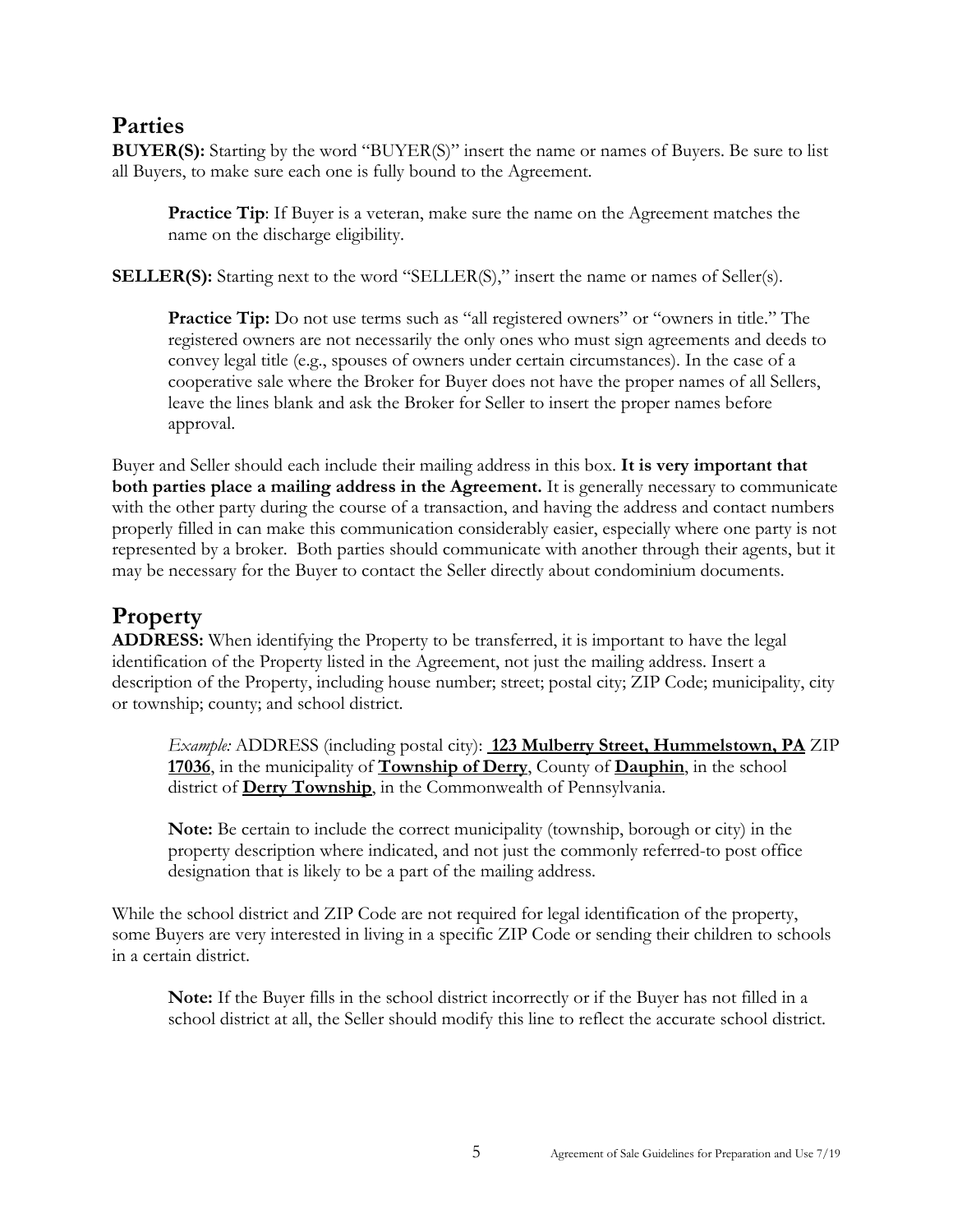**IDENTIFICATION:** If market practice dictates further description, or if the short description is not sufficient to identify the Property, insert one or more of the following means of identifying the Property in the space provided: tax identification number(s); parcel number; lot and block; or deed book, page, and recording date.

**Practice Tip:** If the Property consists of several parcels, or if there is the possibility of confusion regarding the boundaries of the Property, prepare an addendum to the Agreement that attaches a copy of the legal description taken from the last recorded deed, a proposed deed, or the legal description prepared by an attorney. Make sure that the legal description is in fact the correct and current description of the Property being sold. Attaching a proper legal description of the Property will help ensure that there is no dispute regarding the description of the Property to be transferred.

Practice Tip: Property identifiers may have different names in different counties. Use what works in your area (e.g. Parcel Number, Property Identification Number, Tax ID Number).

# <span id="page-5-0"></span>**Business Relationship Blocks**

The Business Relationship (Buyer's Relationship with PA Licensed Broker and Seller's Relationship with PA Licensed Broker) boxes on the front page of the Agreement are used to identify the Brokers and Licensees involved in the transaction and to describe their business relationship to the parties involved in the transaction. Each block is divided, left and right, into a Broker section (left) and a Licensee section (right).

**Note:** The Real Estate Licensing and Registration Act (RELRA) requires that Brokers identify: (1) the capacity in which they are engaged in a transaction; and (2) whether the Broker or any licensee affiliated with the Broker has provided services to any other party in the transaction. The information provided in the Business Relationship Blocks provides the appropriate business relationship information. Paragraph 25(D), is included to satisfy the second part of that requirement.

#### **BROKERS:**

On the left side, the Broker should fill in the name of the company (brokerage), its license number, and its contact information.

The checkboxes on the left side of the Business Relationship Block under the Broker contact information allow you to indicate whether the Broker represents only one party (Buyer Agent or Seller Agent) or both the Seller and the Buyer (Dual Agent).

**Note:** Where the Buyer and Seller are represented by the *same Broker*, the Broker is always a Dual Agent and the Broker (company) information in both boxes should be the same.

**Where a transaction involves a party that is not represented by a Broker**, the Broker working for the represented party should fill in broker and licensee information in the box for the party they represent and should select the "No business relationship" checkbox in the other party's Business Relationship Block.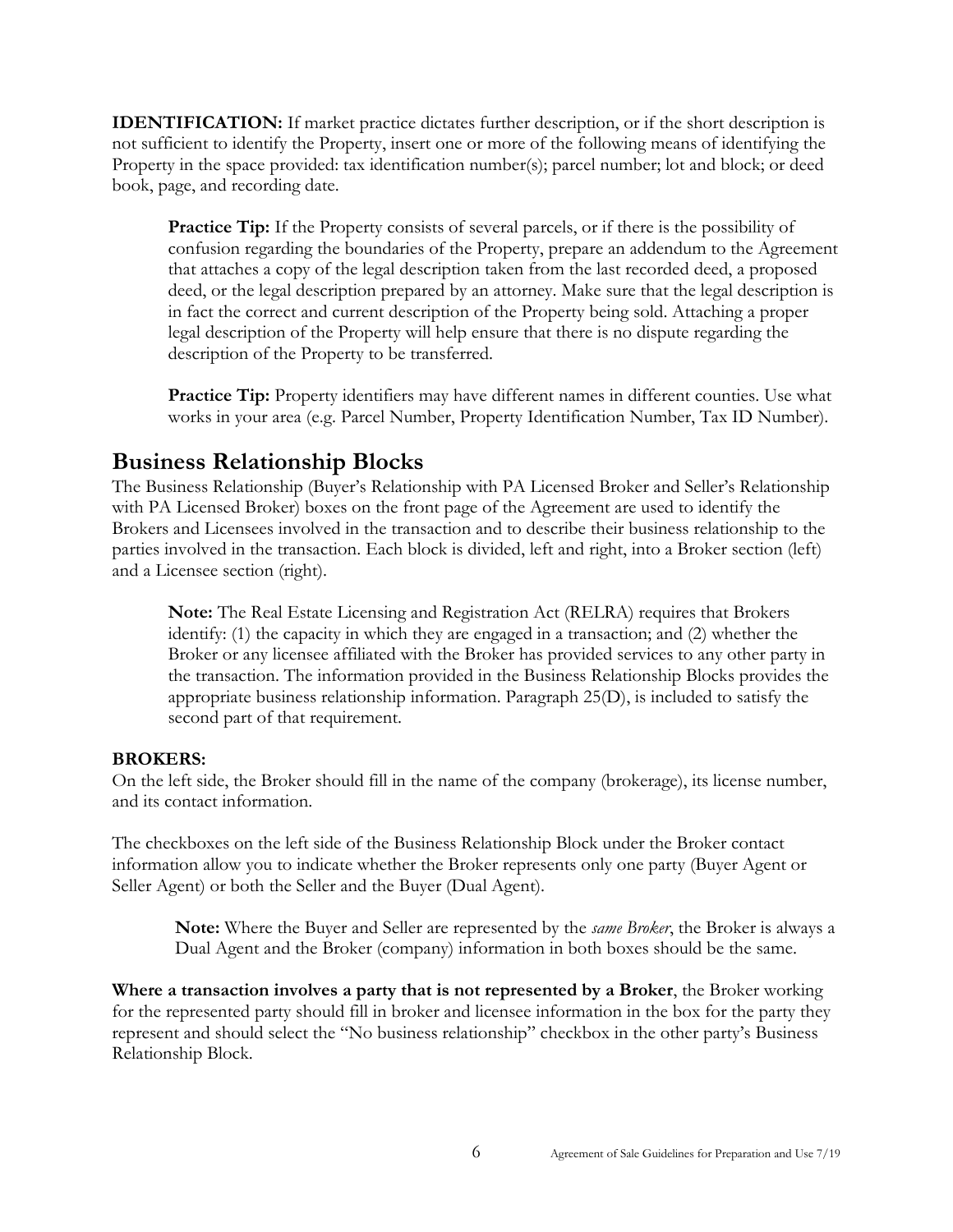*Example*: A licensee representing a Buyer in a FSBO transaction would fill in Buyer's Business Relationship Block as the Agent for Buyer, and would check the "No Business Relationship" checkbox in the Seller's Business Relationship Block. This indicates that the defined "relationship" with Seller is one in which the Broker is working solely in the best interests of the Buyer. This can help eliminate any potential issues where a Buyer or Seller claims to have been unaware that he/she was not represented in a transaction.

Practice Tip: If the "No business relationship" checkbox has been checked, the Broker and Licensee **should not** write their information in that Business Relationship Block.

Answer the questions in the flow charts below to determine which box to check on the Agreement.



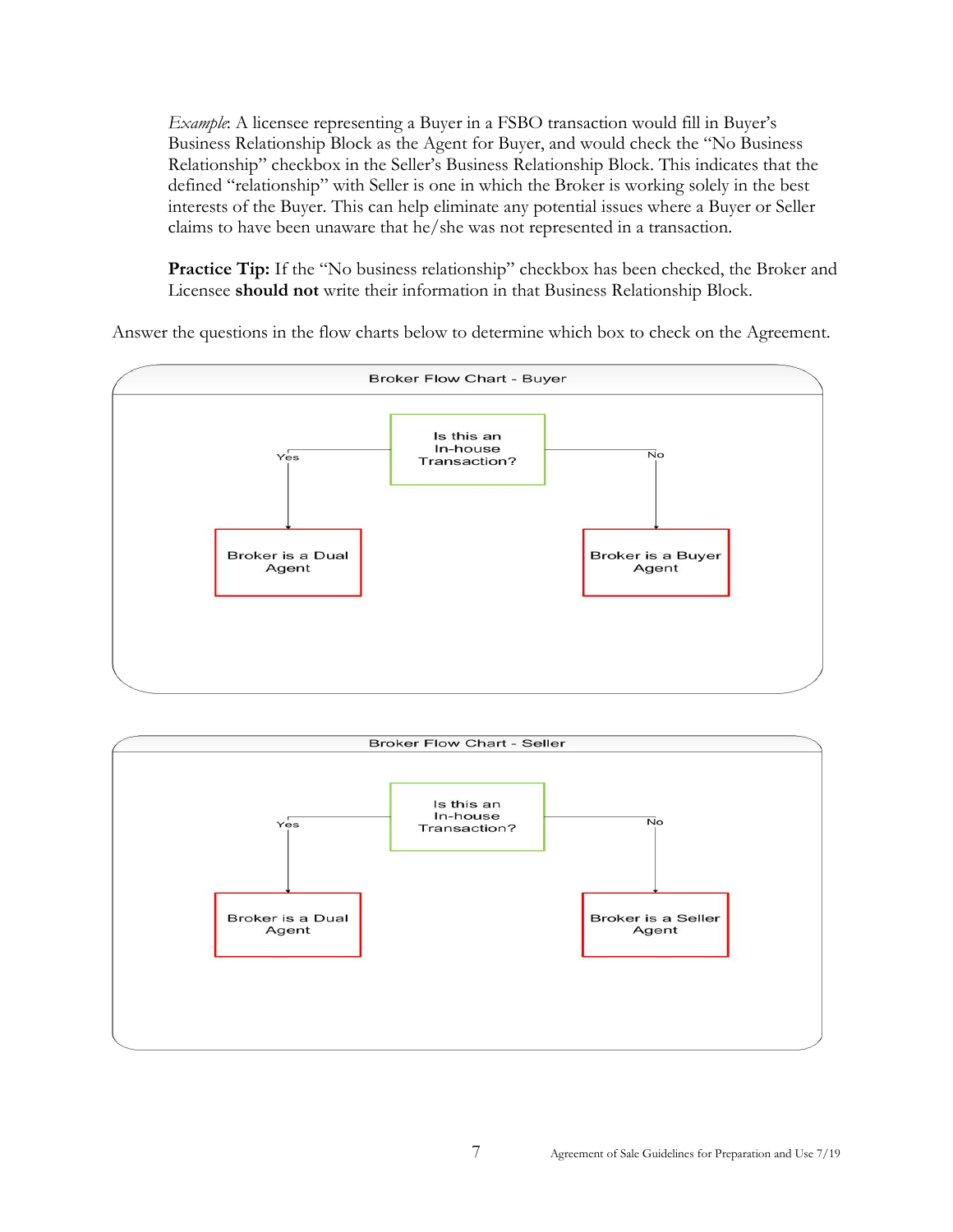#### **LICENSEES:**

On the right side, the Licensee should fill in his or her name, license number, and contact information. If more than one Licensee is representing the Buyer or Seller, each Licensee should write their name, license number, and contact information.

The checkboxes on the right side of the Business Relationship Block under the Licensee information allow you to identify your relationship with your client and the other Licensees involved in the transaction. First, make sure you understand the difference between Designated and Dual Agency and your brokerage policy. If you are unfamiliar with your broker's policy on this subject, speak to your broker. Do not assume that your broker's policy is the same as that of other brokers in the market.

A **Buyer Agent** or **Seller Agent** is a Licensee who, along with all other licensees in the brokerage, represents the Buyer or Seller.

A **Designated Agent** is a Licensee assigned by the Broker to act exclusively as the agent for the client to the exclusion of all other Licensees within the brokerage.

A **Dual Agent** is a Licensee who acts as an agent for both the Buyer and the Seller in the same transaction.

It is possible for a Designated Agent to be a Dual Agent if the same agent represents both parties!

Licensee status will also depend on whether the transaction is an **in-house transaction** or a **cooperative** ("co-op") **transaction**.

In a cooperative transaction, the licensee on each side of the transaction represents only one party, so dual agency is not an option. In this type of transaction, the Licensee needs to know whether her broker does or does not practice designated agency. If yes, select Agent with Designated Agency. If no, select Agent.

In an in-house transaction a Licensee can only select Dual Agent or Agent with Designated Agency. If the broker does not practice designated agency, the Licensee(s) representing both parties are considered to be dual agents. If the broker does practice dual agency, select Agent with Designated Agency if different Licensees represent the parties, or select Dual Agent if the same Licensee represents both parties.

**Practice Tip:** When filling out the Business Relationship Blocks, keep in mind that only the legal name and address of Pennsylvania licensed real estate offices should appear in these blocks. Don't use office nicknames or home addresses if they are not approved by and registered with the State Real Estate Commission.

**Practice Tip:** If you are unsure about information regarding the other agent in the transaction -- especially whether or not they are working as a designated agent -- do not fill in that information. Rather, contact the Broker or Licensee to learn of their status or ask the other Broker or Licensee to fill in the information when they have the Agreement.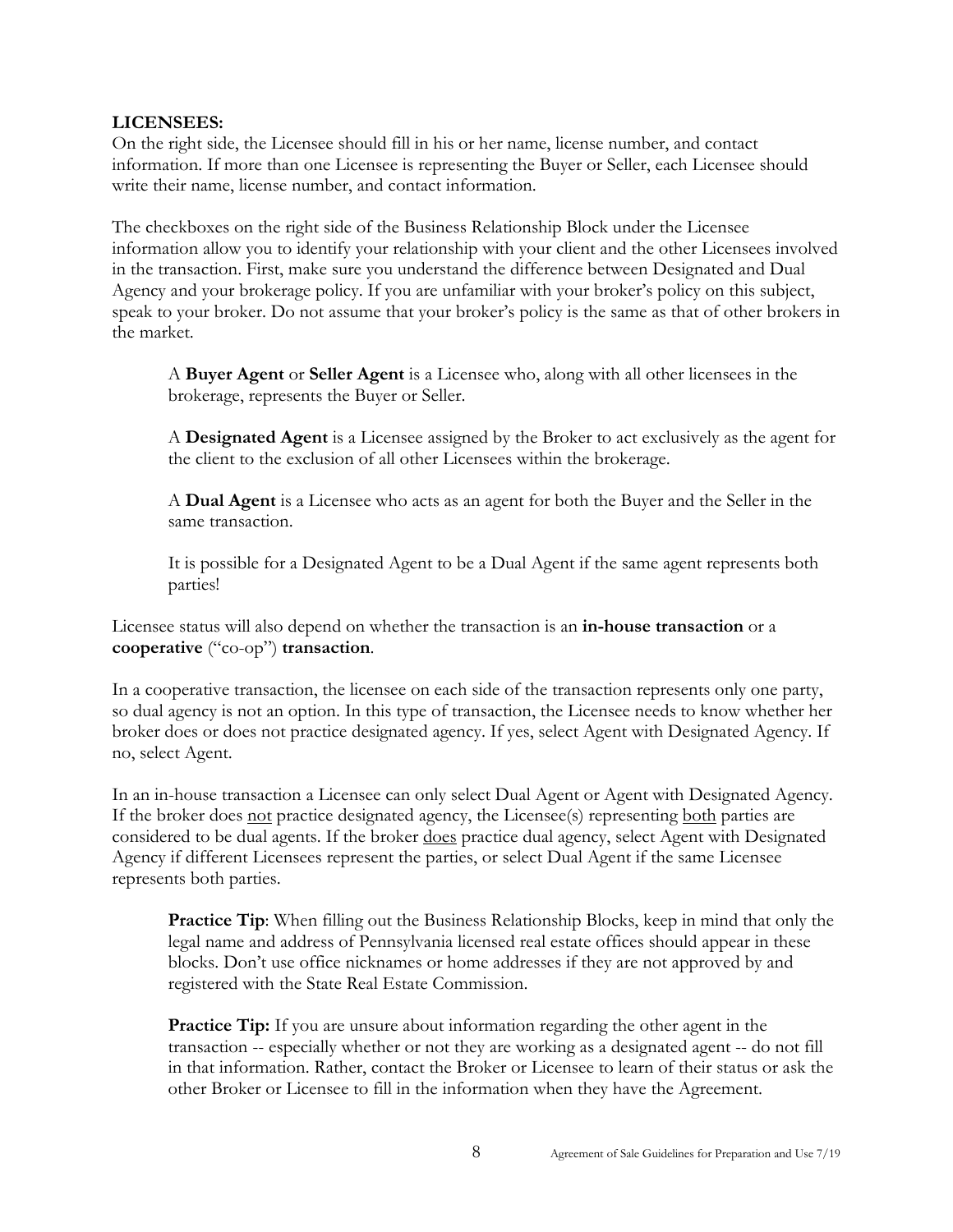

Answer the questions in the flow charts below to determine which box to check on the Agreement.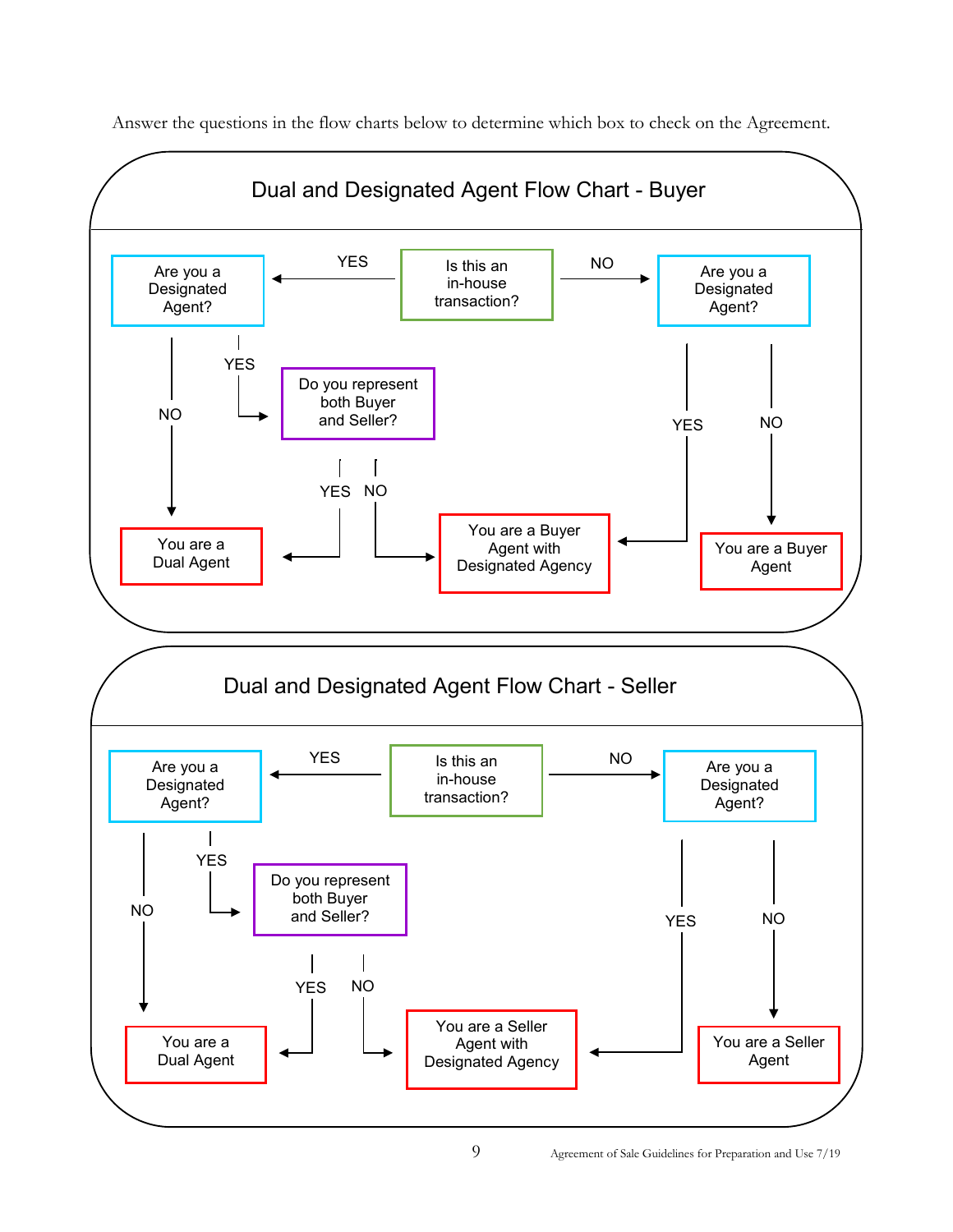# <span id="page-9-0"></span>**Paragraph 1: DATE**

To establish the date of the offer, insert the date that the Agreement is signed by the first party (usually the Buyer) in the "dated" blank. Do not pre-date or post-date the Agreement.

**Practice Tip**: This identification date on the Agreement should not change as the form is being passed between the parties in negotiation. The purpose of this date is to identify which "version" of the original contract is being negotiated. If the parties should write a new Agreement for the transaction it would be acceptable to start that version of the Agreement with a new date.

# <span id="page-9-1"></span>**Paragraph 2: PURCHASE PRICE AND DEPOSITS**

## **Subparagraph (A): Purchase Price**

Write in the Purchase Price by using numbers on the first line and write it out on the second and third lines. Do not use 00/100 or No/100 as when writing a check.

*Example*: Purchase Price \$ **153,000** (**One Hundred and Fifty-Three Thousand** U.S. Dollars), to be paid by Buyer as follows:

**Practice Tip:** When filling out the Agreement to submit the initial offer, write the purchase price to the far left of the line to permit a Seller to submit a counter-offer by crossing out the original amount and inserting a new amount on the same line.

**(1) Initial Deposit:** A Buyer will generally provide some sort of deposit or down payment immediately upon or shortly after the Seller's acceptance of the Agreement. It is more common these days for an Agreement to be signed and submitted electronically. When that occurs, the deposit check is typically not provided at the same time but arrives within a few days. If the Agreement is being signed and will be delivered without the indicated deposit, fill in a number of days that will afford you time to deliver the check to the Seller.

**Note:** This Agreement of Sale refers to all monies paid by the Buyers as "deposits" -- most references are to "deposit monies paid on account of purchase price." Market practice may be to refer to these deposits as "down payments," "down money," "earnest money" or other similar terms.

**Note:** There is no legal requirement to provide a deposit, although it is common practice in almost all markets to do so. The amount is open to negotiation. An Agreement presented without a deposit is still valid.

**(2) Additional Deposit:** The Sellers may request additional deposits at specified times during the transaction as a show of commitment by the Buyer. If any additional deposit is to be paid, the amount of the deposit and the time for delivery are indicated on this line. Be sure to advise the Buyer that making this payment on time is an obligation of the Agreement, and that there may be consequences for late payment. See Paragraph 5 (Dates/Time is of the Essence) and Paragraph 26 (Default, Termination and Return of Deposits) for more information.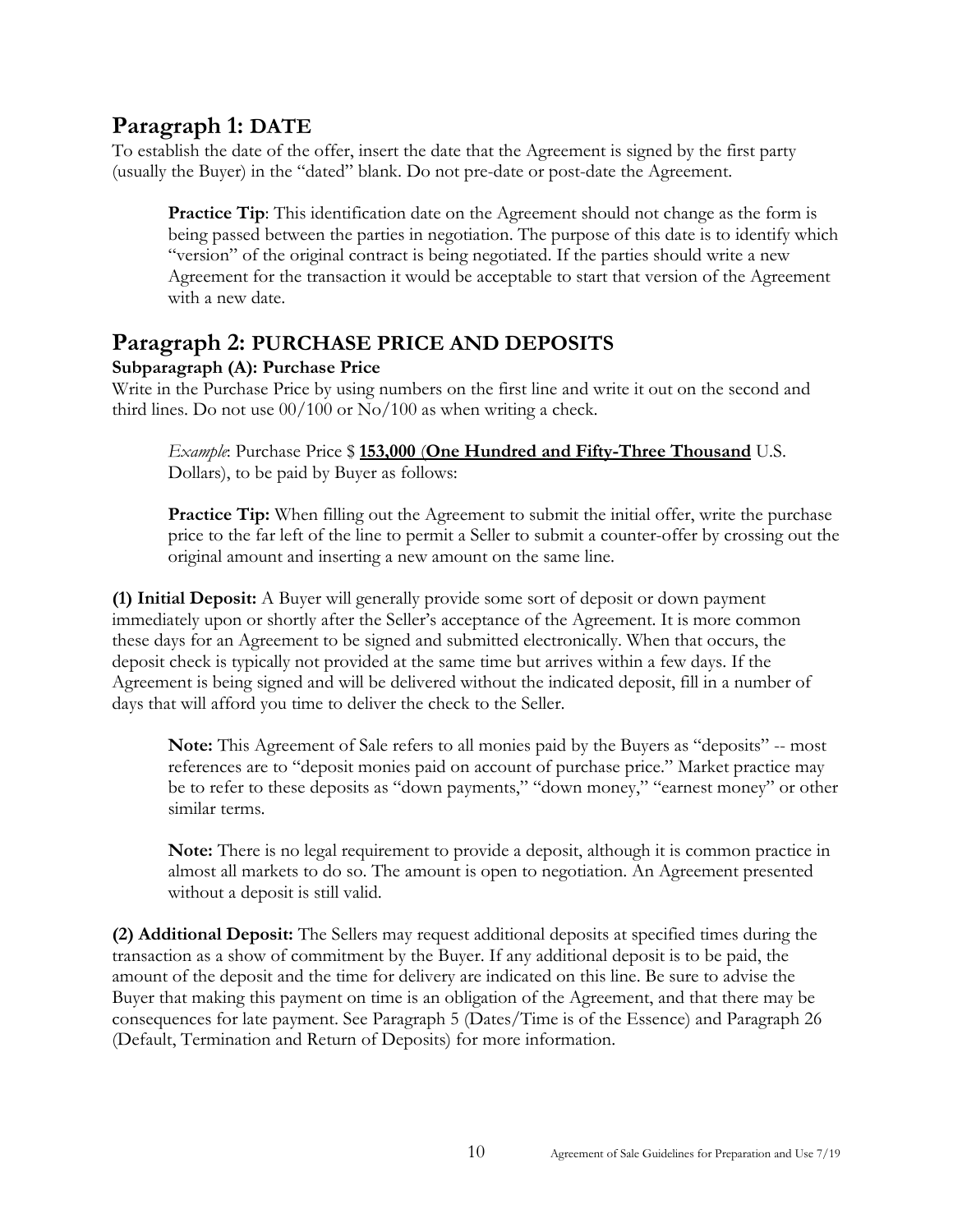**(3) Blank line:** If there is any other scheduled payment, list it on this line *with the date the payment is due.* **Do not insert the amount of the mortgage on this line** unless the Seller is taking back a Purchase Money Mortgage or the Buyer is assuming the Seller's existing mortgage. If it is any other type of mortgage, use Paragraph 8 (Mortgage Contingency).

**Note:** If the transaction does not proceed to closing, the Buyers' deposits must be accounted for and distributed. Certain circumstances may result in some or all of the deposits being retained by the Seller, while others may result in some or all of the deposits being returned to the Buyer. Pay special attention to the various termination and default clauses throughout the Agreement so you can inform your client about the proper treatment of deposit monies should the issue arise during the transaction. See Paragraph 26 for more information.

**(4) Remaining balance will be paid at settlement:** Whatever amount remains after all deposits have been subtracted from the Purchase Price will be paid by the Buyer at the settlement. This language is intended to prevent errors of arithmetic from being made as there is no need to calculate the total. This also eliminates the need to remember to update the total in this paragraph when changing the Purchase Price or deposits for a counteroffer.

**Practice Tip:** Buyers often prefer to make very small deposits, hoping to minimize their exposure should they default on the Agreement for some reason. Sellers, on the other hand, often will request higher deposits to help protect them from a Buyer default. When working as a Buyer agent, it may be worth reminding your client that negotiating deposits can sometimes be as effective as negotiating the purchase price. For example, faced with two Buyers offering similar prices, a Seller may lean towards the Buyer offering a higher deposit rather than a Buyer with a small deposit but a slightly higher purchase price.

#### **Subparagraph (B): Mode of payment for deposits/holding money in escrow**

This subparagraph contains two provisions, each of which relates to the methods in which deposits are paid and held pending settlement. First, deposits paid 30 days or more before Settlement Date must be in the form of a check, cashier's check or wired funds. Deposits paid within 30 days before Settlement Date must be in the form of a cashier's check or wired funds, not by personal check. This is designed to protect the Sellers by ensuring that funds provided at or near settlement are legitimate.

**Practice Tip:** It is important to make it clear to Buyer clients, who may believe that a personal check would be sufficient for this purpose, that personal checks and certified checks are not listed as permissible methods of payment. A Seller has the authority to accept a personal check if they wish, but if they accept the personal check as payment then they have likely waived any protection they would have under this provision. The parties can always alter this language to provide for alternate payment methods. Also, there is no "magic" to the 30-day limitation that is inserted as a default. The thought is that this time period is more than enough to be sure that any personal check has plenty of time to clear before settlement. Allowing personal checks too close to settlement could cause problems if the funds are not actually available at settlement. If a Seller does not wish to receive payment by wired funds it would be necessary to specify that in the Agreement. Cash is not included on the list of acceptable payment methods to protect the safety of brokers who might have to hold and transport large amounts of cash.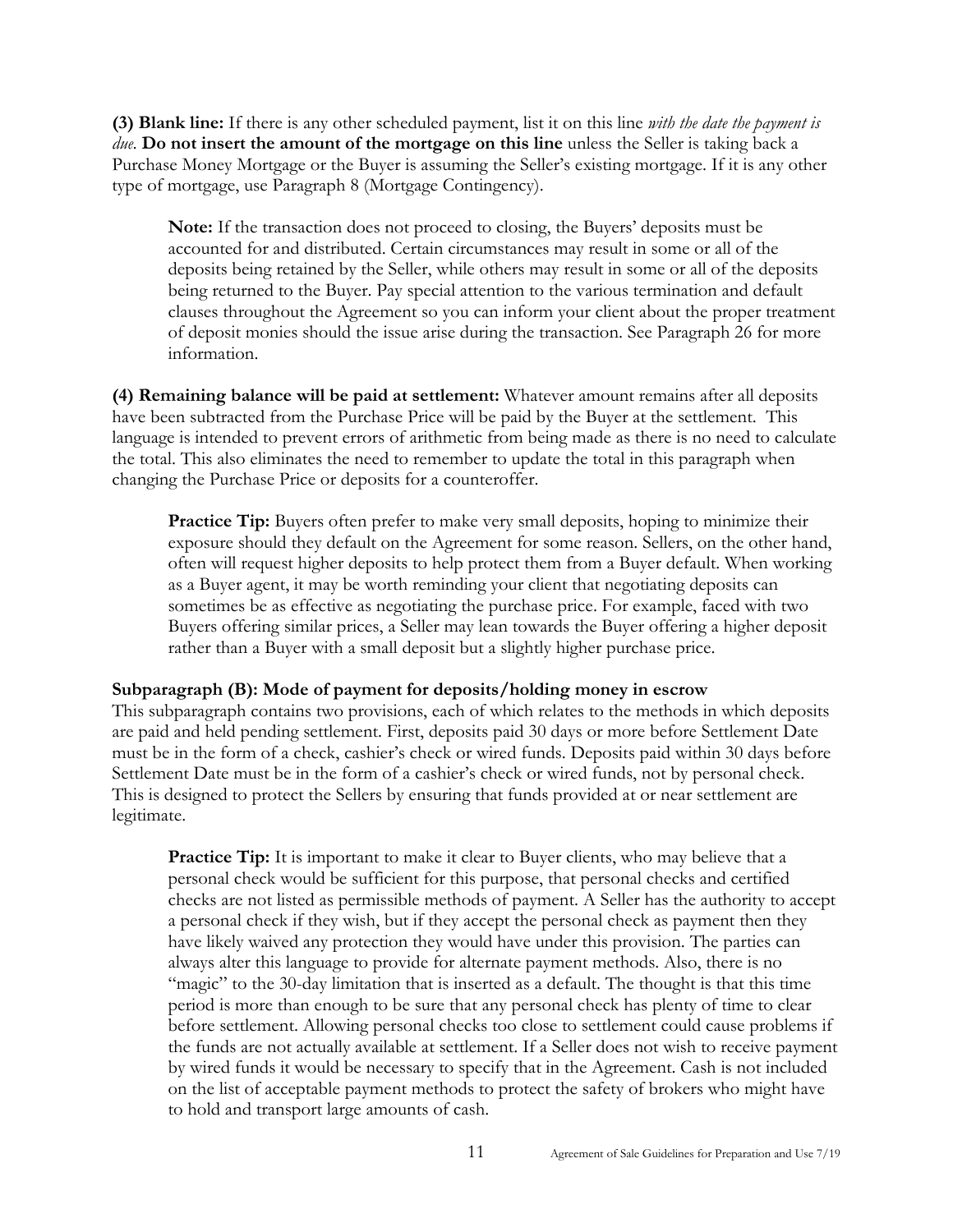#### **Subparagraph (C): Deposits to Broker for Seller**

The default position of the contract is that deposits will be held by the Broker for the Seller. If the Broker for the Buyer or other individual (perhaps an attorney or title company) is holding the deposit money, put that information on the blank line provided. It is acceptable to use the term "Broker for Buyer" in this line, as the Broker is clearly identified at the beginning of the form. If an attorney is holding the deposit monies, use the name of the attorney or the firm; do not simply identify the attorney as "Attorney for Buyer." If an individual or entity is not otherwise identified in the Agreement, be sure to include the full name of the individual or entity to allow the parties to identify the holder of deposits.

**Practice Tip:** Brokers are not required to place deposit monies into interest-bearing accounts. If a Broker elects to do so, the general rule is that "interest follows the principal." That is, if the sale closes and the Seller receives the deposit then the Seller is also entitled to all interest. If the sale *doesn't* close and the Buyer has the deposit money returned, then all interest returns to the Buyer. If the parties wish to treat any interest differently they should be advised to put their wishes in writing prior to signing the Agreement in order to avoid potential problems at closing. Also keep in mind that an interest-bearing account would generally be set up in the name of the party to receive the interest, so Brokers should get a W-9 form from the client prior to establishing the account. Check with your Broker for the proper method to establish an interest-bearing account if one is desired.

This subparagraph provides that the escrow agent may hold uncashed checks pending the Seller's acceptance of the offer. Under ordinary circumstances a deposit to be held in escrow must be placed in the escrow account no later than the next business day after receipt. Where both parties have agreed, though, the broker can hold a Buyer's check until the Buyer's offer has been accepted by the Seller (at which point it must be deposited the next business day).

**Note:** The PAR Listing Contract (Form XLS) and Buyer Agency Contract (Form BAC) each contain statements of their client's permission to hold deposits paid by check. The language in the Agreement simply affirms this right. Be sure to explain to your Buyer client that this provision does not give them permission to post-date a deposit check.

**Practice Tip:** The language in these forms say the broker "may" (not "must") hold the deposit monies paid by check. Each broker should have a policy in place on this issue.

#### <span id="page-11-0"></span>**Paragraph 3: SELLER ASSIST**

If the Seller is willing to contribute any monies towards the Buyer's costs (e.g., points or other closing costs), insert the maximum amount the Seller agrees to pay.

**Practice Tip:** The line for Seller assist can be used to state a specific dollar amount or a percentage of the sales price. Whichever is used, be sure both parties understand how that number relates to any counteroffers that are made. For example, a Buyer may need to increase a dollar amount of assistance to reflect a higher negotiated sales price; a Seller who can only afford to contribute a certain dollar amount might need to reduce a percentage of the assist if the purchase price increases.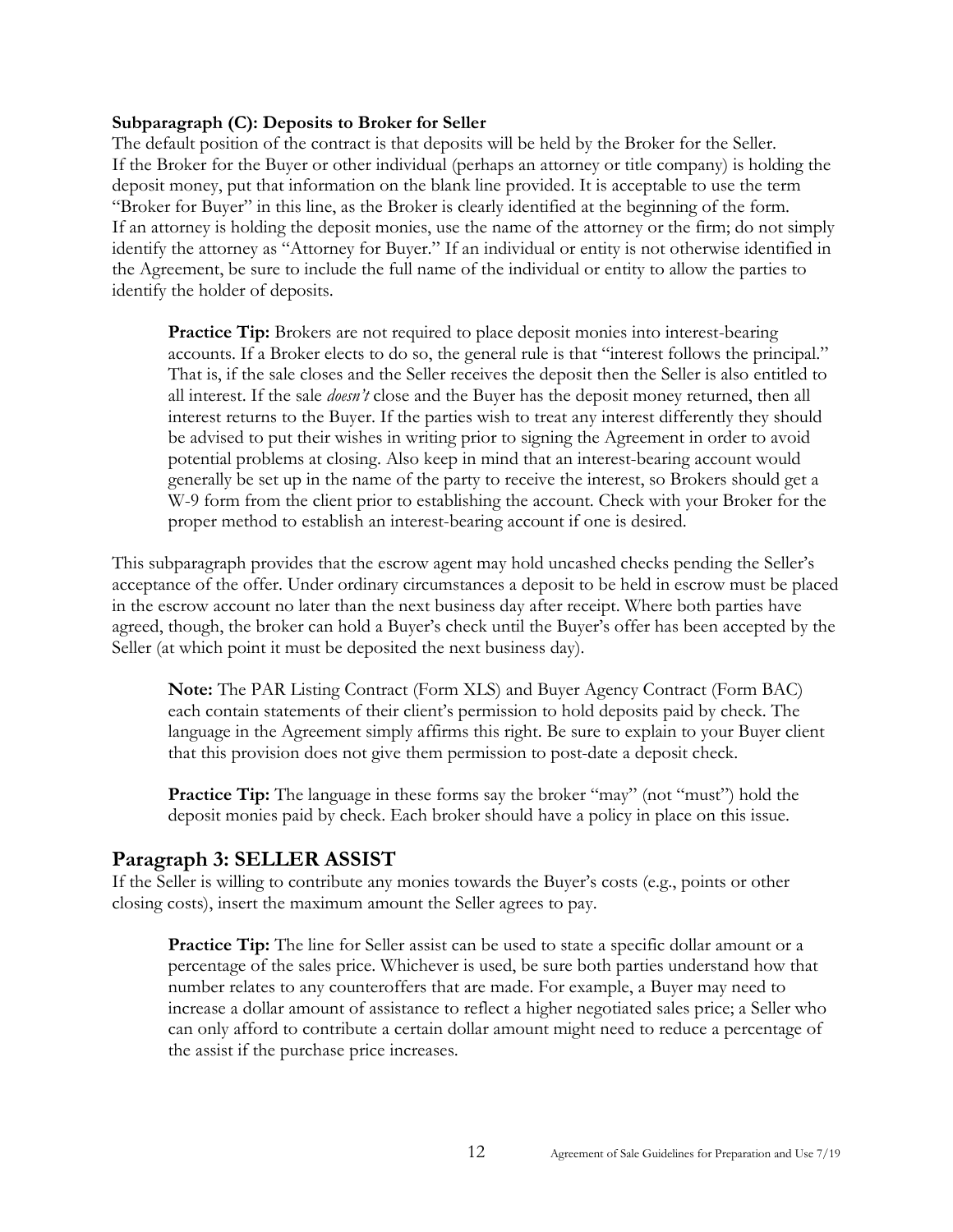**Practice Tip:** Regardless of the intent of the parties, most lenders have a maximum amount or percentage of Seller assist they permit. It is VERY important to know what the maximum amount or percentage is, so the parties do not inadvertently cause a problem in the transaction by including a Seller assist that exceeds that maximum. Remember that when the Agreement is finalized, there may be other areas (particularly in relation to Inspection Contingency) where the Seller might agree to provide a credit for some reason. Be sure to check with the lender to see if these credits might be counted against the total amount of a Seller assist. The last sentence makes it clear that the Seller is only required to pay up to the lender's maximum amount or percentage. Be careful of the following example:

**Original Offer:** \$100,000 Purchase Price, with a \$6,000 Seller assist; the lender's maximum allowed Seller assist is 6%. This is not a problem because \$6,000 is not greater than 6% of the Purchase Price.

**Counteroffer:** The Purchase Price is reduced to \$97,000 Purchase Price, with a \$6,000 Seller assist; the lender's maximum allowed Seller assist is 6%. This *is* a problem because \$6,000 represents 6.2% (greater than 6% of the Purchase Price). At closing, the Buyer is likely limited to \$5,820 by lender policy.

## <span id="page-12-0"></span>**Paragraph 4: SETTLEMENT AND POSSESSION**

**Subparagraph (A): Settlement Date is \_\_\_\_\_\_\_\_\_\_\_\_\_\_, or before if Buyer and Seller agree** Always fill this in with a specific date; do not use "30 days after acceptance" or a similar term. When selecting a Settlement Date, the parties (and agents) should be careful to consult a calendar and avoid setting settlement for a weekend, holiday, or other day that may cause difficulties (such as a religious holiday or a family obligation).

**Practice Tip:** This provision establishes a specific date for settlement that may only be changed by the agreement of the parties. To extend settlement beyond the date set in the Agreement, it is *always* necessary to have a *written* addendum to the Agreement changing the date. Although not legally required, it is also good practice to get a written addendum to change the settlement to a date earlier than that stated in the Agreement.

#### **Subparagraph (B): Settlement location**

This Subparagraph establishes a default position that settlement will occur in the county where the property is located or an adjacent county, during normal business hours. While this is the case for most transactions, there may be Buyers and Sellers who have special needs regarding settlement that will need to be addressed. For example, a Buyer from Pittsburgh moving to Allentown might need to schedule the settlement in Pittsburgh because she knows in advance that she will be unable to travel on the proposed settlement date. This provision encourages the parties to have a conversation about these special needs early in the process rather than having one party surprised by a difficult or inconvenient request just before settlement.

#### **Subparagraph (C): At the time of settlement, the following will be pro-rated...**

The Agreement presumes that the specified taxes and other fees will be pro-rated as of time of settlement. If another basis for division is to be used, insert it in the space provided after "unless otherwise stated here."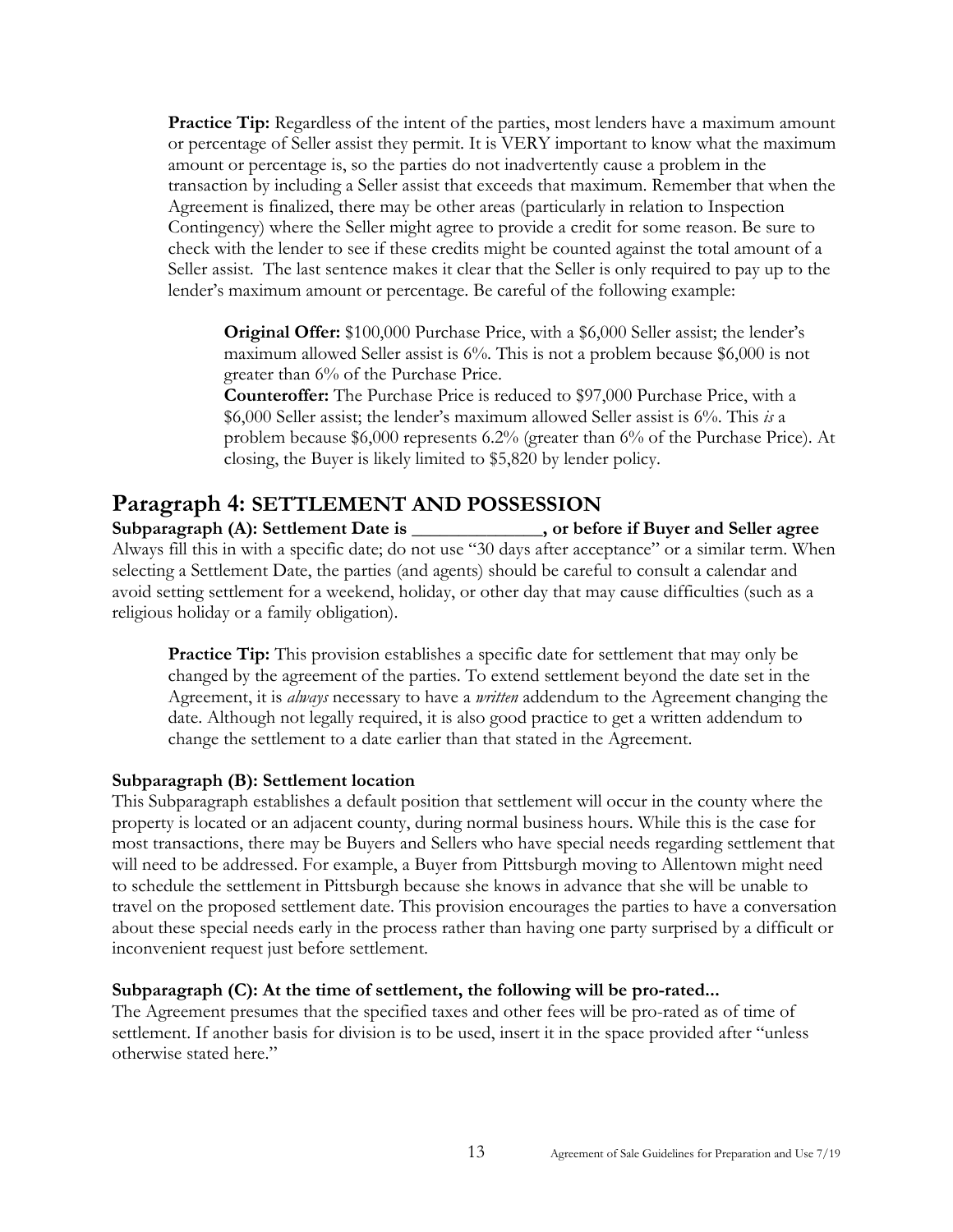#### **Subparagraph (D): For purposes of prorating real estate taxes …**

All counties and municipalities levy their property taxes on a calendar year basis (January 1 – December 31), while the tax year of most school districts is July 1 to June 31 (except for Pittsburgh, Philadelphia and Scranton, which use a calendar year). Aside from confusion that may arise because of the different tax years, municipalities and school districts have varying policies regarding when tax bills are mailed to residents and when payment is due. Brokers and the parties should closely examine paid and owing tax bills to be sure that any proration of taxes is properly applied. It is always a good idea to check directly with the municipality or school district if there are any questions.

#### **Subparagraph (E): Conveyance from Seller will be by fee simple deed of special warranty**

The Agreement default is that a special warranty deed will be used to convey the property, as is most frequently the case. A **special warranty deed** contains the Seller's guarantee that the Seller (Grantor) received proper title when the Property was purchased and that the Property was not encumbered during the time the Seller held title, except as noted in the deed.

The alternative would be to use a **general warranty deed**. A general warranty deed guarantees not only that the Seller didn't encumber the title beyond that which is stated in the deed, but also guarantees that the prior owner had not done so. If this is the practice in your market area, or if the parties agree, you must insert "General Warranty Deed" in the space provided after "unless otherwise stated here." Never assume that a Seller is conveying by General Warranty Deed.

#### **Subparagraph (F): Payment of transfer taxes**

The Agreement reflects the usual practice of dividing the total amount of the transfer tax equally between the Buyer and the Seller. If other terms are negotiated or are customary in your market area, insert them in the blank provided after "unless otherwise stated here."

#### **Subparagraph (G): Possession**

Possession of the Property is to be delivered by deed, keys, and physical possession. The Seller agrees that the Property will be free of debris (e.g., trash, yard waste, etc.) with any structures "broom-clean."

Practice Tip: In some transactions, physical possession will not occur on Settlement Date. Sellers sometimes negotiate to remain in the Property for some period of time after settlement, and Buyers occasionally will reach an agreement to move into the Property before settlement. Where Buyer moves in early, consider using the PAR Pre-Settlement Possession Addendum (Form PRE). In cases where Seller remains after settlement, PAR produces a Post-Settlement Possession Addendum (Form POS). Both are helpful for outlining the relationship between the parties during this time, including the payment of any fees related to possession and what happens if certain conditions are not met.

#### **Subparagraph (H): Leased Property**

If the Property is leased, and the Seller has told the Buyer in writing before signing, then the Property is not transferred by physical possession but by assignment of leases. Copies of the leases are to be initialed at the time the Agreement is signed. If leases are unavailable at the time of signing, use the Tenant Occupied Property Addendum (PAR Form TOP). There is a checkbox at the end of this Paragraph which allows you to show that this form is an addendum to the Agreement. This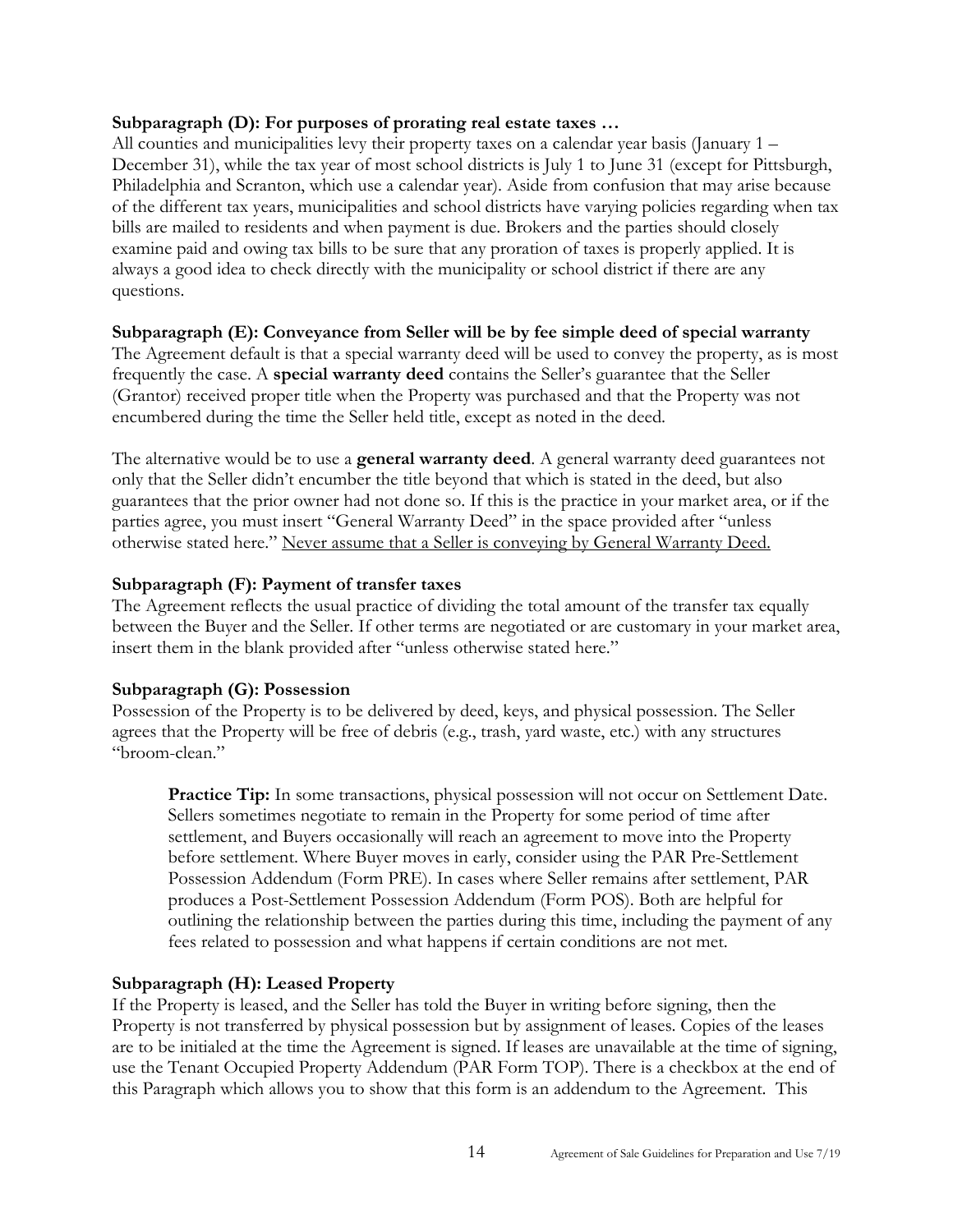also serves as a reminder for you that you and your client should consider attaching Form TOP if the Property is leased.

If the Property is leased, the Seller agrees as of the Execution Date of the Agreement to not enter into any new leases or lease extensions without the written consent of the Buyer.

**Note:** The assignment of leases from the Seller to the Buyer may be accomplished by a separate assignment agreement drafted by counsel. Alternatively, the Seller may note on the lease itself that the lease is being assigned to the Buyer in consideration of the Buyer's purchase of the Property. This clause must be signed and dated by both the Seller and the Buyer.

# <span id="page-14-0"></span>**Paragraph 5: DATES/TIME IS OF THE ESSENCE**

## **Subparagraph (A): Written acceptance of all parties will be on or before …**

Buyer's offer will expire if both parties have not responded within the time stated in this blank. Be sure to allow enough time for the Broker for Seller to reach Seller and present the offer, but try not to allow so much time that the Buyer may miss other potential purchasing opportunities while waiting for a response. Agents representing a Buyer should consult with their clients to decide how long the offer is to remain valid. The agent might also consider contacting the Broker representing the other party about the other party's accessibility before preparing the Agreement, if possible. Three to five days is often sufficient, but there may be many valid reasons to state a time that is longer or shorter (e.g., longer where the other party lives out of town or is on vacation, shorter if one party has a very tight settlement deadline or it is a particularly "hot" property).

**Practice Tip:** Use a specific date by which all parties have to accept or reject the offer – do not simply fill in a time period (e.g., "3 days") as might be used in other sections of the Agreement.

## **Subparagraph (B): Time is of the essence**

It is important to explain that "time of the essence" means that **all** dates and time limits within the Agreement -- inspections, replies, etc. -- must be met to avoid being in default of the Agreement.

**Note:** Be aware that the Contingency Period in all of the inspection contingencies is the time for the Buyer to conduct inspections *and* to submit a written decision (acceptance, termination, corrective proposal) to the Seller. Failure to act on inspection results within this time period may result in a waiver of the inspection contingency and acceptance of the Property by the Buyer. (See Paragraph 11, Waiver of Contingencies).

## **Subparagraph (C): Execution Date and Counting of Days**

The default position in the Agreement, as set forth in this subparagraph, is that the counting of days is done as follows:

- The first day of any time period is the day **after** the execution of the Agreement.
- The last day of a time period **is included** in the counting, and a time period will expire at the end of that last day.
- Holidays and weekends **are included** in the counting of days. *Example***:** An Agreement executed on Monday, July 1 provides that the Buyer must apply for mortgage financing within 10 days: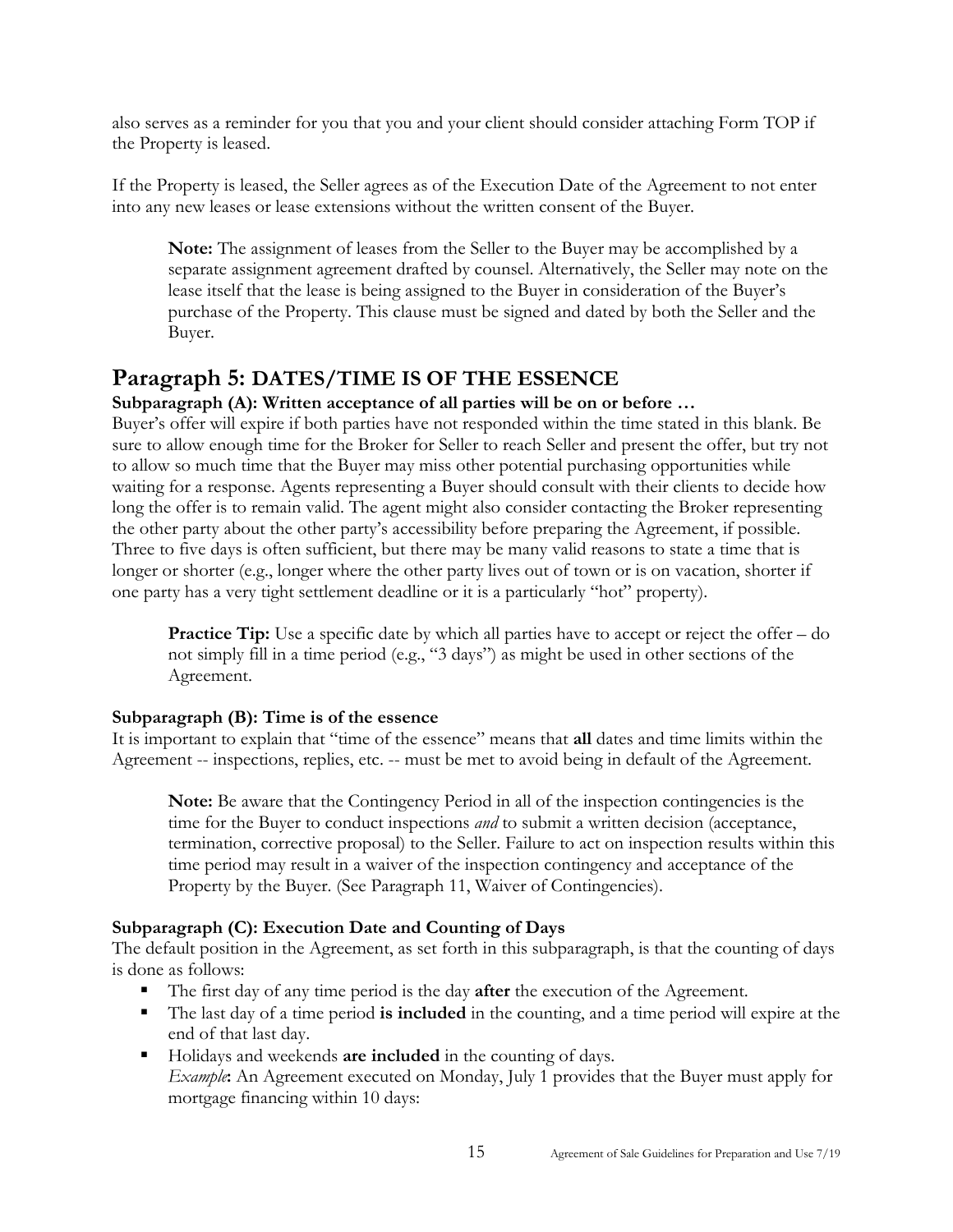- $\bullet$  The first day of the time period is Tuesday, July 2.
- The Fourth of July holiday (Thursday) **is counted**.
- The weekend days of July 6 and 7 **are counted**.

The Buyer has until the end of Thursday, July 11 (the 10th day) to make a completed application. If the application is not completed before 12:01 a.m. on July 12 the Buyer is in default.

**Note:** Where a Buyer might need a longer period to conduct inspections an agent's instinct might be to alter the Agreement to provide that the days counted should be "business days." This practice is *not* recommended, as it has the potential to cause as many (or more) problems as it might solve. For example, the parties may differ over the treatment of some of the "minor" holidays (e.g., Columbus Day, Presidents' Day). Likewise, with more and more businesses, including banks, open on Saturdays or doing business every day of the year via fax and the internet, one could argue that every day is a "business day." More importantly, this change does not take into account circumstances that might arise from other special needs. For example, if your client is planning to take a vacation or will be observing a religious holiday on the last day of a time period it doesn't matter what kind of days you're counting – the client still won't be available.

**Practice Tip:** Agents are encouraged to double-check the calendar once the Execution Date is established to be sure that there will be no problems with meeting the deadlines as set forth in the Agreement. The "Execution Date" of the Agreement is defined as the date when both parties have approved the Agreement, as evidenced by their signatures and/or initials. It is especially important to be sure that all changes to the Agreement are properly initialed *and dated* so it is easy to determine the date of the last change.

**Note:** Legally, it is always required that the Agreement be delivered to the other party to complete acceptance. The primary reason that the "Execution Date" defined in the Agreement does not depend on delivery, however, is that a "delivery date" cannot always be easily proven, where finding the last dated change on the form is much easier and is much less subject to interpretation. Keep in mind that licensees are legally and ethically required to deliver all completed contracts promptly, so there should be very little delay between the signing/initialing of an Agreement and delivery.

#### **Subparagraph (D): Settlement Date not extended**

The Settlement Date is **not** automatically altered if the various times and dates in an Agreement do not add up correctly; **settlement can only be delayed by written agreement of the parties**. For example, if settlement is set for a date 45 days from the execution date of the contract, you must be careful to make sure that all inspections, negotiations, etc. are to be completed on or before that 45th day. When determining the time period for the various contingencies, inspections and other provisions of the Agreement, be sure that the obligations of the parties are all scheduled to be completed before the selected settlement date. Similarly, if it is necessary to extend other timelines established in the Agreement, be sure that these extensions do not extend past the Settlement Date.

#### **Subparagraph (E): Certain terms and time periods pre-printed**

All provisions in this Agreement that call for a task to be completed within a certain number of days have been supplied with a default number of days for that task. Many time periods (the Seller's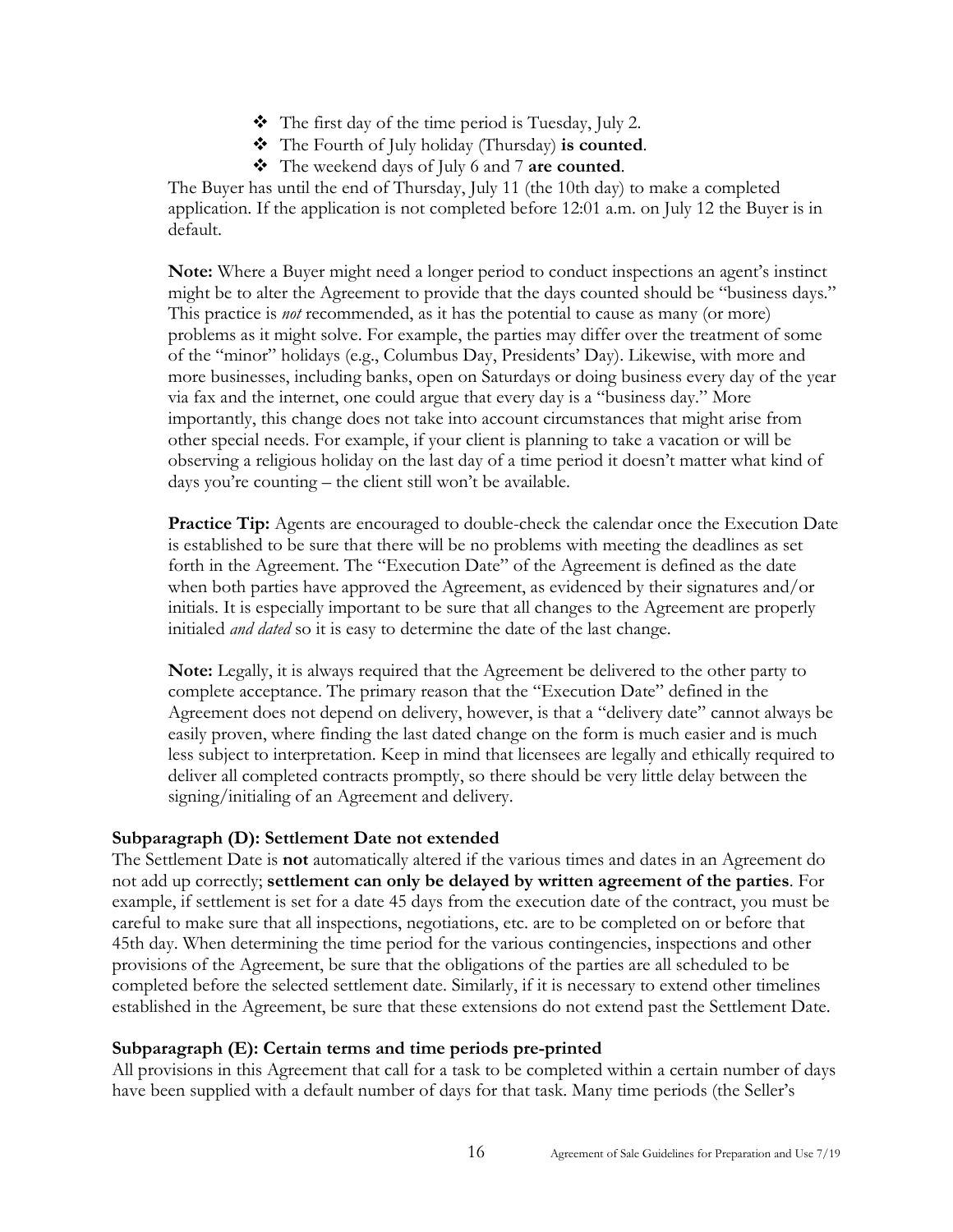request for a Certificate of Resale, for example) have simply been preprinted in an underlined blank. These lines are long enough that a party wishing to change the time can cross out the pre-printed text and insert a different number in the remaining blank area of the line. Other time periods (e.g., the Contingency Period) have been left blank, but provided with a parenthetical default position in the event the blank is not filled in (for example, "Within \_\_\_\_ DAYS (15 days if not specified) of the Execution Date of this Agreement…"). This alerts the parties to time periods that may require more thought or negotiation, but provides a fallback if the blank is not filled in.

**Practice Tip:** If the parties wish to use the default time periods in the locations where blanks are provided it is not absolutely necessary to fill in the blank, but best practice would be to do so anyway. Even with a default provided, it is inadvisable to proceed with an Agreement that has any unfilled blank lines, especially considering that a misunderstanding over one of these time periods could cause major problems in the transaction.

**Note:** There are some provisions in the Agreement that are required by law (e.g., Department of Transportation, Zoning, Coal Notice) that should not be modified.

# <span id="page-16-0"></span>**Paragraph 6: ZONING**

Pennsylvania law requires that the Agreement contain the zoning classification of the Property unless it is in an area that is zoned primarily or exclusively for single-family homes. **If the Property is zoned to permit anything other than a single family dwelling, the zoning classification must be stated in the Agreement or the Buyer will have the right to void the contract.** If the zoning classification is not primarily or exclusively residential, insert the zoning classification in the space provided.

The language of the Agreement directs you to use the local zoning ordinance as your source for this information. Be careful to avoid using municipal directories or the Seller's representations, which may not be accurate. Confirm the classification with the municipality at the time the Property is listed, and perhaps again at the time of sale. If there is any question regarding permitted uses, have the Buyer contact the municipality directly.

**Practice Tip:** Because zoning is often referred to by a letter/number combination that may mean different things in different municipalities, it is generally advisable to include a short description of the types of permitted uses as well.

*Example:* **Zoning Classification: R-2 Residential, Single and Two-Family Dwellings** Where the zoning classification is not required, it is better to insert  $N/A$ , or the actual zoning classification, rather than leave the line blank.

Practice Tip: Some municipalities do not have zoning restrictions. To avoid confusion it is advised that you write in language to that effect (e.g., "No zoning ordinances in this municipality").

# <span id="page-16-1"></span>**Paragraph 7: FIXTURES AND PERSONAL PROPERTY Subparagraphs (A) and (C): Included/Excluded**

Subparagraph (A) specifies what existing items are included in the sale of the Property. Additional items included in the sale can be listed on the lines provided. Cross out any pre-printed items that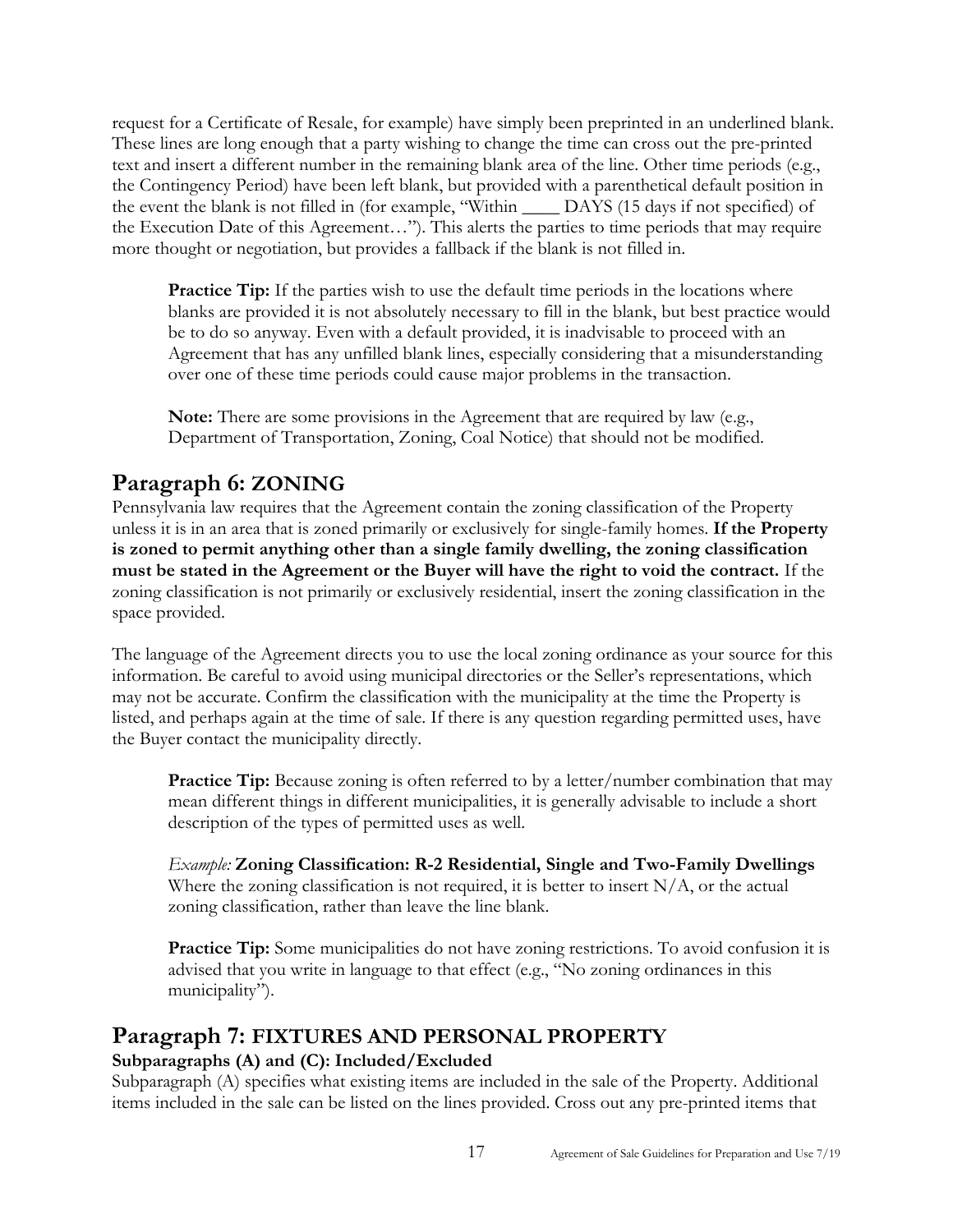are not included and have both the Buyer and the Seller initial and date the deletions, and/or specify any excluded fixtures and items in Subparagraph (C). If there are other items not listed in this paragraph, use the blanks to clearly state which items are to be included or excluded (swing-set, etc.).

**Practice Tip:** Be sure to familiarize yourself with the pre-printed list of "included" items in Subparagraph (A), as local practice may not have some of these items automatically included in the transaction without further negotiations (e.g., some markets may not automatically include the range in a transaction). Also, make sure your clients are aware that an included item is generally meant to be the exact item that was in the Property when seen by the Buyer. The Sellers should not attempt to substitute lesser items in place of those usually on the property unless otherwise agreed to (e.g., do not replace an expensive appliance with a cheaper second-hand item).

Many lenders do not like to see items of personal property, such as those listed in Subparagraph (A), included in the sale of the Property. From their point of view, the mortgage is secured by the real property only and any of the personal property listed should not be included in the transaction. The language at the end of the paragraph is intended to remove the value of the personal property listed from the transaction, without removing the personal property itself.

#### **Subparagraph (B): Leased**

Any leased items or systems (e.g., propane tanks, security systems, water treatment systems) on the Property should be listed in Subparagraph (C). This puts the Buyer on notice that these items are not owned by the Seller and that the lessor might remove the items unless arrangements are made for them to remain. If the items are to remain on the Property, the responsibility for the lease(s) may automatically transfer to the Buyer. Make sure that the Buyer understands the terms of the lease(s) and what will happen to the leased items when the transaction is completed. The Buyer should be encouraged to contact the lessor to make arrangements for use and payment of leased items, or for their removal.

**Practice Tip:** The Agreement is the final word on what is included or excluded in the sale of the Property. **Do not** rely on information stated in a highlight sheet, MLS description sheet or the Seller's Property Disclosure Statement, as these documents are not part of the Agreement. Also, keep in mind that the information in these outside documents may not be correct and may not reflect the terms negotiated between the parties.

## <span id="page-17-0"></span>**Paragraph 8: MORTGAGE CONTINGENCY**

Check "WAIVED" if the Buyer is proposing a cash transaction. In some cases, the Buyer may also waive this contingency where he is applying for mortgage financing but is willing to do so without the protection provided by the contingency. For example, a strong Buyer might waive the contingency, even knowing that financing is necessary, because the waiver will make the offer appear to be stronger to the Seller. At the same time, however, the Buyer who waives the contingency in this circumstance will be in default of the Agreement if financing is not secured, leading to the likely loss of any deposit and the possibility of additional legal action. Waiver of this contingency should be done with great caution, and only after fully advising a client of all possible repercussions.

**Note**: Buyer may obtain mortgage financing even if the Mortgage Contingency is waived. If it has been waived, the Buyer may still be getting a mortgage and the Seller would need to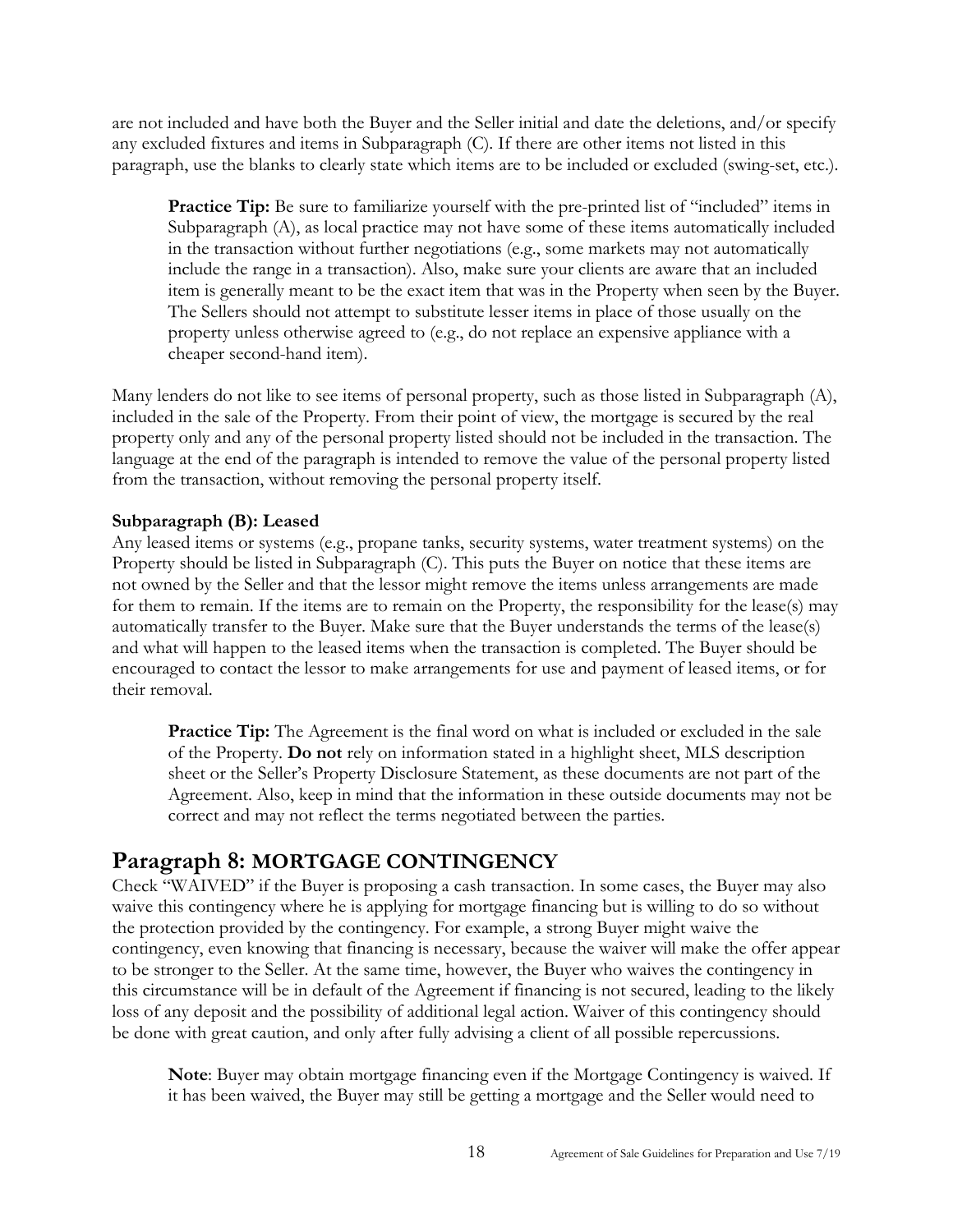cooperate. The parties may want to use the Appraisal Contingency Addendum (Form ACA) to include an appraisal contingency whether or not the mortgage contingency has been elected.

#### **Subparagraph (A): Mortgage Terms**

Pay special attention to the needs of your Buyer clients when filling out the terms in Subparagraph (A) -- don't just fill in "the usual" and then figure out after an offer is accepted if the client has any special needs for financing. Although this section may not seem significant, keep in mind that in a competitive market a Seller may accept/reject a particular offer based on the perceived likelihood that a Buyer will be able to obtain financing. Changing the terms of an application may have a material impact on the Buyer's ability to obtain the desired financing. Applying for different terms or to a different lender than listed in the Agreement may not be a default by itself, but if the Buyer is turned down for financing and hasn't applied on the stated terms then they may not be entitled to a return of their deposit monies and may be in default at that point.

**Practice Tip:** Should the Buyer decide to apply for financing that differs from any of the financing terms listed in the Agreement, the Agreement should be changed with a written addendum.

Specify the amount of the mortgage loan(s) the Buyer will apply for, as well as the term(s) of the loan(s) (number of years) and the type of loan(s) (conventional, FHA, etc.).

**Note:** The contingency has space for information on two loans. Fill in only the first loan information for the Buyer who will be applying for a single loan. The second mortgage information would be for situations in which the Buyer is applying for a second form of financing such as a second mortgage, home equity loan or home equity line of credit that is necessary for the purchase of the Property, regardless of whether the second loan is from the same lender or a different lender. Do not use the second mortgage information where the Seller is agreeing to hold a purchase money mortgage.

Regulations of the State Real Estate Commission state that you must include a "cap" or maximum interest rate that the Buyer will accept if offered by the lender. Insert that amount into the blank provided. Also insert the maximum amount of points and other lender fees charged as a percentage of the mortgage loan that the Buyer will pay.

**Practice Tip:** List a specific interest rate that the Buyer will apply for; do not use terms like "prevailing rate" as there is no legal rate identifiable as the "prevailing rate."

The Buyer has the option to identify one or more lenders or mortgage brokers to which the Buyer will make application. The Buyer may include a maximum Loan-to-Value Ratio (LTV) for each loan.

**Practice Tip:** The purpose of asking the Buyer to identify a lender is to help both the Seller and the Buyer avoid those lenders that may have been problematic in the past. For example, some lenders may be more likely than others to delay settlement dates or have problems with the availability of funds. In discussing this issue with Buyer clients, Buyer agents should suggest that the Buyers do their preliminary research of lenders well in advance of making an offer so they can find lenders with good business reputations without the pressure of an immediate application deadline. Listing agents can help Sellers avoid problems by flagging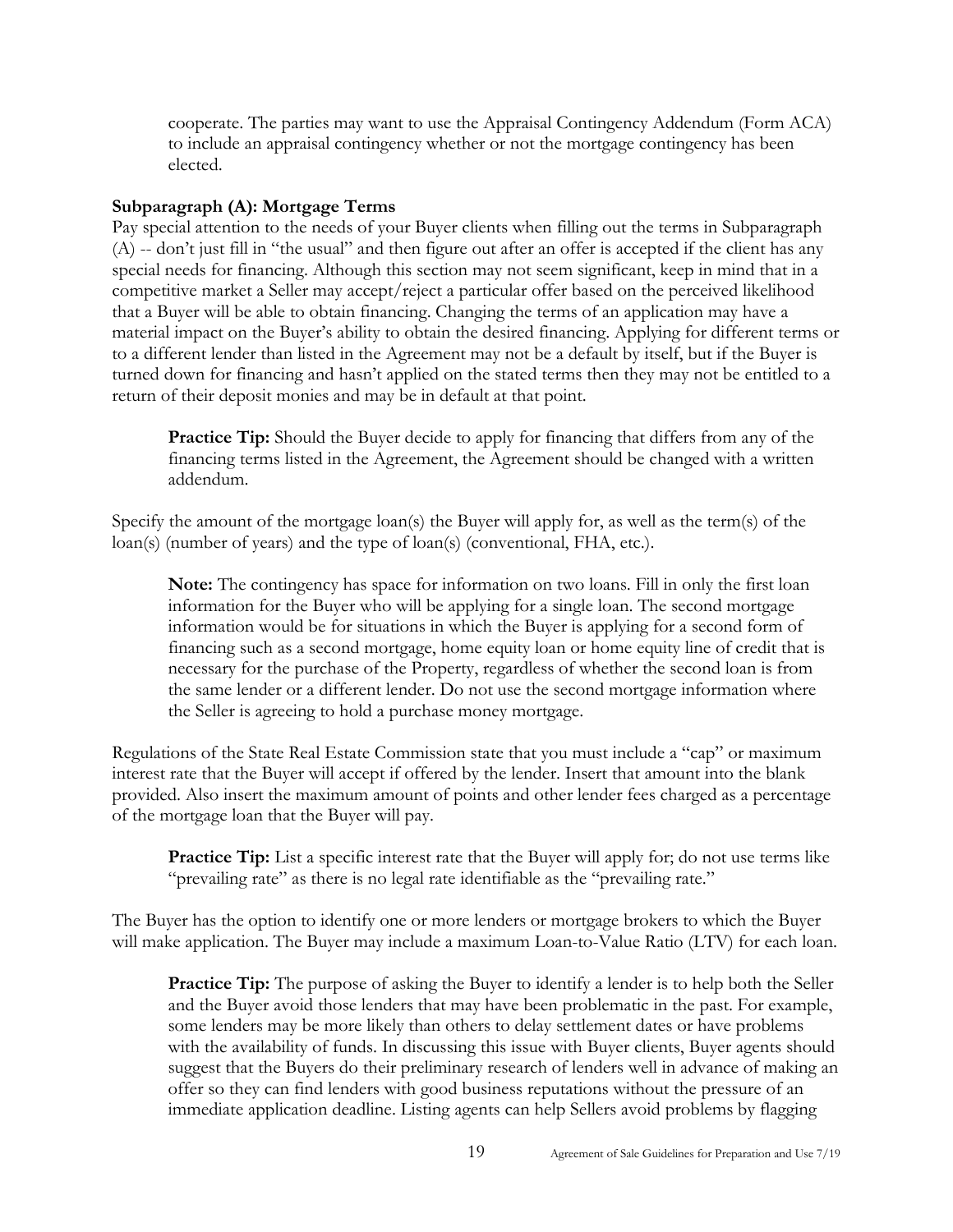those Agreements where the Buyers indicate their preference to use lenders with less than stellar reputations.

**Note:** In neither case should a broker or salesperson "steer" the client towards or away from any particular lender. Keeping all information factual and experience-based is always recommended. (e.g., "You can use whomever you'd like, but I've had 3 deals with that lender in the last year and all have had delayed closings" would be acceptable advice. "I won't submit the offer unless you change the lender" would not be acceptable.)

**Note:** The terms of the mortgage commitment need to match *all* of the criteria laid out in Paragraph 8(A). If *all* criteria are not met, the Seller may have the right to terminate and the Buyer may have certain protections (See Subparagraphs (D) and (E) below).

#### **Subparagraph (B): Delivering Proof of Approval**

When the Buyer receives written proof of the lender's approval, a copy of that documentation will need to be provided to the Seller. Use a specific date for the deadline for the Buyer to deliver a copy of the approval to the Seller. Because time is of the essence, be realistic in establishing this date by considering all the elements in the approval process. The Seller must receive a copy of the written approval by the deadline or the Seller will have the option to terminate the Agreement in writing. Notifying the Seller via email or telephone is not sufficient.

Practice Tip: While calculating a date to put in the blank, be sure to include time for: acceptance of the offer by the Seller, filling out and submitting an application. action on the application by a lender, delivery of a copy of the approval to the Seller, and any necessary cushion for unexpected delays or glitches. Many of these items will be based on market practice or the practice of local lenders; be sure to have all this information at hand before filling out the Agreement so you can provide a realistic estimate for your client.

If a copy of the approval is not delivered to the Seller by the deadline provided, the Buyer is still obligated to seek financing. However, until the written documentation is received, the Seller has the right to terminate the Agreement.

If a copy of the documentation is not delivered by the deadline set forth in Paragraph 8(B), the Seller has the right to terminate the Agreement **at any time** until that documentation is received. The Buyer must **promptly** deliver a copy of the documentation to the Seller or the Broker for the Seller. The mortgage contingency is not satisfied until a copy of the written approval is delivered to the Seller, so the Buyers should be sure to make delivery as early as possible.

**After** the date listed in Paragraph 8(B), the Seller may terminate the Agreement in writing **even if approval is eventually obtained**, if the lender's approval contains any additional conditions that are not removed by the Buyer within 7 days of the deadline. This 7-day period allows the Buyer to satisfy or convince the lender to remove any condition, large or small.

**Practice Tip:** To prepare an Agreement that is contingent upon the sale and settlement of other Property owned by the Buyer, include an addendum stating that the provision concerning the Seller's right to terminate based on sale and settlement of other property does not apply. PAR Form SSP (Sale & Settlement of Other Property Contingency), Form SSPCM (Sale & Settlement of Other Property Contingency with the right to Continue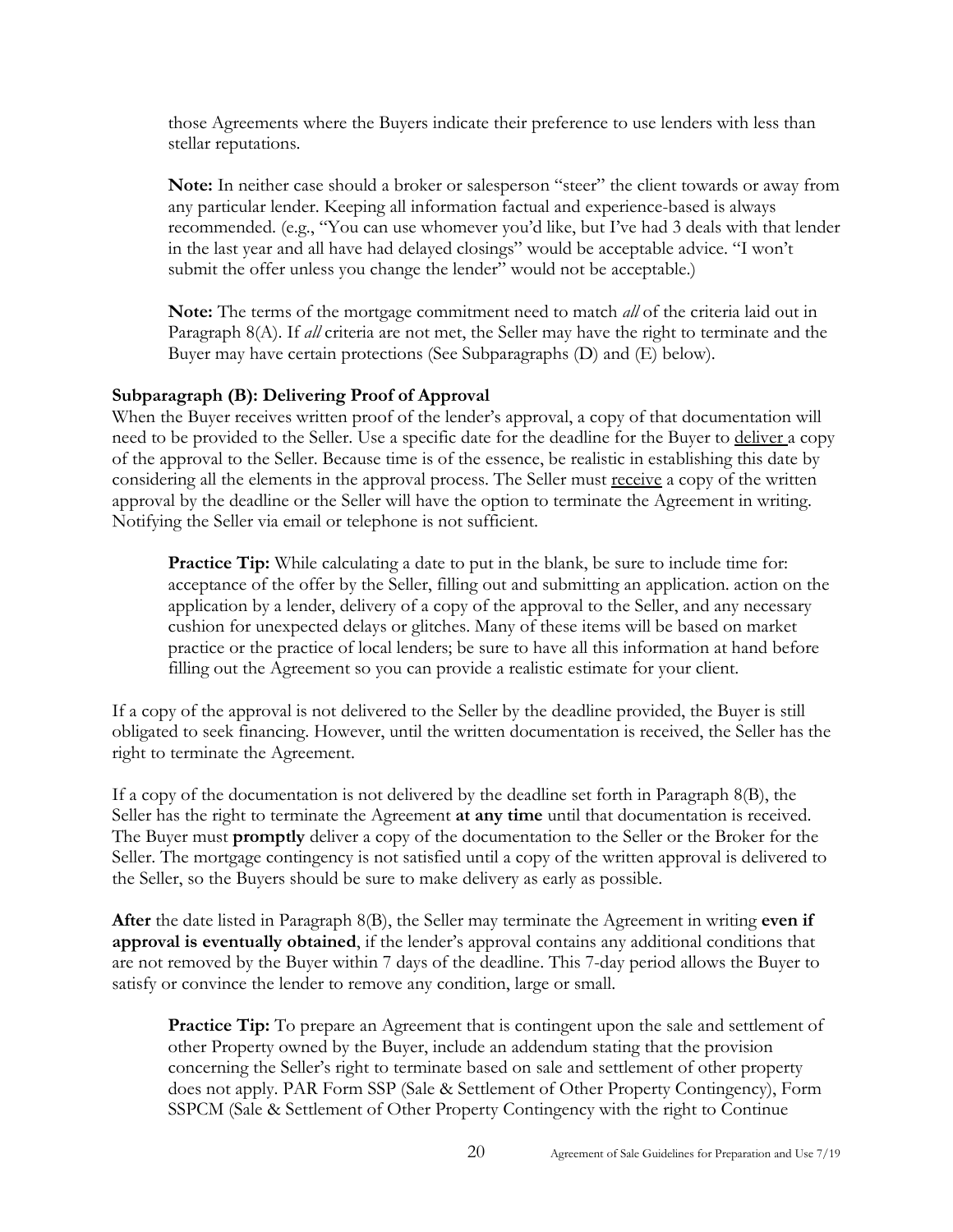Marketing), and Form SSPTKO (Sale & Settlement of Other Property Contingency with Timed Kickout) all have the appropriate language. If the Buyer's current Property is already under an Agreement, use Form SOP (Settlement of Other Property).

**Note:** Lenders will often issue an approval with conditions (e.g., "This commitment conditioned upon borrower providing copies of income tax returns."). The language in this provision provides that the Buyer has 7 days from the deadline — **not** the date the approval is received — to clean up any of these contingencies. The Buyers are encouraged to leave *at least* 7 days between the deadline and Settlement Date to allow for the operation of this provision; leaving at least 10 days is even better, as that permits time to provide appropriate notice for settlement or to clear up any remaining issues before settlement. Further, this provision in the Agreement provides an incentive to lenders to issue a second "clean" approval letter once contingencies are met, to help the Seller know that the conditions have actually been removed.

There is an exception here for conditions that are generally handled at or near the time of closing. For example, where lenders require confirmation of employment just before settlement, it may be unreasonable to permit the Seller to terminate over such a routine contingency. This doesn't mean that the Buyer can just put off satisfaction of contingencies until settlement, though. If the contingency can be satisfied within 7 days, the Buyer must do so.

**Practice Tip:** Where a Seller has the right to terminate under this provision but does not intend to do so, the parties may want to consider adding an addendum stating that the Seller waives the right to terminate under this provision.

**Practice Tip:** If the Seller terminates the Agreement under Subparagraph (B)(1) or (2), OR if the Buyer is unable to obtain financing in good faith (i.e., the Buyer has done everything required under the Agreement and hasn't misrepresented their finances to the Seller or the lender), the Buyer will have all deposit monies returned. The Buyer will not be entitled to the refund of fees paid in advance, and may have to pay cancellation fees.

**Note:** If financing is not received by the Settlement Date, the Agreement is automatically terminated. The Settlement Date cannot be extended except by written agreement of the parties. Remember that the Buyer is under an obligation to submit a valid mortgage application and has a general duty to cooperate in the processing of that application. If an inability to obtain financing is due to action or inaction by the Buyer that violates these obligations, the Buyer may be in default.

#### **Subparagraph (C): Loan-to-Value**

The **Loan-to-Value Ratio** (LTV) is used by lenders as one tool to help assess the potential risk of a mortgage loan. LTV is determined by dividing the requested loan amount by either the Purchase Price or the appraised value of the property, **whichever is lower**. The appraised value of the Property is used by lenders to determine the maximum amount of a mortgage loan. The appraised value is determined by an independent appraiser, subject to the mortgage lender's underwriter review, and may be higher or lower than the Purchase Price and/or market price of the property. A particular LTV may be necessary to qualify for certain loans, or the Buyers might be required to pay additional fees if the LTV exceeds a specific level.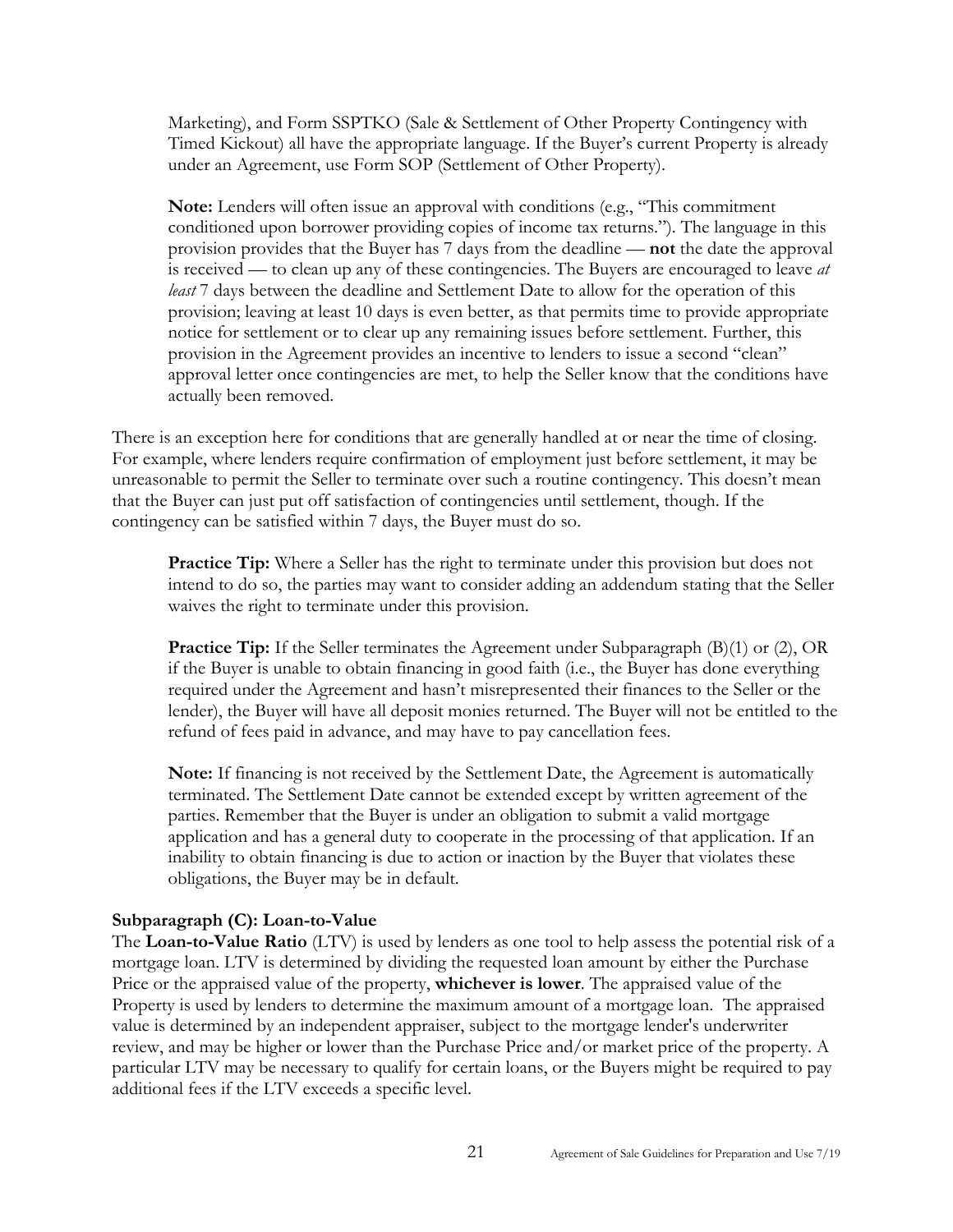#### **Example:**

**Situation 1:** A Buyer is planning to put in an offer for a property with a \$100,000 Purchase Price. The Buyer intends to put down 20 percent (\$20,000) and borrow 80% (\$80,000) and anticipates their appraisal will come in at \$100,000. The Buyer would not be comfortable with any LTV ratio that is greater than  $80\%$ , so they have written in a maximum of  $80\%$  in the LTV blank in the first mortgage box.

**Outcome 1:** If the appraisal ends up coming in at the \$100,000 that was anticipated, the LTV ratio would be 80% (\$80,000/\$100,000). In this case, because the LTV ratio of 80% does not exceed the maximum amount stated in the Agreement, the terms of Paragraph 8(A) have been met.

**Outcome 2:** If the appraisal ends up coming in at \$97,000, not the \$100,000 that was anticipated, the LTV ratio would be 82.5% (\$80,000/\$97,000). In this case, because the LTV ratio of 82.5% exceeds the 80% maximum amount stated in the Agreement, the terms of Paragraph 8(A) have not been met.

**Outcome 3:** If the appraisal ends up coming in at the \$103,000, \$3,000 more than was anticipated, the LTV ratio would be 80% (\$80,000/\$100,000) because the Purchase Price is used in the calculation since it is lower than the appraised value. In this case, because the LTV ratio of 80% does not exceed the maximum amount stated in the Agreement, the terms of Paragraph 8(A) have been met.

**Situation 2:** A Buyer is planning to put in an offer for a property with a \$100,000 Purchase Price. The Buyer intends to put down 10 percent (\$10,000) and borrow 90% (\$90,000) with two loans – a first mortgage for \$80,000 and a second mortgage for \$10,000. The Buyer anticipates their appraisal will come in at \$100,000. The Buyer would not be comfortable with any LTV ratio that is greater than 80% for the first mortgage and 10% for the second mortgage, so they have written in a maximum of 80% in the LTV blank in the first mortgage box and a maximum of 10% in the LTV blank in the second mortgage box.

**Outcome 1:** If the appraisal ends up coming in at the \$100,000 that was anticipated, the LTV ratio would be 80% (\$80,000/\$100,000) for the first mortgage and 10%  $((\$10,000/\$100,000)$  for the second mortgage. In this case, because the LTV ratios of 80% and 10% do not exceed the maximum amount stated in the Agreement, the terms of Paragraph 8(A) have been met.

**Outcome 2:** If the appraisal ends up coming in at \$97,000, the LTV ratio would be 82.5% (\$80,000/\$97,000) for the first mortgage and 10.3% ((\$10,000/\$97,000) for the second mortgage. In this case, because the LTV ratios of 82.5% and 10.3% exceed the maximum amount stated in the Agreement, the terms of Paragraph 8(A) have not been met.

**Outcome 3:** If the appraisal ends up coming in at the \$103,000, \$3,000 more than was anticipated, the LTV ratio would be 80% (\$80,000/\$100,000) for the first mortgage and 10% ((\$10,000/\$100,000) for the second mortgage, because the Purchase Price is used in the calculation since it is lower than the appraised value.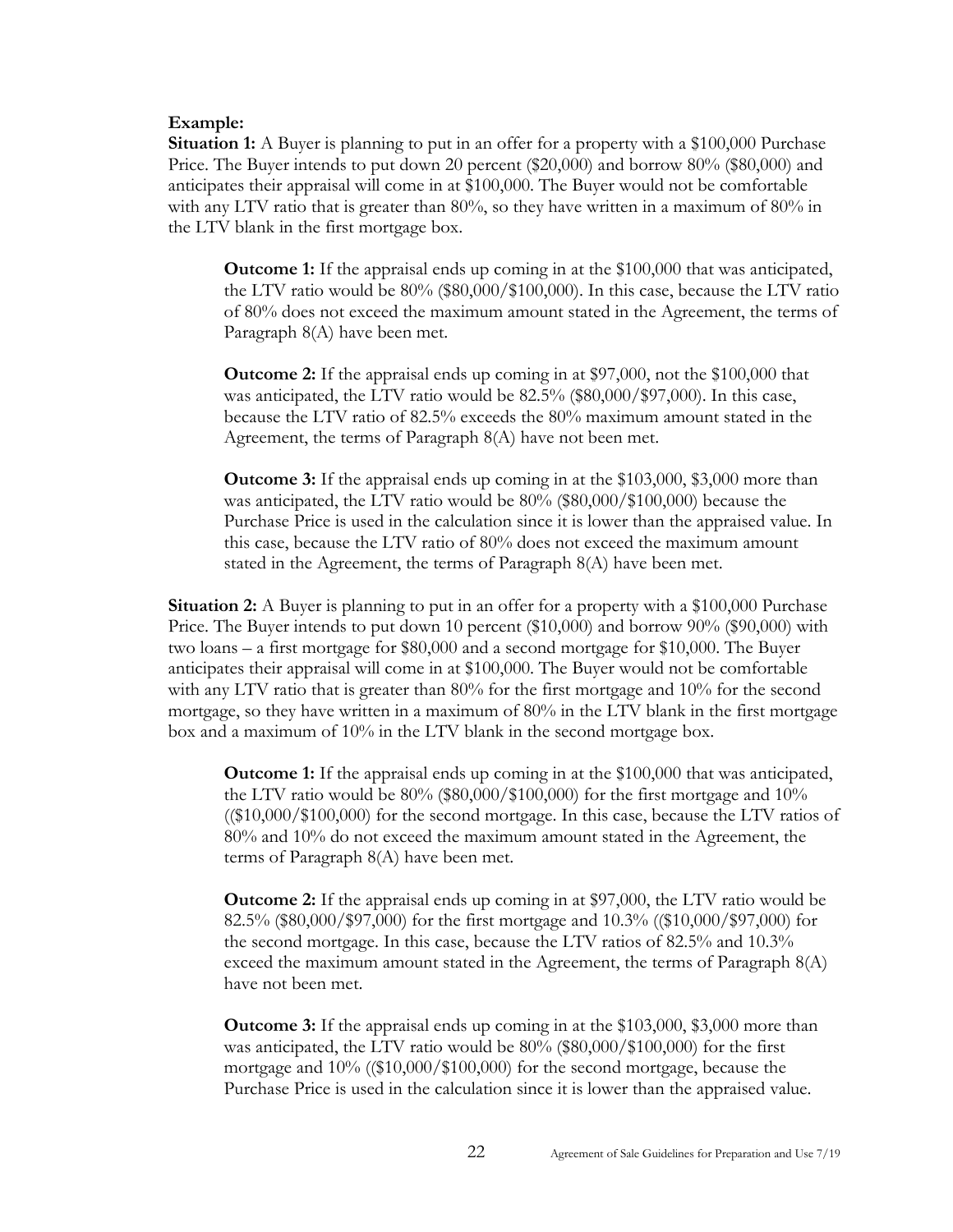In this case, because the LTV ratios of 80% and 10% do not exceed the maximum amount stated in the Agreement, the terms of Paragraph 8(A) have been met.

**Situation 3:** A Buyer is planning to put in an offer for a property with a \$100,000 Purchase Price. The Buyer intends to put down 10 percent (\$10,000) and borrow 90% (\$90,000) and anticipates their appraisal will come in at \$100,000. The Buyer has some flexibility and would be comfortable with an LTV ratio up to 95% for their first (and only) mortgage, so they have written in a maximum of 95% in the LTV blank in the first mortgage.

**Outcome 1:** If the appraisal ends up coming in at the \$100,000 that was anticipated, the LTV ratio would be 90% (\$90,000/\$100,000). In this case, because the LTV ratio of 90% does not exceed the maximum amount stated in the Agreement (95%), the terms of Paragraph 8(A) have been met.

**Outcome 2:** If the appraisal ends up coming in at \$95,000, not the \$100,000 that was anticipated, the LTV ratio would be 94.7% (\$90,000/\$95,000). In this case, though the LTV is higher than the Buyer's original intentions, because the LTV ratio of 94.7% does not exceed the 95% maximum amount stated in the Agreement, the terms of Paragraph 8(A) have still been met.

**Outcome 3:** If the appraisal ends up coming in at \$94,000, not the \$100,000 that was anticipated, the LTV ratio would be 95.7% (\$90,000/\$94,000). In this case, because the LTV ratio of 95.7% exceeds the 95% maximum amount stated in the Agreement, the terms of Paragraph 8(A) have not been met.

**Outcome 4:** If the appraisal ends up coming in at the \$103,000, \$3,000 more than was anticipated, the LTV ratio would be 90% (\$90,000/\$100,000) because the Purchase Price is used in the calculation since it is lower than the appraised value. In this case, because the LTV ratio of 90% does not exceed the maximum amount stated in the Agreement, the terms of Paragraph 8(A) have been met.

#### **Subparagraph (D): Locking in rates**

Buyer may have options to lock in or float certain mortgage terms. This Paragraph has two provisions encouraging Buyers to lock in terms when they can. First, if the Buyer has the right to lock in mortgage terms at or below the maximum stated in Subparagraph (A), she is deemed to have met the terms of the Paragraph, even if she later goes beyond the stated parameters.

*Example:* The Buyer sets 6.25% as the maximum interest rate in 8(A) and the lender offers the Buyer the chance to lock in at 6%. The Buyer does not lock in, hoping the rate will come down. Instead, the rate jumps to 6.375% by the time the Buyer has to finalize the loan. Because the Buyer could have locked in at 6% (or any other rate at or below 6.25%), the Buyer is deemed to have met the stated criteria.

The second sentence requires the Buyer to lock in final rates 15 or more days before the Settlement Date. This provision is included to ensure that interest rates are set well before the settlement to allow for a timely calculation of the loan APR by lender.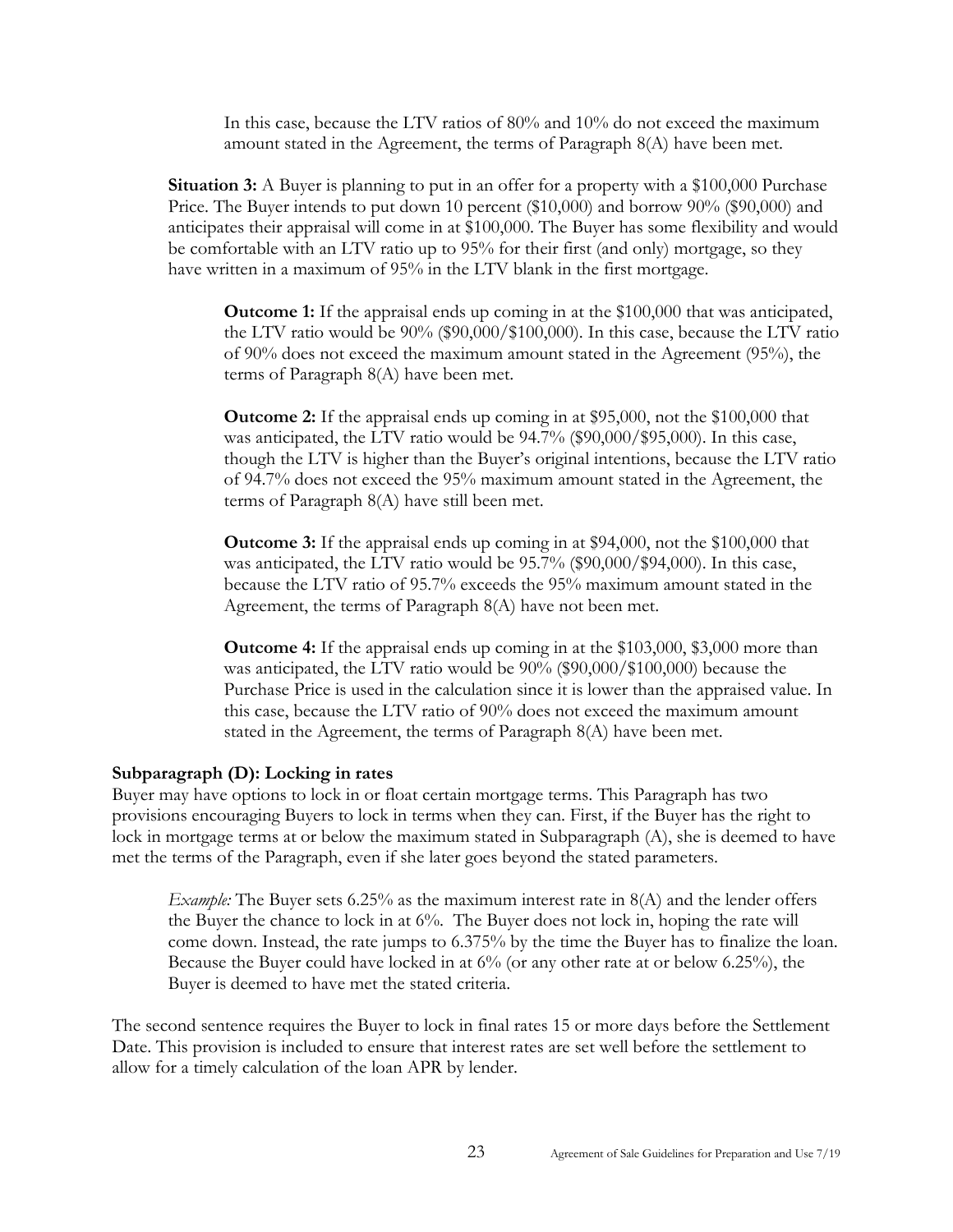**Note:** The "Know Before You Owe" Rule implemented by the Consumer Financial Protection Bureau (CFPB), otherwise known as TRID, requires mortgage lenders to provide the Buyer with a Loan Estimate (LE) within three days of receipt of the Buyer's mortgage application. When the interest rate is locked at the time of the delivery of the LE, the date and time (including the applicable time zone) when the lock period ends must be disclosed.

**Note:** Remember that APR includes not just loan interest rates, but other elements such as fees. Buyer agents should help the Buyer set those fees as early as possible to avoid problems later in the transaction.

#### **Subparagraph (E): Mortgage Applications**

Though only three sentences long, this subparagraph contains several very important clauses:

- The Buyer is obligated to submit a mortgage application within the specified time period (7 days, if no other time is specified).
- The mortgage application must be *completed and submitted* by the end of the time period; inquiring about financing, providing oral information to a lender or submitting a partially completed application does **not** meet this requirement.
- The mortgage application must be made *according to the terms stated in Subparagraph (A)*, including the amount, term, type, lender, interest rate, loan to value ratio and fees. Failure to make application according to the agreed-to terms may be a breach of the Agreement, especially if financing is denied based on the actual application where it would have been approved based on the stated terms.

**Practice Tip:** If the Buyer does not identify a mortgage lender in Subparagraph (A), the Buyer can apply to any "reputable" lender of the Buyer's choice. Even if a lender is identified, the Buyer can still make additional applications, as long as an application to the original lender is also made. The Agreement does not prohibit the Buyer from accepting a loan from another lender, but if that financing agreement falls through the Buyer may be in default. Best practice is to submit an addendum (Form CTA) to the Seller if the Buyer decides to apply to a different lender, so there is no issue regarding permission. If the additional lender is reputable, most Sellers should not have a problem agreeing to that sort of change.

The Buyer must pay the lender for a credit report when requested by the lender.

**Note:** Previous versions of the Agreement required the Buyer to order and pay for the appraisal as part of the completed mortgage application; Federal regulations now prohibit this. The Consumer Financial Protection Bureau's "Know Before You Owe" Rule (also known as the TRID Regulations) prohibit a creditor from charging a fee for an appraisal to a consumer prior to the consumer's acknowledgement of intent to proceed with the terms of the loan. A consumer can, however, be charged a reasonable fee for a credit report at the time of application.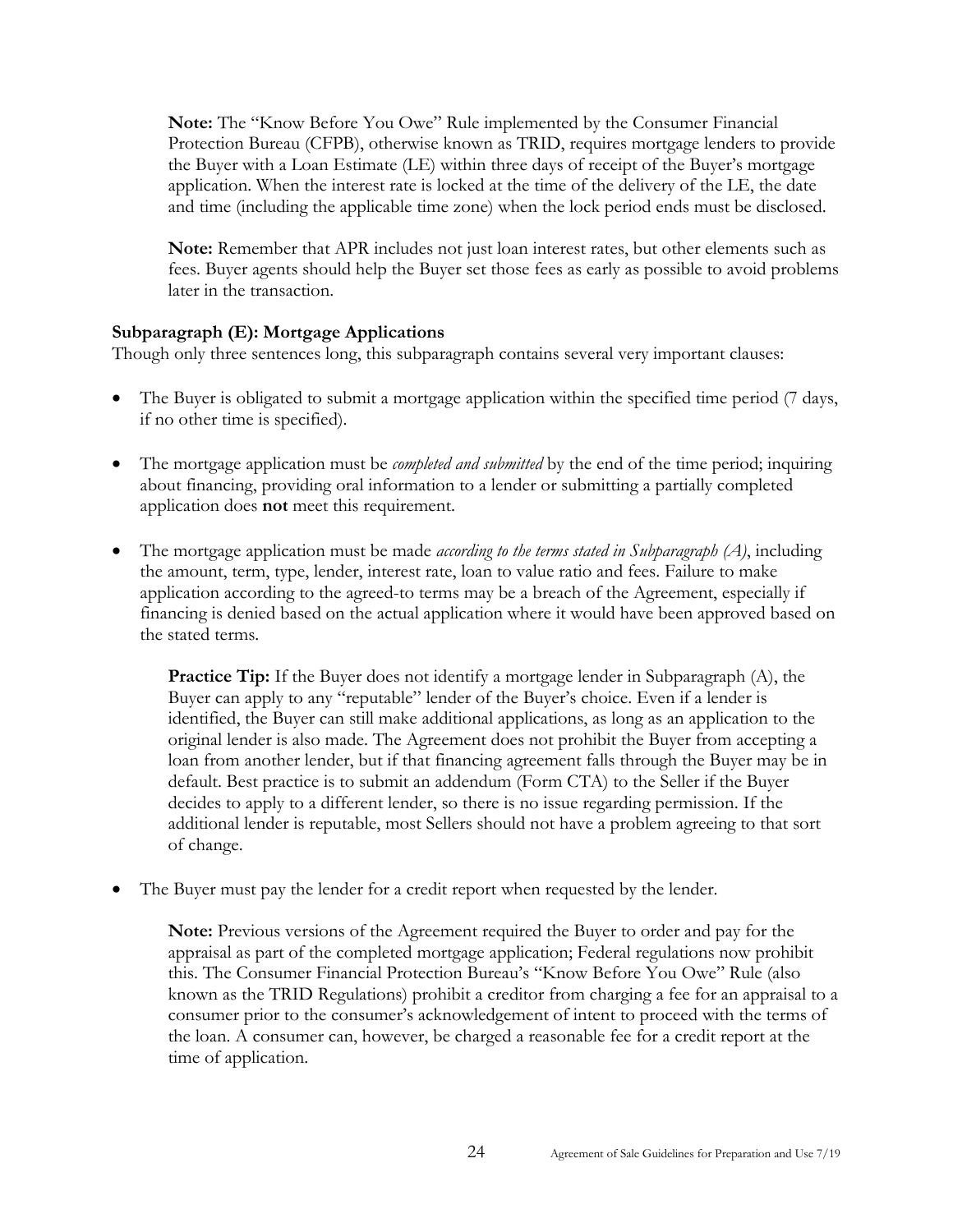• The Broker for the Buyer or, if none, the Broker for the Seller, is authorized to communicate with the lender in order to assist in the mortgage process. Broker for Seller is also permitted to contact the lender for an update on the status of the mortgage application.

**Practice Tip:** Mortgage lenders are generally prohibited from revealing financial information about customers/applicants without consent. This provision provides consent for the Broker(s) to communicate with the lender and have access to this financial information. Lenders might ask for a copy of this language and a copy of your client's signature on the Agreement as proof that they are permitted to communicate with you.

**Note:** If you have attached the PAR Short Sale Addendum (Form SHS) to the Agreement, the Seller might be obligated to communicate any change in the terms or conditions relating to the transaction to the Buyer.

#### **Subparagraph (F): Bad Faith and Default**

The Buyer is obligated to not only make the application for financing, but to provide all necessary information and cooperate with the lender in the process. Failure to cooperate in good faith, or failure to provide truthful information, may be considered to be a default of the Agreement. Failure to lock in an interest rate 15 days before the Settlement Date, as required in Paragraph 8(D), or failure to pay the lender for a credit report or appraisal when asked would make the Buyer in default of this Agreement.

#### **Subparagraph (G): Required Repairs**

This paragraph explains the rights and obligations of the Buyer and the Seller when a mortgage lender or a property and casualty insurer requires repairs to the Property as a condition of getting financing.

The first option is that the Seller makes the required repairs. If the repairs are made, the Buyer must proceed with the purchase of the Property under the terms of the Agreement.

The second option, if the Seller chooses not to make the repairs, is for the Buyer to make the required repairs at Buyer's expense or to terminate the Agreement. If the Buyer is willing to make the repairs, the Seller may not "unreasonably withhold" permission for the Buyer to do the repairs, or access to the Property to be able to perform the repairs. A request from Seller that Buyer sign a pre-settlement possession addendum is not an "unreasonable" withholding of permission or access; this is not to say that the *contents* of an addendum will always be reasonable, merely that it's reasonable for Seller to request an addendum. If the Buyer terminates under this provision, the Agreement is void and all deposit monies are returned to the Buyer.

**Note:** Because this provision is included in the Mortgage Contingency paragraph, it is only applicable if the Buyer elects the contingency. Where the Buyer is not subject to the terms of the contingency, the Buyer does not have the right to negotiate over repairs that might be required by the lender either directly or through an insurer.

If the Seller doesn't agree to the repairs, but the Buyer fails to respond or terminate before the given deadline, the default language of the Agreement requires Buyer to accept the Property and make whatever repairs or improvements are required at the expense of the Buyer.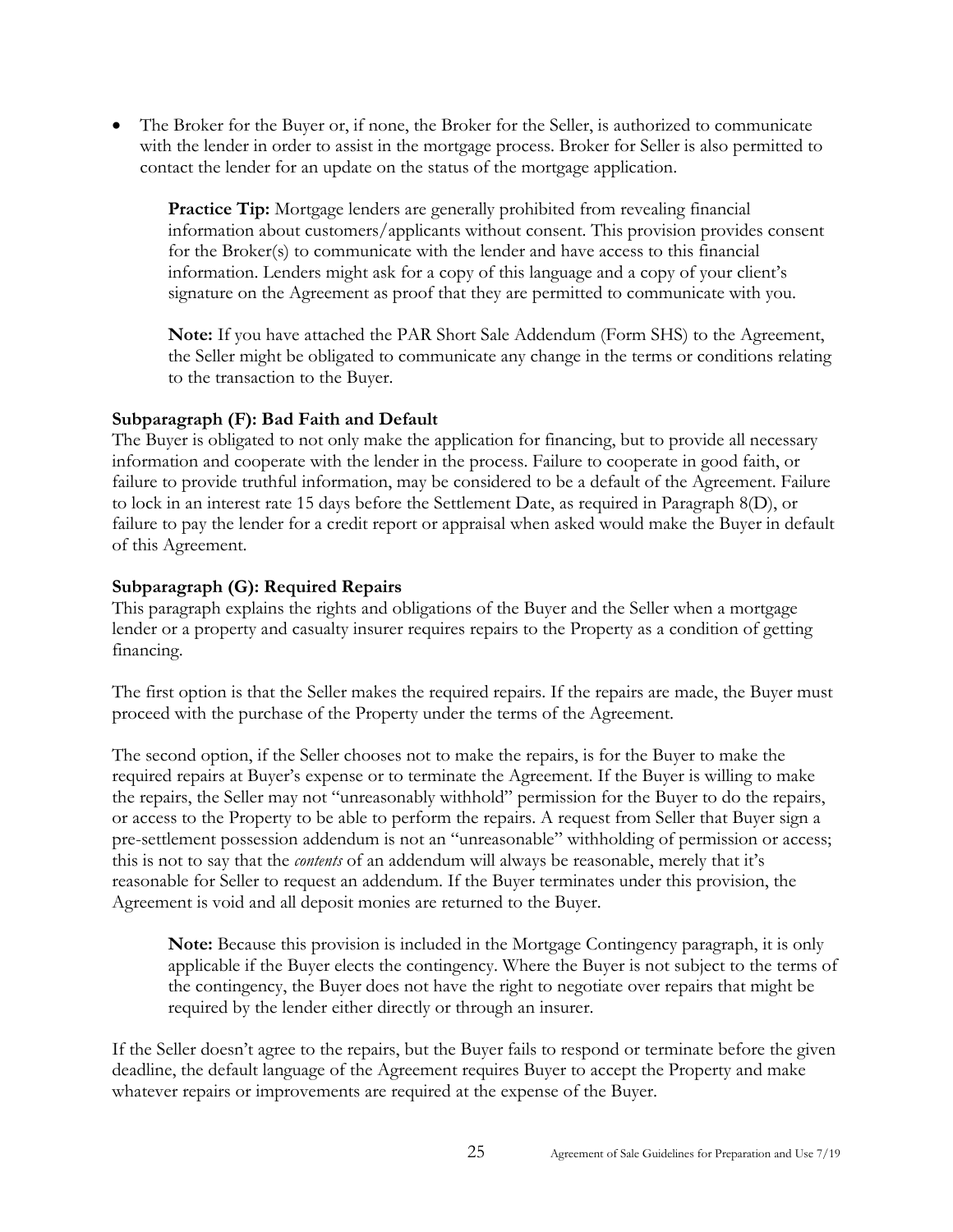#### **Subparagraph (H): FHA/VA Endorsement**

The language in this Paragraph is required by the FHA/VA to process a mortgage application. Insert the Purchase Price as stated in Paragraph 2 in the blank. Keep in mind that the lender may require the Buyers to acknowledge a similar statement on the lender's form.

**Note:** Subparagraphs (I) - (K) apply ONLY where the Buyer is obtaining an FHA or VA backed mortgage.

#### **Subparagraph (I): HUD Notice to Purchasers**

HUD rules require lenders to provide a notice called "For Your Protection: Get a Home Inspection" to the Buyers getting an FHA-backed mortgage. The requirement is that the Buyers receive the notice *before* signing an Agreement of Sale. If you or a lender provided this notice to the Buyer before they signed the Agreement, have them acknowledge it by marking the checkbox.

**Practice Tip:** If the Buyer decides to make application for an FHA loan after signing the Agreement, lender practice is generally to provide the notice, then ask that the Buyers reexecute the Agreement of Sale to meet the requirement that the notice be provided prior to the Agreement being signed. If your Buyer is asked to amend the form to reflect a new execution date, remember that this new date may change all the timelines previously established in the Agreement unless an addendum states otherwise. Be sure to consult with both parties (and your broker) to be sure that everyone understands how this issue will be handled.

**Practice Tip:** If brokers wish to provide this notice to the Buyers on their own, a copy can be obtained from HUD or any lender who processes FHA loans. A copy is also available as a free download on the PAR website, designated as Form FYP. Where you believe the Buyer might qualify for this type of loan, providing the notice in advance can avoid any of the above issues.

#### **Subparagraph (J): Certification**

FHA mortgage guidelines require the parties to certify that the Agreement is a true and complete record of the transaction. This statement says that the parties' certification is evidenced by their signature on the Agreement. Brokers are also required to attest to the accuracy of the Agreement. This certification will be provided by the lender as part of the loan process; Brokers are not a party to the Agreement, so there is no place for them to provide that acknowledgement on the form.

## <span id="page-25-0"></span>**Paragraph 9: CHANGE IN BUYER'S FINANCIAL STATUS**

The idea behind this Paragraph is simple: if the Buyer's ability to purchase the property has changed because of a change in the Buyer's financial status, the Buyer has an obligation to notify the Seller and the lender of this change in writing. Not all financial changes will warrant this notification, but there are some things that would clearly require it, including buying a car, making large furniture or appliance purchases, and applying for new credit (in the form of a credit card, personal loan, or line of credit). Agents should encourage their Buyers to avoid these changes until after settlement, since these changes in credit can impact a buyer's ability to settle on the property.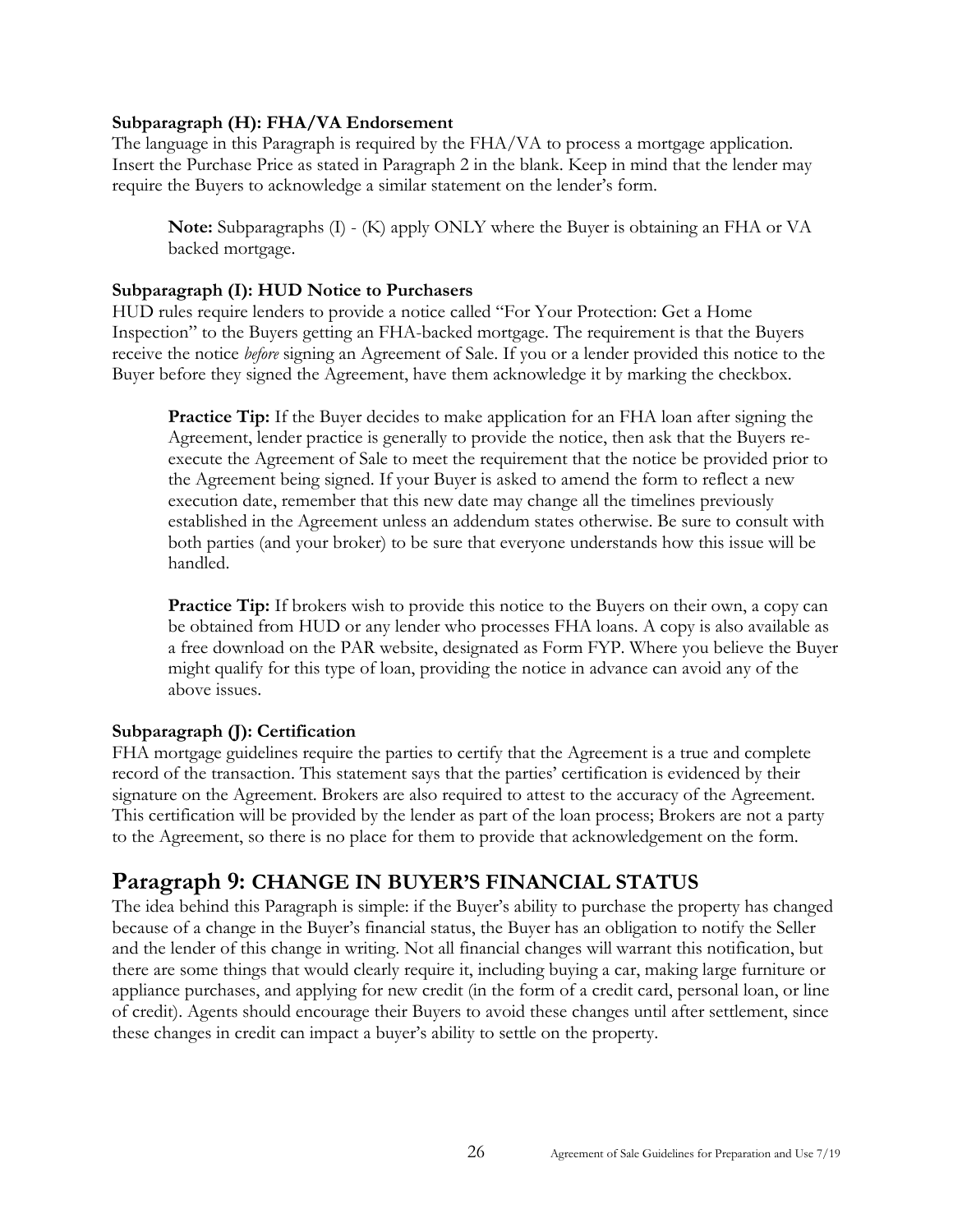# <span id="page-26-0"></span>**Paragraph 10: SELLER REPRESENTATIONS**

The Buyer may often fill out this Paragraph based on seller representations made in the MLS, the Seller's Property Disclosure or public records. If a Buyer is unsure about what to fill in for any part of this Paragraph, it is best to leave it blank and to ask the Seller to complete it. Because the Seller's signature on the Agreement indicates that these representations are accurate, the Seller should be sure to review and correct any information stated in this Paragraph for its accuracy.

## **Subparagraph (A): Status of Water**

Check the type of water system that serves the Property.

#### **Subparagraph (B): Status of Sewer**

Check the type of sewage disposal system that serves the Property. Several legally required notices are referenced with some of the types of systems identified in this section. If the Property is not served by a public system, direct the Buyer's attention to the appropriate Sewage Notice or Notices printed in Subparagraph 10(B)(2).

**Note:** These notices are required by the Pennsylvania Sewage Facilities Act. The parties should be encouraged to contact the local agency charged with administering the Act for information. Generally speaking, this can be done by calling the municipality and asking for the sewage enforcement officer.

## **Subparagraph (C): Historic Preservation**

Some properties are subject to historic preservation restrictions. The restrictions can be put in place by national, state, or local governments, as well as community organizations. The Agreement assumes that historic preservation restrictions *do not* exist. If the Buyer knows of these restrictions, the Buyer should write them in when filling out the Agreement of Sale. The Seller should be sure to review this paragraph for its accuracy and revise or update the restrictions written in the Agreement as appropriate. The information in this Paragraph should match the information that was disclosed on the Seller's Property Disclosure (Paragraph 20(A) in PAR Form SPD).

#### **Subparagraph (D): Land Use Restrictions**

A property can be subject to certain land use restrictions or protections, and can potentially receive preferential treatment regarding tax assessment if the Property falls under certain laws. These restrictions and benefits can be put in place by national, state or local governments, as well as community organizations.

This Paragraph lists the most common programs that restrict land use and/or provide preferential tax treatment. A short description of the program or law is also included. Buyers and Sellers should be advised to seek the advice of legal and tax specialists to determine the implications of transferring the Property. The Seller (or the Buyer on the Seller's behalf) should check all boxes corresponding to these laws that apply to the Property.

**Note:** More than one box can be checked, if more than one Act applies. If no boxes are checked in this section, it is assumed that the Property does not have any land use restrictions or receive preferential tax treatment.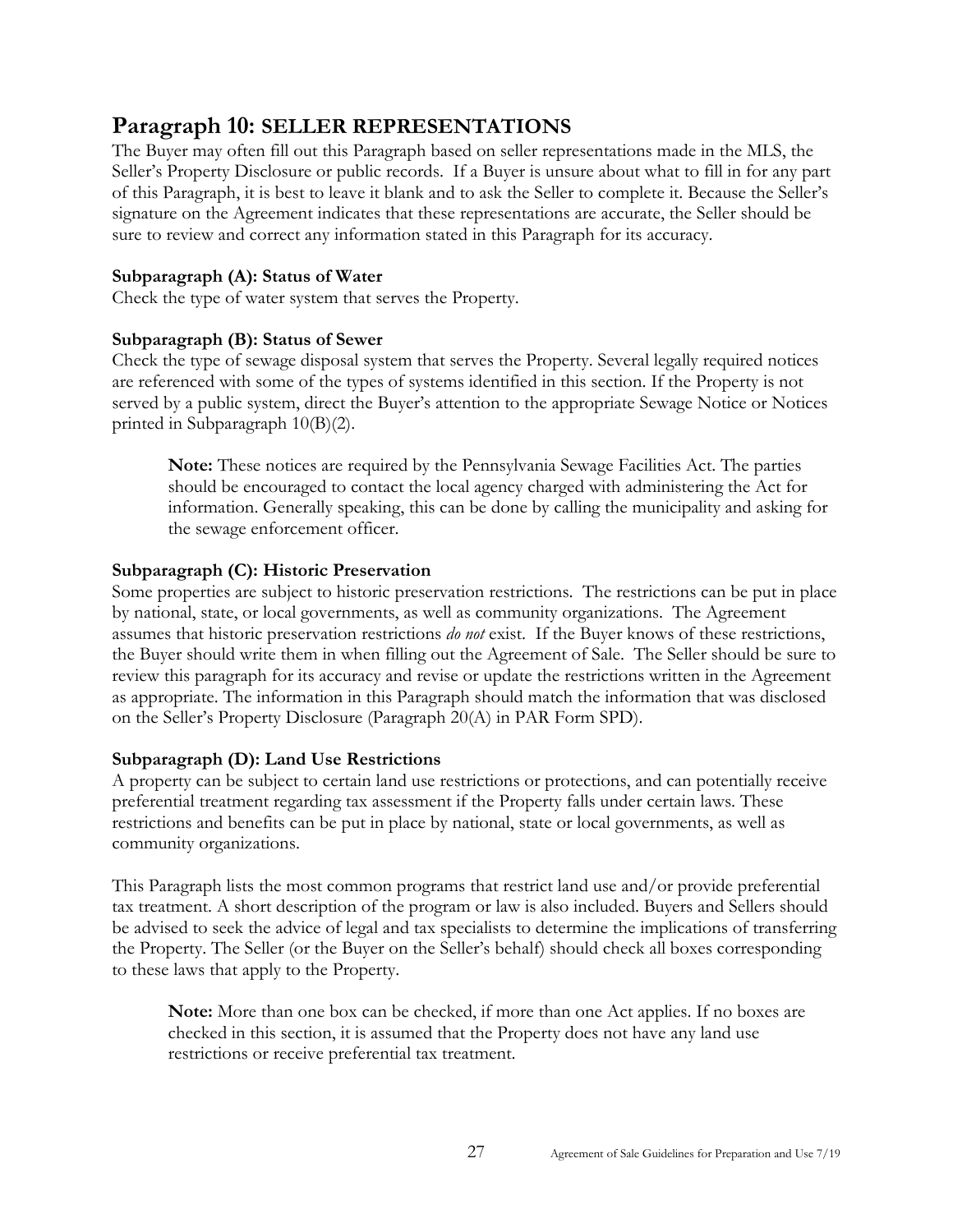#### **Subparagraph (E): Seller Disclosure**

The Real Estate Seller Disclosure Law requires that before an Agreement is signed, the Seller in a residential real estate transfer must make certain disclosures regarding the Property to potential Buyers. PAR Form SPD provides for disclosures beyond the minimum requirement. The Seller Disclosure Law applies to most transfers (sales, exchanges, installment sales contracts, leases with an option to buy, grants or other transfers) of one to four dwelling units.

The law defines a number of exceptions where the disclosures do not have to be made:

- 1. Transfers that are the result of a court order;
- 2. Transfers to a mortgage lender that result from a buyer's default and subsequent foreclosure sales that result from default;
- 3. Transfers from a co-owner to one or more other co-owners;
- 4. Transfers made to a spouse or direct descendant;
- 5. Transfers between spouses that result from divorce, legal separation or property settlement;
- 6. Transfers by a corporation, partnership or other association to its shareholders, partners or other equity owners as a part of a plan of liquidation;
- 7. Transfers of property to be demolished or converted to non-residential use;
- 8. Transfers of unimproved real property;
- 9. Transfers by a fiduciary during the administration of a decedent estate, guardianship, conservatorship or trust; and
- 10. Transfers of new construction that has never been occupied when:
	- a. The Buyer has received a one-year warranty covering the construction;
	- b. The building has been inspected for compliance with the applicable building code or, if none, a nationally-recognized model building code; AND
	- c. A certificate of occupancy or a certificate of code compliance has been issued for the dwelling.

In addition to these exceptions, disclosures for condominiums and cooperatives are limited to the Seller's particular unit(s). Disclosures regarding common areas or facilities are not required, as those elements are already addressed in the laws that govern the resale of condominium and cooperative interests.

#### **Subparagraph (F): Public and/or Private Assessments**

The Seller represents that no notices or assessments that have been served on the Property remain uncorrected or unpaid as of the execution of the Agreement. The Seller's duties also include disclosure of any conditions that would violate zoning, housing, building, safety or fire ordinances, whether or not written notice has been served by the municipality. This Paragraph is not intended to require the Seller to notify the Buyer of any real estate tax reassessments, changes in millage rates, etc.

**Note:** The language in this paragraph refers to "notice by any government or public authority." While this includes notices regarding to violation of laws or local ordinances, it is meant to cover any type of notice that might be given to a property owner by a governmental entity. For example, a notice from the state or federal government that a neighboring property has been declared to be a toxic waste site should be provided to the Buyer.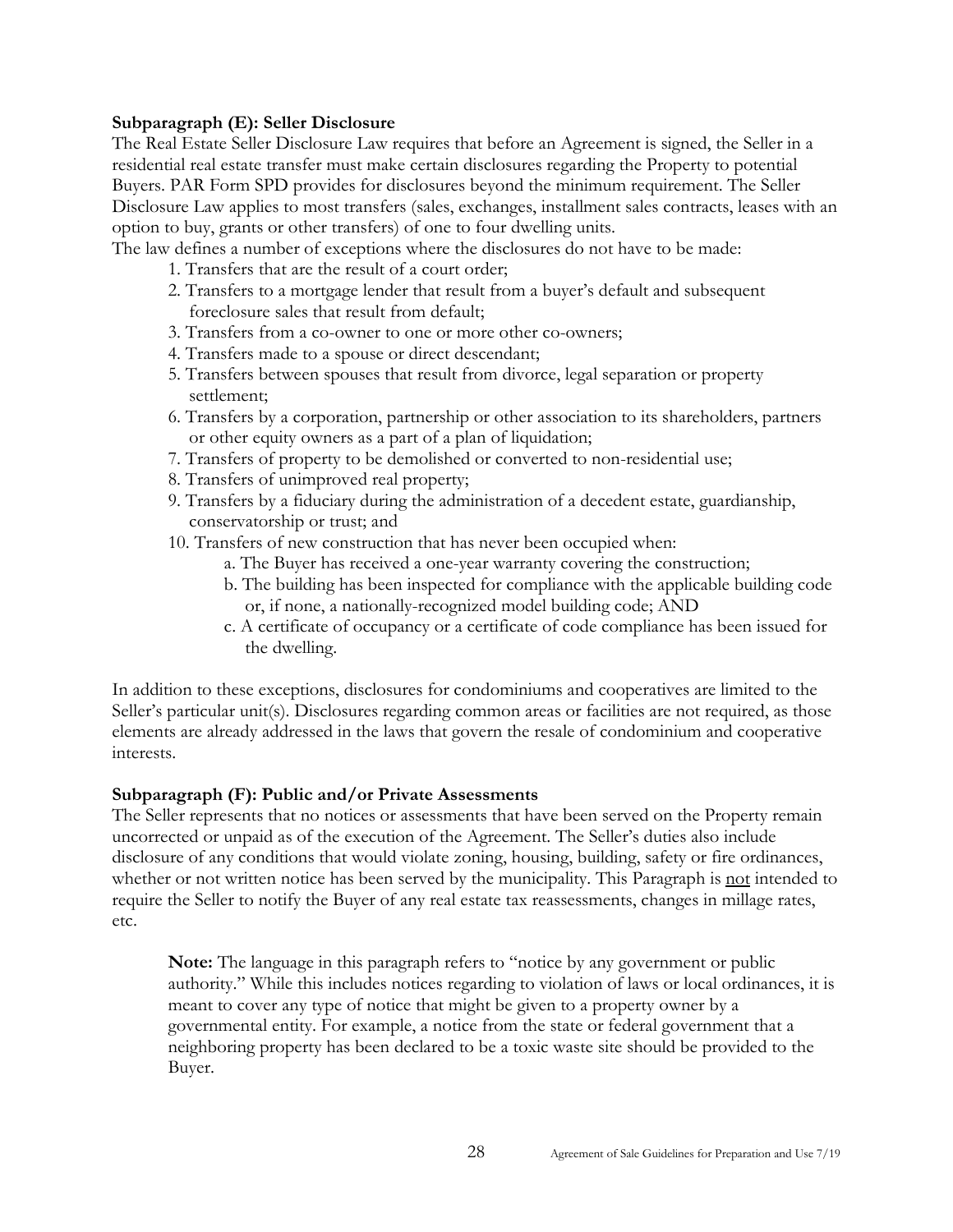Also, the Seller must disclose knowledge of any potential notices or assessments that have not been delivered as of the execution of the Agreement. For example, if the Seller knows that their homeowner association has been actively debating whether or not to impose a new fee, that information should be disclosed to the Buyer.

## **Subparagraph (G): Highway Occupancy Permit**

This statement is required by law. If the Property's driveway directly accesses a public road, the Buyer may be required to get a permit from the Department of Transportation. The Buyer can contact the local Department of Transportation office to determine whether a permit is required.

# <span id="page-28-0"></span>**Paragraph 11: WAIVER OF CONTINGENCIES**

The Buyer's failure to meet deadlines imposed by any inspection/repair contingency clause will act as a WAIVER of the contingency. Explain to the Buyer that missing deadlines will mean accepting the Property and agreeing to release the Seller and Licensees from liability.

**Practice Tip:** The best time to start seriously discussing issues of time periods is before the offer is submitted. Remind the Buyer that any missed Contingency Period deadlines will act as a waiver. Hopefully, the Buyers who know that they may have trouble with certain deadlines will be more likely to raise these issues early if you cover them early. This way you can make any adjustments to the default time periods before it becomes necessary to negotiate an extension after the offer is accepted.

# <span id="page-28-1"></span>**Paragraph 12: BUYER'S DUE DILIGENCE/INSPECTIONS**

#### **Subparagraph (A): Rights and Responsibilities**

The Seller agrees to provide access to insurers' representatives, and, as required by the mortgage lender or the terms of the Agreement, any surveyors, municipal officials, appraisers and inspectors.

**Note:** This provision permits inspections that may be required by a mortgage lender or insurer *even if the Buyer has waived the right to make these inspections themselves elsewhere in the Agreement*. For example, if the Buyer waives the right to a radon inspection in Paragraph 12, but the lender requires a radon test, the Seller is obligated to accommodate that request. Even where the mortgage contingency is not elected, the Seller still agrees to allow inspection and appraisals as required by the lender. If repairs are required as a condition of getting the loan, the process should be handled under Paragraph 8(H) if the Buyer has selected the mortgage contingency.

Where an inspection waived by the Buyer is later required by the lender or insurer, the Buyer may have waived any right to renegotiate contractual terms based on the results of that inspection. If the results of the inspection are unsatisfactory, the Buyer's remedy may be to seek to terminate the Agreement based on a failure to obtain the necessary financing or insurance.

**Practice Tip:** Only the parties and their real estate licensees have the right to attend any of these inspections. Many Buyers like to bring their parents or handy family members along to inspections, but this language intentionally limits the list of people who can attend the inspections. If the Buyer would like anyone who is not a real estate licensee to attend the inspection, it is important to include that as a term of the Agreement or negotiate with the Seller prior to the inspection.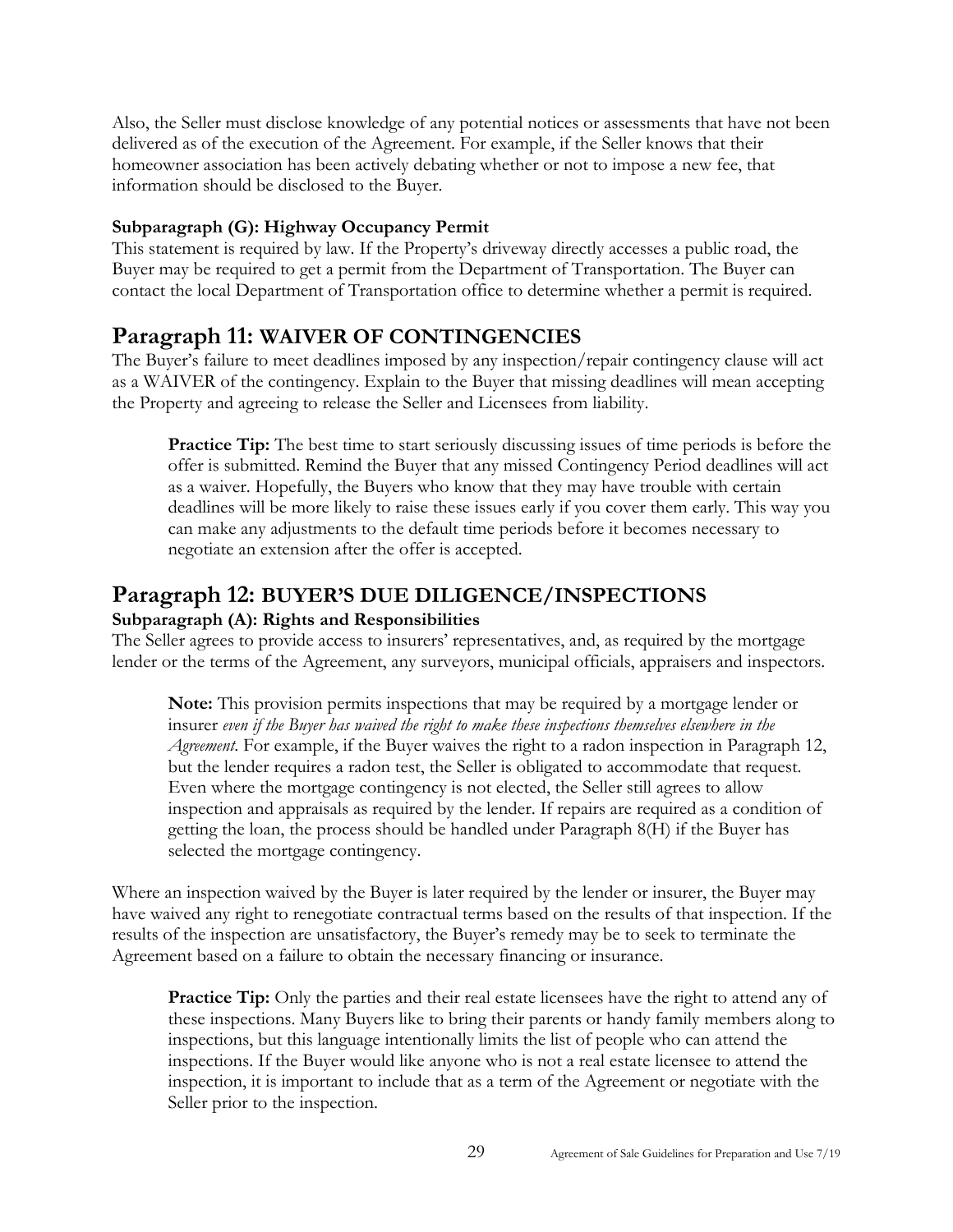The Buyer reserves the right to make two **pre-settlement inspections ("walk-through")** of the Property. The right to conduct these pre-settlement walk-through inspections is not waived by the waiver of any other inspection(s) or repair contingencies in the Agreement. A pre-settlement walkthrough is **not** meant to be a formal inspection of the Property – it is simply to allow the Buyer to look around and make sure the Property appears to be in the condition stated in the Agreement (e.g., required repairs have been completed, appliances/fixtures have been left or removed as stated). The Buyer should not use this as the time to measure for renovations, to bring in contractors or take the extended family on a tour of the Property.

Some items may not be easily tested during the home inspection (e.g., air conditioners in winter). If this is the case, the parties must understand that the Seller has a duty to honestly disclose what the Seller knows about the condition of the item and that, in the absence of misrepresentation, the Buyer takes such item in its present condition (at the time the Agreement is executed). Also remember that inspectors may not be able to do their jobs properly if the utilities and/or heat are not on during the inspection period.

The Seller agrees to have the heat and all utilities (including fuels) on and usable for the Buyer during all inspections and appraisals.

The Sellers who fail to provide for the utilities to be usable may be suspected of misrepresentation if a problem is found later that could have been detected during the original inspection.

**Note:** It is possible—most likely in a short sale or foreclosure situation—that the Seller will not be willing to turn on the heat and/or utilities for inspections or appraisals. If you are aware that this is the situation when you are completing the Agreement, it is a good idea to add terms that dictate which party will be responsible for turning on the utilities. For bankowned properties, this language may be included in a lender's addendum to the Agreement.

All inspectors performing inspections under the terms of the Agreement are authorized by this provision to provide copies of their inspection reports directly to the Broker for the Buyer. The Home Inspection Law requires that a home inspector have client consent in order to provide a copy on a home inspection report to anyone but the client (generally a Buyer). This provision provides that consent if the contract between the home inspector and the Buyer does not. Keep in mind that even with consent the inspector is not *required* to provide a copy to the Broker for the Buyer unless that is a requirement of the contract between the inspector and the Buyer. This consent provision also can be applied to any inspector who refuses to release a copy of any inspection to a Broker without client consent.

Seller has the right to obtain copies of all inspection reports from the Buyer, at no charge to the Seller. This issue is often raised in the inspection contingency, which does not *require* the Buyer to submit inspection reports to terminate the Agreement. If the Buyer doesn't submit the report, the Seller still has the right to get one upon request. The one exception to this general rule is an appraisal that is prepared for the lender. That the Buyer must provide a copy of the report, however, does not mean that the Seller gets any right to object to the content of the report, nor does it necessarily give the Seller any right to use the information in the report in any negotiations. These reports can sometimes provide notice of certain conditions that may need to be disclosed by amending the Seller's Property Disclosure Form, and the Sellers should know of their obligations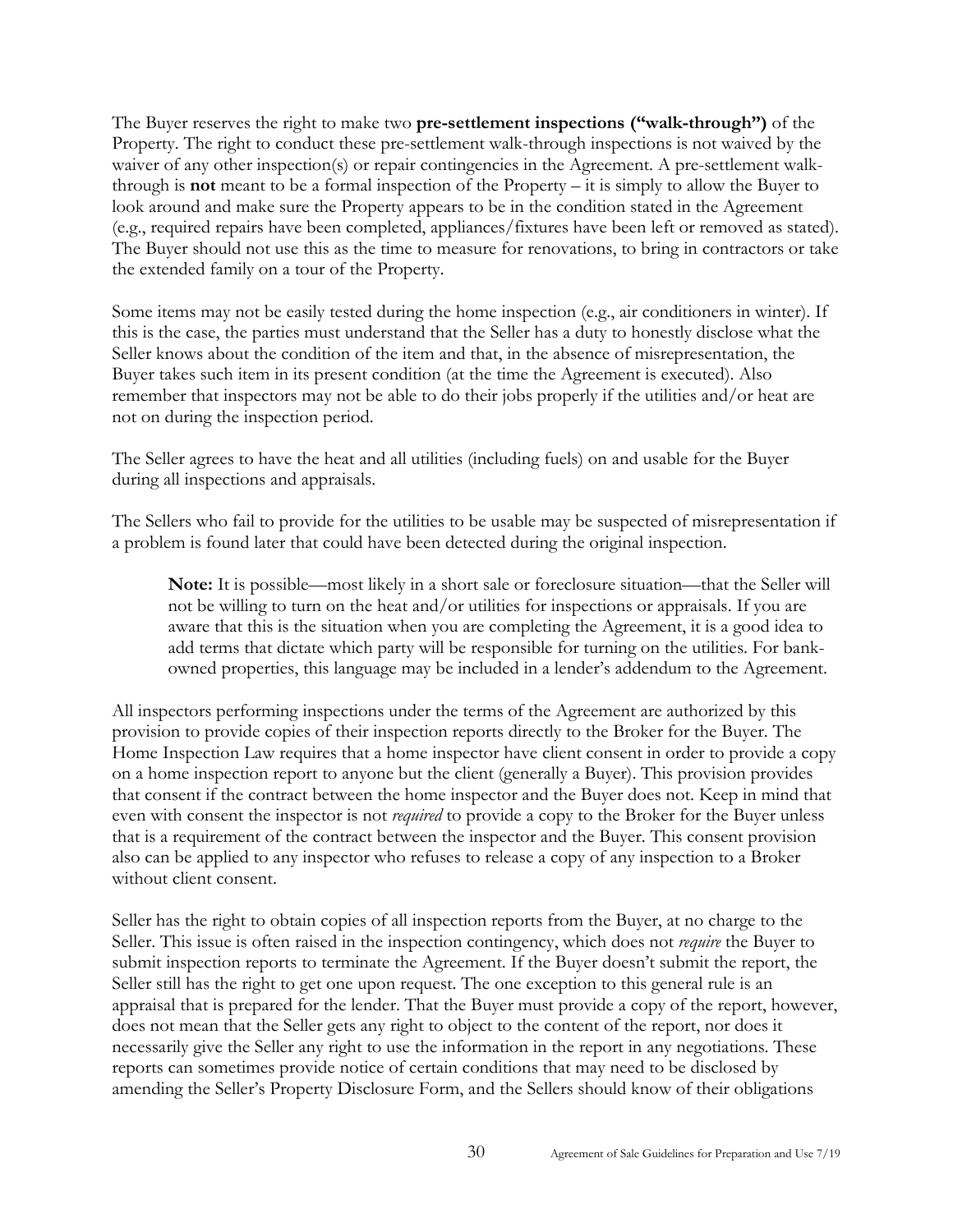before making the request. Brokers should consult with their Sellers and may even suggest that the Sellers contact an attorney before asking for reports that are not otherwise provided.

#### **Subparagraph (B): Inspections Waived or Performed at Buyer's Expense**

This Paragraph states that the Buyer agrees to pay for any elected inspections and may be waiving certain inspections. This also sets forth general qualifications of inspectors ("licensed or otherwise qualified") and specifies that the inspections must be done in a non-invasive manner unless otherwise agreed in writing.

**Note:** Inspection(s), as defined in the Agreement, includes inspections, certifications and investigations.

**Note:** All inspectors must be licensed or otherwise qualified to perform an inspection. Home Inspectors have additional requirements to meet in order to comply with the Home Inspection Law.

**Note:** For the home inspection, the inspection must be performed by a home inspector, as it is defined under the law. Other inspections (i.e., wood infestation, radon) must be performed by a "licensed or otherwise-qualified professional". If the same contractor is carrying out more than one of these other Inspections, that contractor must be a Home Inspector. There is no limit to the number of different certified contractors that can be hired to perform single inspections.

#### **Subparagraph (C): Elected/Waived Inspections**

The beginning of this section lays out the general responsibilities and wishes of the Buyer with regard to Inspections, while the end allows the Buyer to elect or waive each of the nine Inspections, plus any that are added by the parties, as desired. If the Buyer has elected any Inspection(s) in the Agreement, the Buyer must, within the Contingency Period, complete the Inspections and either accept the Property, terminate the Agreement or submit a Written Corrective Proposal to the Seller. (See Paragraph 13(B) for full instructions)

**Practice Tip:** When electing or waiving an inspection, it is recommended that the Buyer use their initials, not a check mark or X, to indicate their choice. Doing this eliminates the possibility of a client saying, "I didn't make that check mark, my agent did!" If the Seller would like to change the choices made as part of a counteroffer, they are advised to cross out the Buyer's initials and fill in their initial on the line for the alternate selection. As with all changes to the Agreement, these initials should be dated.

**Note:** The Buyer might wish to have other inspections done for his own purposes regardless of what inspection contingencies have been waived. For example, a Buyer who waives the Home/Property Inspections contingency in the Agreement still might want to have the roof inspected to be sure it is structurally sound, even though the waiver means the Buyer would be unable to negotiate new terms based on the results of any report.

In that instance, best practice is to make the Sellers aware of the issue and negotiate some sort of additional language that would permit access to the inspector(s) under these circumstances. A Buyer who sends an inspector without having alerted the Seller first may find the inspector's access denied.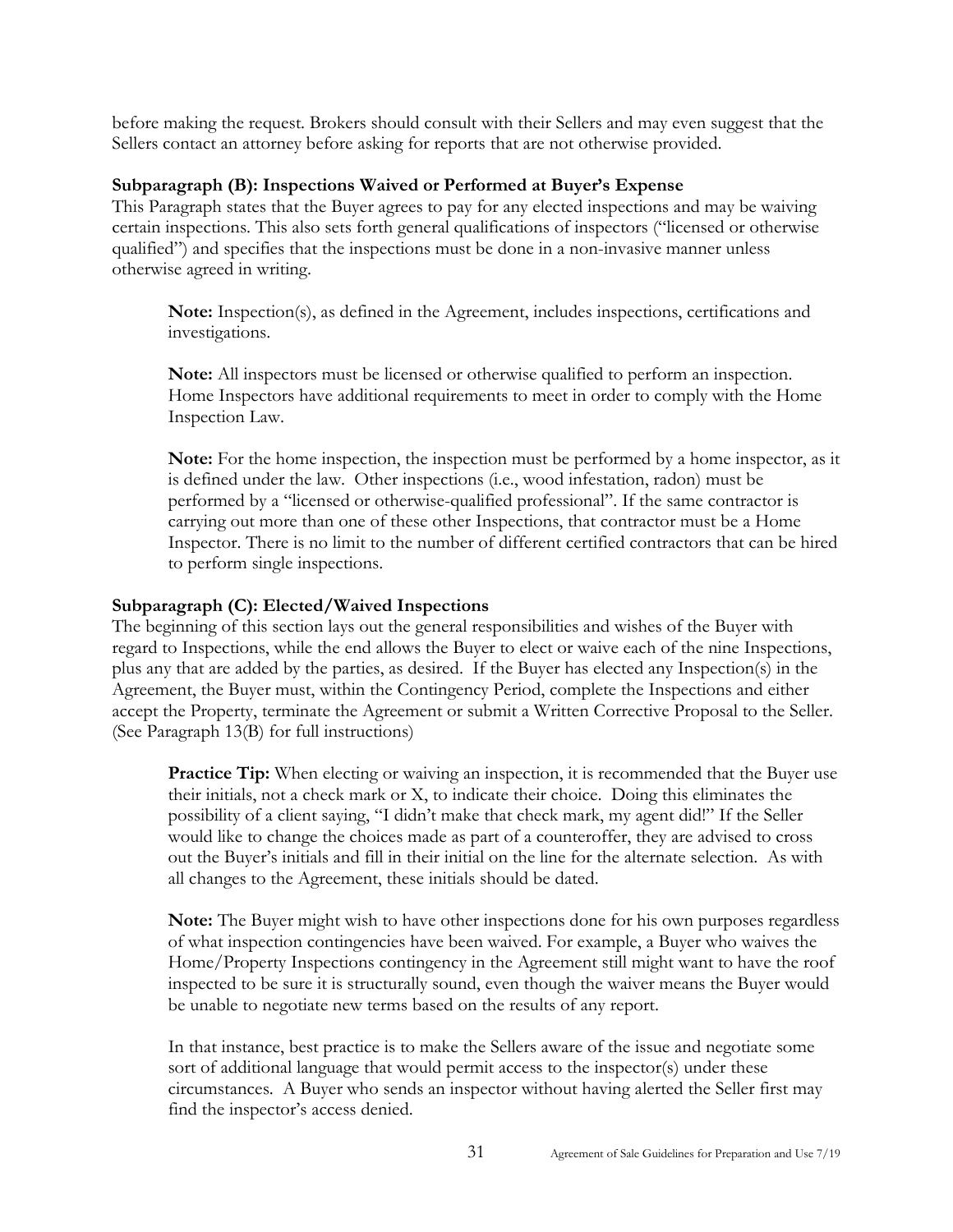#### **Home/Property Inspections and Environmental Hazards**

A list of eight specific inspections follows this general "catch all" inspection. Electing this inspection allows the Buyer to do a full "home inspection" as well as conducting various other inspections not specified in one of the other inspections. There is no need to have the Buyer identify exactly which parts of the home inspection he plans to carry out, although he can do so in "Other" inspections if he would like.

If the Buyer does wish to obtain a Home Inspection, the Buyer should initial "Elected." If the Buyer does not wish to have a Home Inspection/Property inspection, the Buyer should initial "Waived."

The Pennsylvania Home Inspection Law defines what is and is not a "home inspection," and states criteria for performing home inspections. When a home inspection is conducted as a contingency in an Agreement, the Law states that the Agreement must contain a statement that the inspection will be conducted by a "full member" in good standing of a "national home inspection association," by an inspector supervised by a full member of a national home inspection association, or by a licensed or registered engineer or architect.

**Practice Tip:** The Buyer is entitled to rely on the written representation of a home inspector in determining whether a particular home inspector belongs to a national home inspection association. To protect your client, get a copy of any signed representation for the transaction file, and consider providing a copy to the Seller as well. The PAR Home Inspector Compliance Statement (Form HIC) can be used for this purpose.

The Law provides that an inspector may not provide a copy of the home inspection report to anyone other than the inspector's client without the written consent of the client. Paragraph  $12(A)(4)$  provides permission to give it to the Buyer Agent and Paragraph  $12(A)(5)$  states that a Seller has the right to receive a copy of the report from the person for whom it was prepared (usually Buyer) upon request. Remember that in most cases if the Seller is made aware of problems with the Property, these problems would likely have to be added to the Seller's Property Disclosure Form for future Buyers if the transaction is terminated.

**Practice Tip:** The Buyer can do as many (or as few) additional inspections under this item as they would like, but all must be completed and acted upon by the end of the end of the Contingency Period. For this reason, the home inspection should be done as soon as possible in case any issues arise that indicate other inspections should be completed (e.g., the home inspector recommends a mold inspection). If additional inspections will take more time, the parties must agree on this change in writing.

#### **Wood Infestation**

If a wood infestation inspection (for termites and other wood-boring pests) is desired, the Buyer should initial "Elected." If the Buyer wishes to waive the wood infestation inspection, the Buyer should initial "Waived."

These inspections may only be valid for a short time, so some mortgage lenders may require the inspections to be completed within a certain time before settlement, often 30-90 days. Depending on the proposed Settlement Date, the Buyer may need to adjust the contingency period to make that work.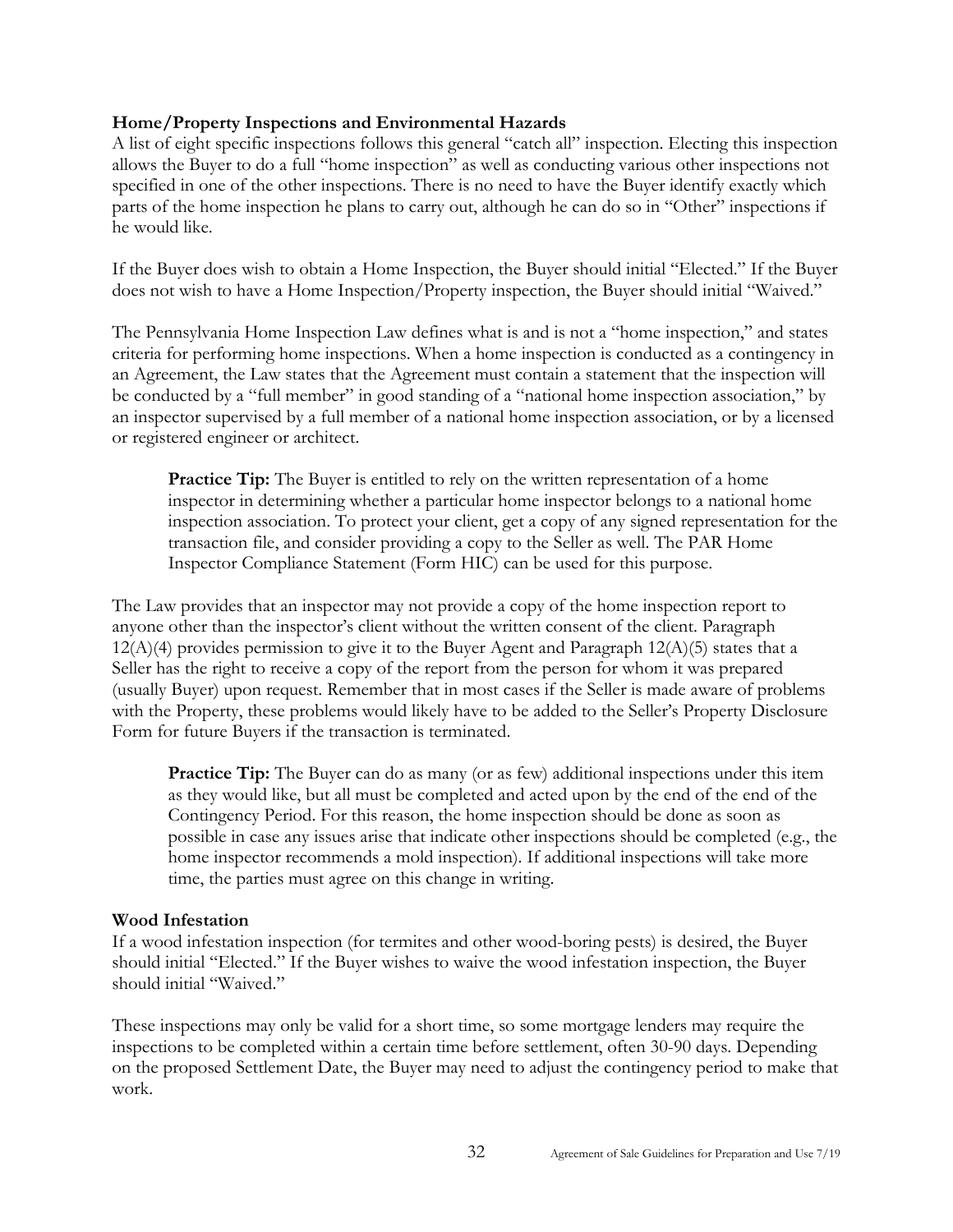**Practice Tip:** The default language in this paragraph requires that the inspector be licensed as a "wood destroying pests pesticide applicator." In short, the requirement is that the inspector be someone who is licensed by the state to treat for active infestation. This requirement was included because there is no state-mandated certification for inspectors. While most inspection companies provide some sort of inspection training, there are not consistent standards from company to company; using the state certification as a starting point allows for a certain amount of consistency. If the parties agree that another inspector is permitted, best practice would be to amend this paragraph accordingly.

**Note:** There is no automatic requirement for the Seller to treat an active infestation; all requests for treatment and/or repairs are handled through the Inspection Contingency.

#### **Deeds, Restrictions and Zoning**

If Buyer does wish to inspect the deeds, restrictions and/or zoning, the Buyer should initial "Elected." If the Buyer does not wish to inspect the deeds, restrictions and/or zoning, the Buyer should initial "Waived."

While the Agreement includes places for the Seller to disclose the zoning for the Property and the existence of historic preservation restrictions, it is possible that other easements, deed and use restrictions or local zoning ordinances may apply to the Property. It is recommended that a buyer investigate these possible easements, restrictions and ordinances to make sure that the intended use for the Property is in line with its permitted use.

**Note:** This Inspection allows the Buyer to make the present use of the property (in-law quarters, apartment, home office, day care, etc.) a term of the Agreement by writing it on the blank line. The Zoning Approval Contingency Addendum (PAR Form ZA) can be used if the Buyer would like to verify the zoning classification of the property or make the Agreement contingent on that classification being changed. If the Seller knows that the present use written in by the Buyer is not accurate, the Seller should correct it. This inspection may be satisfied by a title search, or through a more narrow investigation (See Paragraph 17).

#### **Water Service**

If the Buyer does wish to obtain an inspection of the water system, the Buyer should initial "Elected." If the Buyer does not wish to inspect the water system, the Buyer should initial "Waived."

**Note:** The language of the paragraph does not limit inspections to non-public water service (wells). The Buyers might wish to check the "quality and/or quantity of the water system" with a public water system, in order to check the flow rate and quality of the water, just as they would with a well. If the Buyer elects to do an inspection of public water, both parties will need to keep in mind that it is unlikely the Seller can perform any repairs and corrections on the system. The Seller agrees to provide access to any on-site water system (e.g., the well), and to restore the Property before settlement.

**Practice Tip:** Having the Seller "provide access" to the water system may mean more than simply opening the gate and pointing an inspector towards the well. Other measures may also be necessary to "provide access," (for example, clearing brush or digging to uncover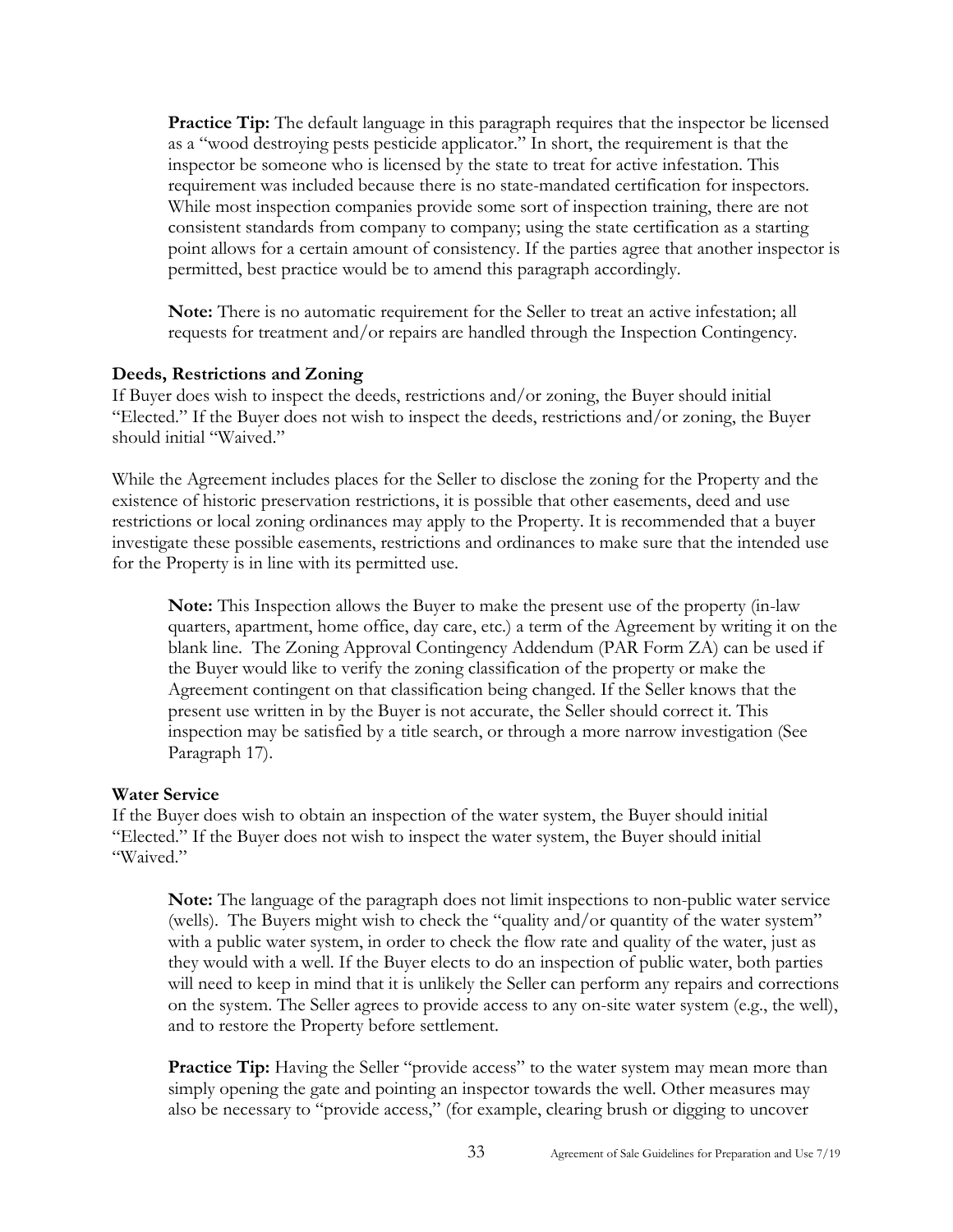elements of the system that may be underground). The Seller also agrees to return the Property to its prior condition. If the Seller is aware that any additional expenses may be necessary to provide access to the water system and/or to restore the Property after testing, these expenses should be calculated into the process or negotiated separately.

The Agreement does not set out a particular standard for judging the results of water quality tests. The Buyers may look to municipal requirements where they exist, or to requirements provided by lenders. Testing companies may also provide suggested limits on certain contaminants that the Buyer can use to judge the test results. If the Buyer wants to know what the water test includes, the Buyer should call the water testing company when arrangements are made for testing. Having the Buyer participate in the selection of the type of tests to be performed can reduce the potential liability of Brokers and/or Licensees.

Remember as well that this contingency can be used to test the physical soundness of the well and its systems, not just the quality and quantity of the water. The Buyers with concerns about the structural integrity of the well system should discuss with the testing company whether they provide those services, or find a separate company to test those items if desired.

#### **Radon**

To have the property tested as a contingency in the Agreement, the Buyer must initial "Elected." If the Buyer does not want to have the property tested for radon, the Buyer should initial "Waived." By law, inspectors must be specially certified by the Pennsylvania Department of Environmental Protection. Information on radon testing and certified inspectors can be obtained from the DEP.

**Practice Tip:** Agents representing the Buyers should be aware of the time it usually takes to obtain radon reports in different markets. If inspections and reports generally take longer than the default Contingency Period, it will generally be better to build in extra time when making the offer instead of relying on the Seller's willingness to negotiate an extension.

The Environmental Protection Agency advises property owners to take corrective actions when radon levels in a home are measured at or above an annual exposure level of 0.02 working levels (4 picoCuries/liter). There are also other standards in existence, so the Buyer may not feel comfortable even with levels around 4 picoCuries/liter.

**Note:** The Buyer can submit a written corrective proposal for any level of radon that is revealed during the inspection. Potential action is not limited to findings at or above 4 picoCuries/liter.

#### **On-Lot Sewage**

If the Buyer does wish to obtain an inspection of the on-lot sewage system, the Buyer should initial "Elected." If the Buyer does not wish to inspect the on-lot sewage system, the Buyer should initial "Waived."

**Practice Tip:** The sewage inspection contingency applies only to on-lot sewage systems – septic tanks, cesspools, sand mounds, etc. – not to public sewer systems.

**Practice Tip:** Having the Seller "provide access" to the on-lot sewage system may mean more than simply leaving the gate open and pointing an inspector towards the system. Other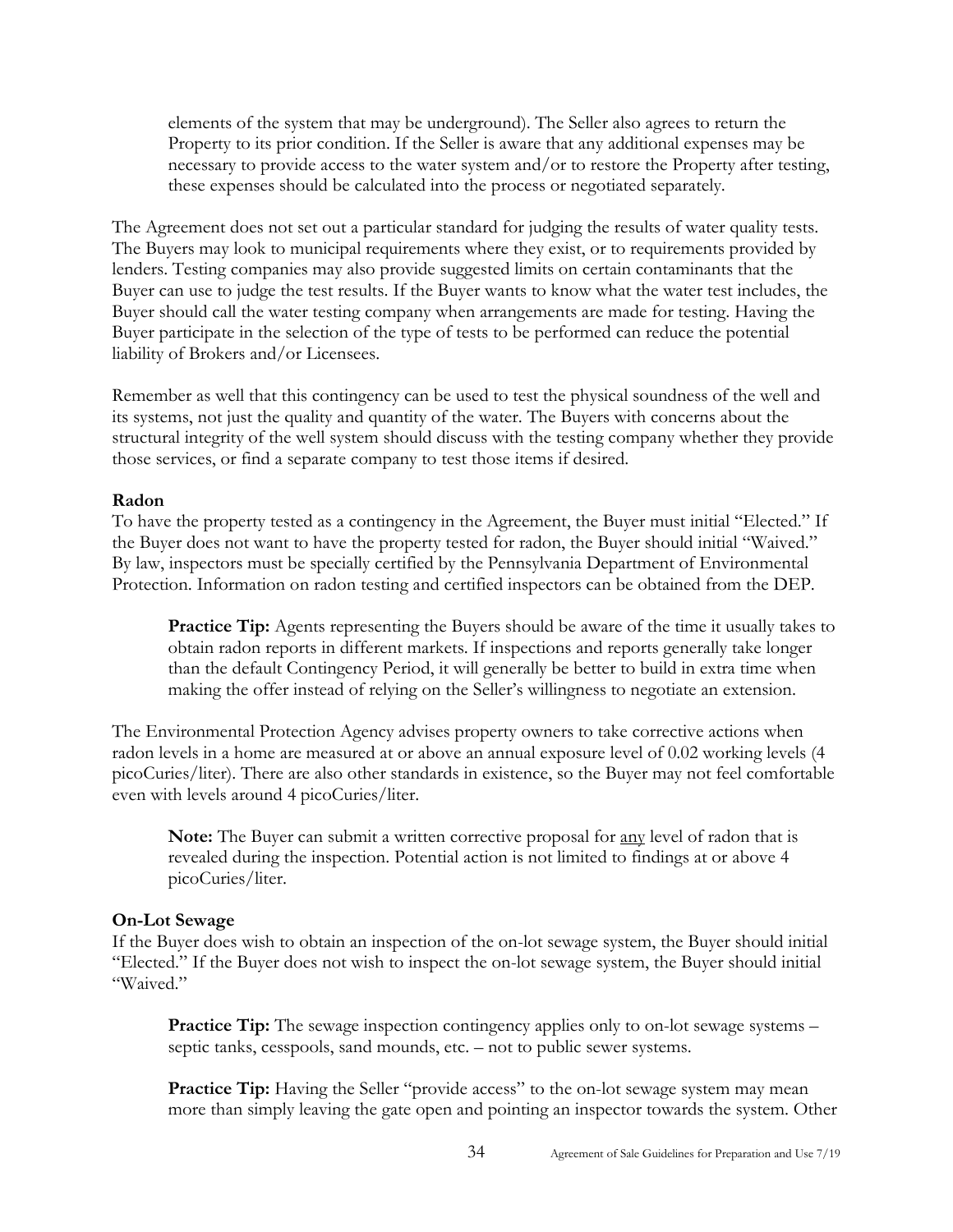measures may be necessary to "provide access," (for example, clearing brush or digging to uncover elements of the system that may be underground). The Seller also agrees to return the Property to its prior condition. If the Seller is aware that any additional expenses may be necessary to provide access to the on-lot sewage system and/or to restore the Property after testing, these expenses should be calculated into the process or negotiated separately.

**Practice Tip:** Be sure to check with the sewage inspector about all the details of the inspection well in advance. A hydraulic load test is a commonly-used inspection that pushes water through the septic system to make sure that waste is moving through the system properly and can be absorbed quickly. The Agreement states that Seller will provide all water needed for any septic inspection, which may be anywhere from tens to thousands of gallons of water, especially for a hydraulic load test.

This Paragraph (like Paragraph 13(B)) only applies if the Buyer elects to have a sewage inspection and the on-site system is discovered to have **defects that do not require expansion or replacement of the existing system.** If the report indicates that **the system needs to be expanded or replaced**, the Inspection Contingency will be carried out according to the terms of Paragraph 13(C).

**Note:** Unlike every other inspection contingency, situations that require the expansion or replacement of the system put the responsibility to obtain the corrective proposal with the Seller, not the Buyer. This is due primarily to the extensive time and expense that may be necessary to perform the required testing and to perform the necessary work.

#### **Property and Flood Insurance**

If the Buyer does wish to make the Agreement contingent upon the Buyer's ability to obtain property and/or flood insurance, the Buyer should initial "Elected." If the Buyer does not wish to make the Agreement contingent upon the Buyer's ability to obtain this insurance, the Buyer should initial "Waived."

If the Buyer elects this contingency, the Buyer should apply for property, casualty, and flood insurance within the Contingency Period (within 10 days if the default time isn't changed). If the Buyer is not able to obtain insurance on terms satisfactory to the Buyer, the Buyer has the rights laid out in the Paragraph 13(B) (Inspection Contingency).

**Practice Tip:** To some degree, there is an implied insurance contingency in the mortgage contingency because a Buyer who cannot get insurance is not likely to get a loan. This implied protection does not exist in a cash sale (there would be no mortgage contingency) nor where a policy is more expensive than the Buyer would like, but not so expensive that it affects the Buyer's ability to be approved for a mortgage. This contingency is also helpful if the Buyer has unusual insurance needs not directly linked to financing (e.g., insurance coverage for jewelry or art).

**Practice Tip:** Common examples of items that might be included in a Written Corrective Proposal include repairs to be performed by the Seller, a reduction in price, or the Seller agreeing to pay some portion of a first year premium cost.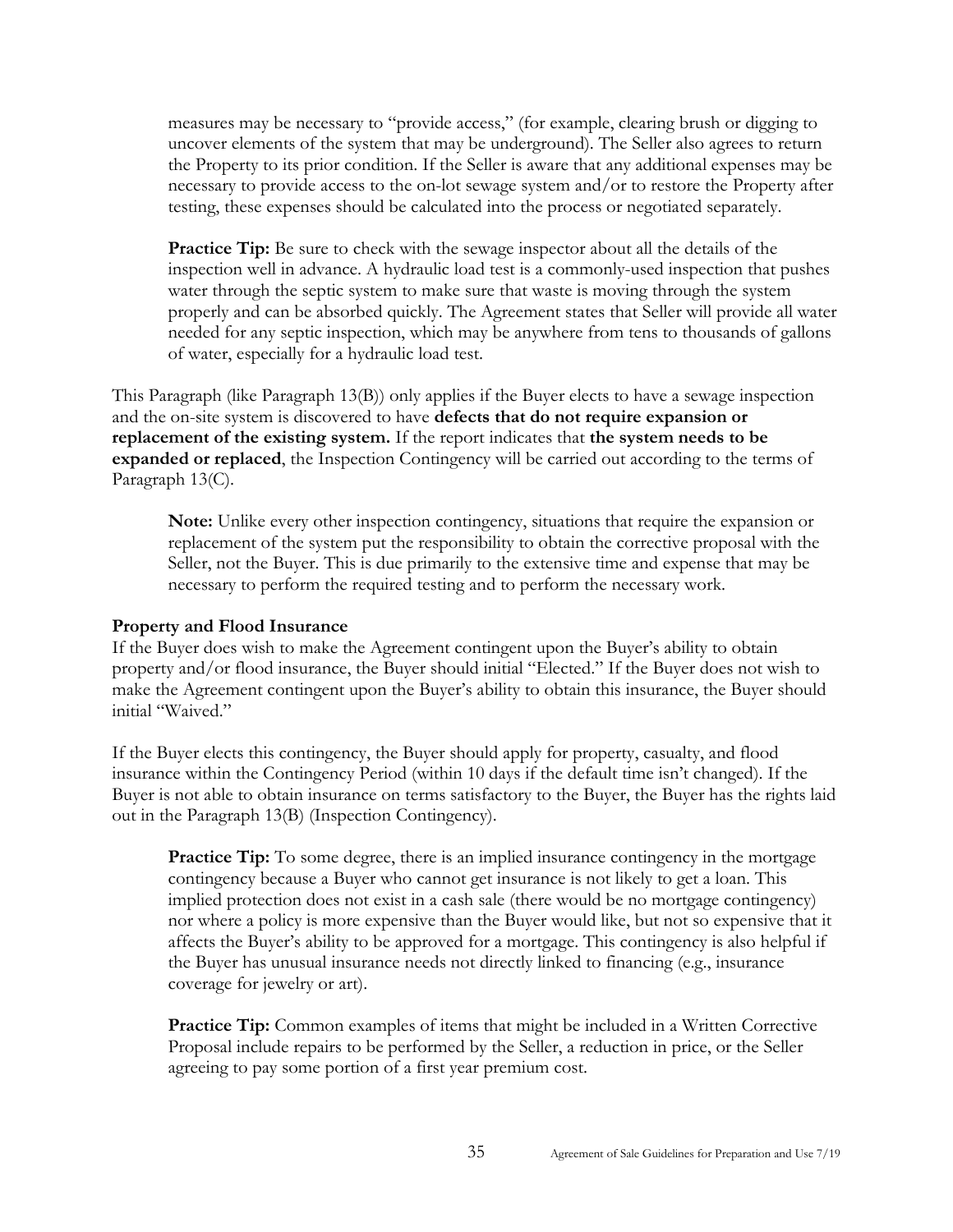This inspection includes flood insurance. In 2012 the United States Congress implemented changes to the National Flood Insurance Program (NFIP), which changed the major parts of the NFIP including flood insurance rates, flood hazard mapping, grants, and the management of floodplains. Changes will be phased in over several years, and may be subject to additional Federal changes. The language in the Agreement is intended to inform prospective buyers that due to the removal of Federal subsidies, the Property may be subject to higher premiums for flood insurance, or that the Property may be located in a newly-mapped floodplain requiring the purchase of flood insurance. The Buyer should be advised to comply with the current mandates of the NFIP and not rely on assurances from the Seller regarding the need for, or the cost of, flood insurance.

**Practice Tip:** As flood maps can change, it may be more or less difficult to obtain flood insurance. Buyer may be required to carry flood insurance at Buyer's expense, which may need to be ordered 14 days or more prior to Settlement Date.

#### **Property Boundaries**

If the Buyer does wish to inspect the Property boundaries, the Buyer should initial "Elected." If the Buyer does not wish to inspect the Property boundaries, the Buyer should initial "Waived."

Many Buyers rely on visual cues - such as fences, hedges or walls - or representations in the MLS or by the Seller to determine the Property boundaries. Unless the boundaries of the property are laid out as a term of the Agreement of Sale, these estimations should not be considered to be accurate. While this may be an effective tool for approximation, it should not be taken as the true Property boundary. The Buyers are advised to hire a surveyor or title abstractor to assess the actual boundaries of, or amount of, the land included with the Property.

#### **Residential Lead-Based Paint Hazards**

If the Property involved was built prior to 1978, the Buyer has the option to conduct a risk assessment and/or inspection to determine the presence and risk of lead-based paint. If the Buyer does want this inspection, the Buyer should initial "Elected." If the Buyer does not wish to have such an inspection, the Buyer should initial "Waived."

Where the Property was built before 1978, the Lead-Based Paint Hazard Reduction Act requires the Seller to provide the Buyer with the EPA-approved "Protect Your Family from Lead in Your Home" information pamphlet.

**Practice Tip:** PAR produces a Lead-Based Paint Hazards Disclosure Addendum (PAR Form LPD) to make the mandatory disclosures, as well as a version of the mandatory EPA booklet (Form LPB). The LPD is intended to be initiated on the Seller's side of the transaction, most likely when the Listing Contract or Seller's Property Disclosure are being filled out. (See Form LPD and its Guidelines for Preparation and Use)

**Note:** The LPD or other compliant form is required in every pre-1978 sale. Brokers on both sides of the transaction may be held to very strict enforcement if audited by the EPA. Be sure that **all** information, including all initials and signatures of the parties, has been completed. The Buyer acknowledges that she has received the LPD and EPA pamphlet on the signature page.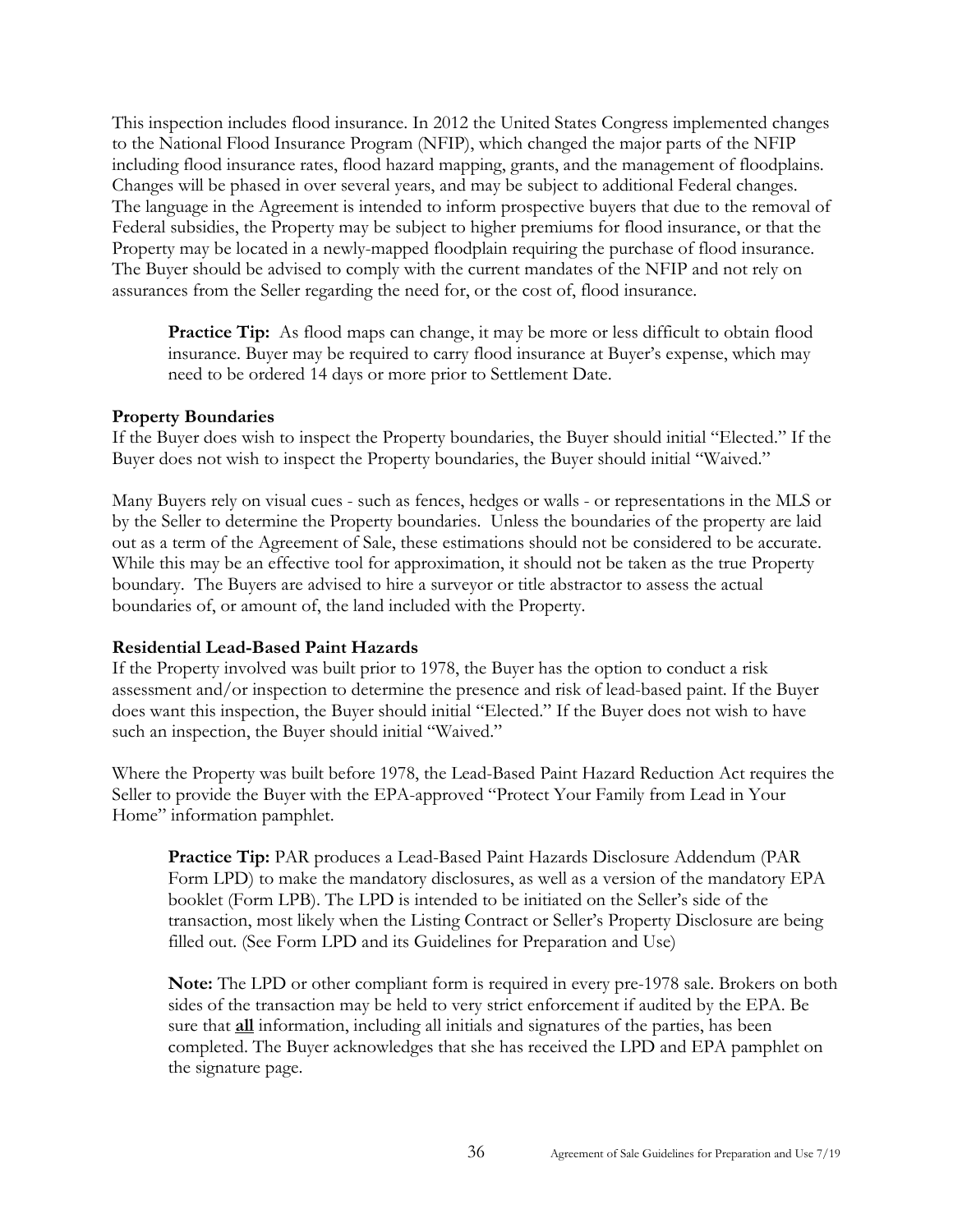#### **Other**

This section allows the Buyer or the Seller to write in any other inspections, not named above, that the Buyer would like to perform or that the parties agree to explicitly waive.

Practice Tip: If the Buyer does not want to perform any inspections that are not named above, it is recommended that the Buyer initial "Waived" to make it clear that the lines were intentionally left blank.

**Practice Tip:** There is only one line to elect and one line to waive this contingency. If more than one item is listed under other and the parties would like to remove one, the item to be removed should be crossed out and initialed. It might be clearer to simply address this change in an addendum to the Agreement.

#### **Existing Conditions**

There is a space to list any items that are to be excluded from any of these "blanket" inspection contingencies. The Sellers may want to consider excluding any items/systems that have already been disclosed as faulty. For example, if the Seller has disclosed that a hot water heater needs to be replaced, that defect should be considered by the Seller in setting an asking price and by the Buyer when making an offer. Including it in the list does not mean the Buyer cannot inspect for it, but it does mean that the Seller does not have to negotiate over it in a report/as part of a Written Corrective Proposal. The Seller should consider listing all defects so the Buyer does not attempt to negotiate the offer based on an inspection report detailing a defect that was already disclosed.

#### **Subparagraph (D): Notices Regarding Property & Environmental Inspections**

Clients should be directed to these Notices when they are deciding whether to elect or waive any certain inspection. These Notices provide a small description of some less-common issues that may arise and direct them to agencies which can give them more information.

# <span id="page-36-0"></span>**Paragraph 13: INSPECTION CONTINGENCY**

#### **Subparagraph (A): Contingency Period**

The Contingency Period that applies to **all** inspections elected in Paragraph 12 is established in Paragraph 13(A). The default Contingency Period is 10 days, though the parties can agree to a different length if desired.

Since this Contingency Period applies to **all** inspections carried out under the Paragraph, make sure that the time inserted is sufficient to allow completion of the most difficult or time-consuming inspection being considered. Agents should know how long it typically takes to obtain the various types of inspections in markets where they do business. Paragraph 13(B) says the Buyer must complete an inspection and take action (accept, terminate or submit a Written Corrective Proposal) within the Contingency Period.

**Note:** Failure to conduct these inspections and take action by the end of the Contingency Period may serve as a waiver of the Buyer's right to request any remedy. (See Paragraph 11)

**Practice Tip:** If your Buyer is running out of time in the stated period, attempt to negotiate an extension. Remember that any extension must be signed within the Contingency Period to be effective; if there is no negotiated extension during this time, the Buyer may have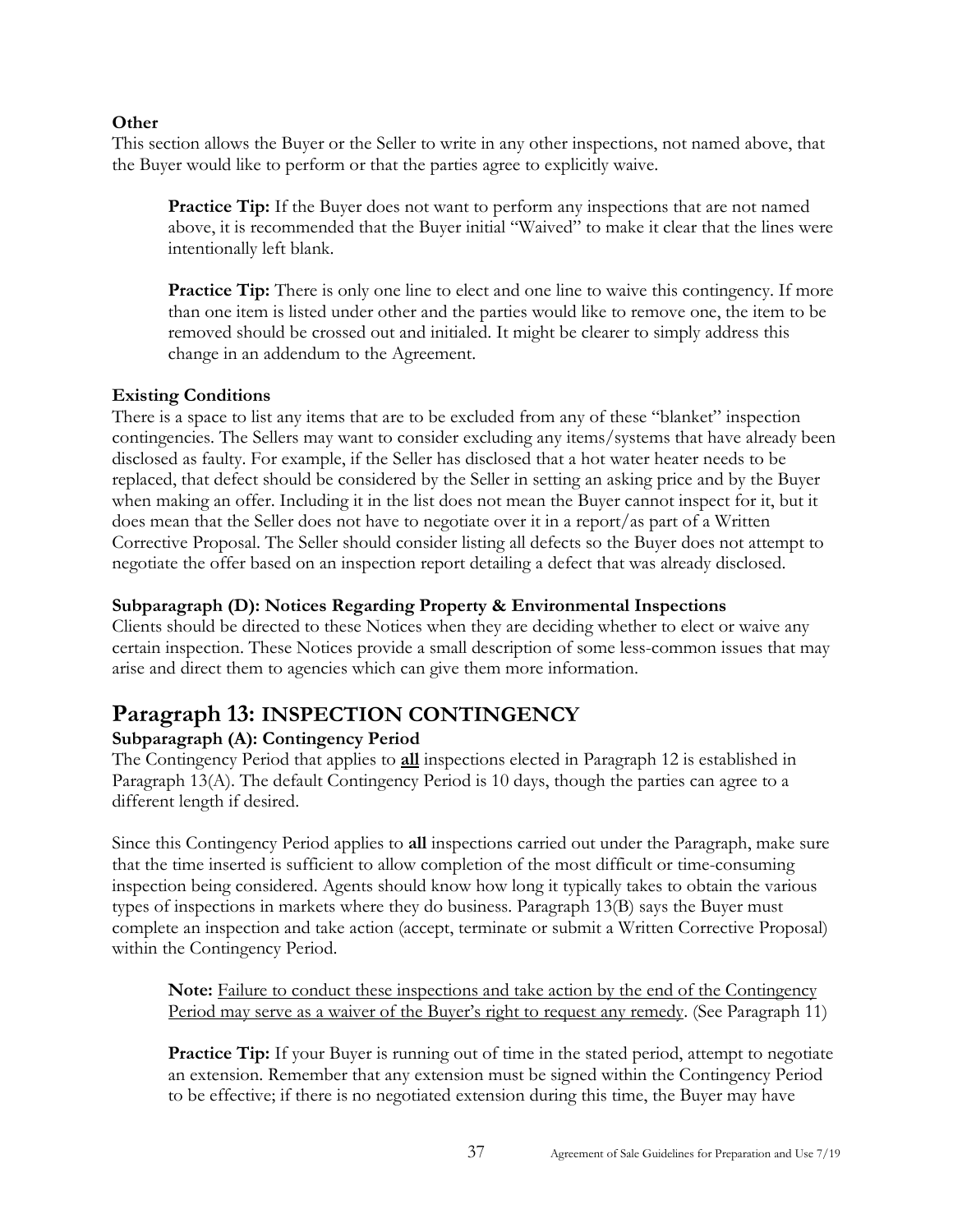waived certain rights once the original Contingency Period expires. To negotiate different timelines for an inspection, the parties can use the Change in Terms Addendum (PAR Form CTA) to change a specific date in limited circumstances.

#### **Subparagraph (B): The Inspection Contingency**

The Inspection Contingency provides the Buyer with three choices after completing their Inspections. In addition to providing the Seller with complete copies of the inspection reports, the Buyer must decide whether to:

- 1. Accept the Property with the information stated in the Report(s) and agree to the release in Paragraph 28 of this Agreement, OR
- 2. Terminate the Agreement by written notice to the Seller, with all deposit monies returned to the Buyer according to the terms of Paragraph 26 of the Agreement, OR
- 3. Present a Written Corrective Proposal ("Proposal") listing corrections and/or credits desired by the Buyer.

**Note:** Buyer's choice, and notification to the Seller of that choice, must be made within the Contingency Period.

If the Buyer **accepts the Property**, the Buyer and Seller remain bound to the Agreement.

If the Buyer **terminates the Agreement** based on inspection findings that are unsatisfactory, the Buyer is entitled to the return of their deposit monies.

**Practice Tip:** If the Buyer is not satisfied with the information stated in the inspection report(s), there is no requirement that the Buyer limit his requests only to certain types of conditions; any size or type of issue can be raised, as long as it is legitimately raised under the appropriate Inspection Contingency. Likewise, there is no requirement that the Buyers limit requests to material defects, nor is there a limitation that would prevent the Buyers from requesting repairs for very small items.

If the Buyer chooses to submit a **Written Corrective Proposal**, it may, but is not required to, include the name(s) of a properly licensed or qualified professional(s) to perform the corrections requested in the Proposal, provisions for payment, including retests, and a projected date for completion of the corrections.

**Practice Tip:** Be sure to get reliable quotes/cost estimates. Valuable time will be lost if the parties spend time arguing over the validity of estimates rather than the substance of the reports.

**Practice Tip:** Under the Home Inspection Law, Home Inspectors may provide repair estimates, but only as a range of costs with the source of the estimate being identified, and accompanied by a statement that the parties should consider consulting with a contractor who performs the type of repairs involved. Keep in mind that you may wish to provide time to obtain outside estimates if you consider that they may be perceived as being more reliable than estimates provided by a home inspector; providing a reliable estimate as a Buyer may make it easier to negotiate for repairs or a credit.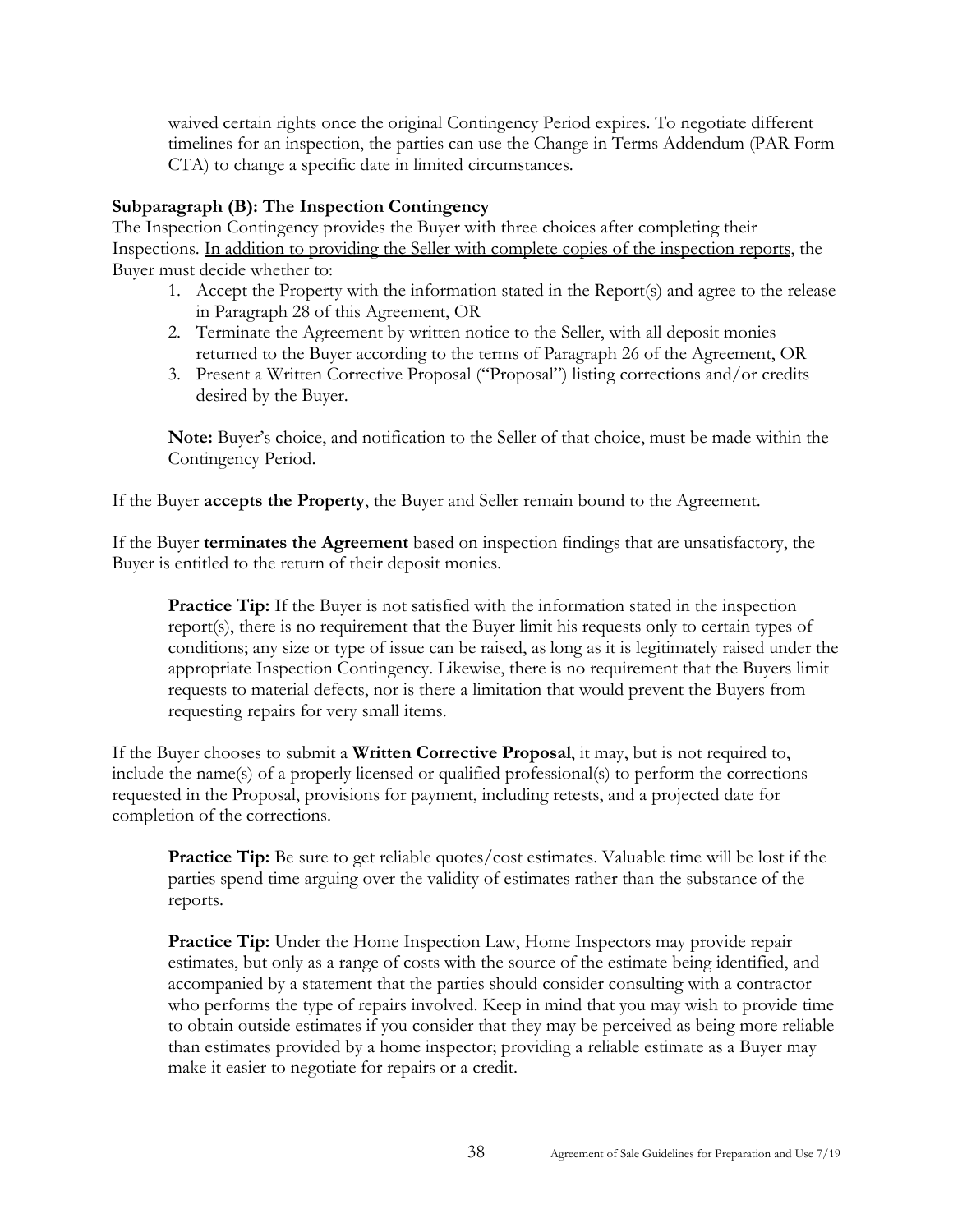**Note:** The Buyer should be sure that requested repairs would be compliant with relevant codes and other requirements. The Agreement provides that if the Seller performs according to the terms of a Written Corrective Proposal, the Buyer cannot try later to hold the Seller liable for non-compliance.

**Note:** The Seller can address each Written Corrective Proposal as it comes in, or can hold each of them and formulate a response once all of the proposals have been received.

Once the Buyer submits a Written Corrective Proposal, the Seller has two options: (1) accept all of the terms of the Buyer's Proposal or (2) negotiate. Following the end of the Contingency Period, Buyer and Seller have the number of days stated in Paragraph 13(B)(3)(a), five days being the default, for a Negotiation Period. During this time, the Buyer and the Seller are encouraged to communicate, either verbally or in writing, to negotiate the terms of a mutually acceptable written agreement.

**Note:** If, at any time during the Negotiation Period, the Seller accepts Buyer's Proposal or the Buyer and the Seller enter into a negotiated written agreement, the Buyer is "locked in" and must continue with the transaction. This agreement will also end the Negotiation Period.

If, during the Negotiation Period, no mutually acceptable written agreement is reached or the Seller fails to respond to the Buyer's Proposal, then the Buyer will have an additional 2 days (unless altered) to decide whether to: (1) accept the Property and agree to the Release or (2) terminate the Agreement and have any deposit monies returned.

**Note:** It is not sufficient for the Seller to make their choice but not notify the Buyer in writing of that choice. The Seller's failure to take any option could result in the Buyer having the right to terminate the Agreement.

**Note:** The Inspection Contingency process laid out above does not apply to the On-Lot Sewage Inspection when that Inspection finds that the on-lot sewage system needs to be expanded or replaced. The inspection contingency that governs these instances is laid out in Paragraph 13(C).

**Practice Tip:** In setting any dates in the Agreement that might rely on the results of negotiations under this Paragraph (settlement date, for example), be sure to permit enough time to give the Buyer and Seller the opportunity to fully exercise their rights under this Paragraph. Scheduling settlement prior to the end of the time period stated in this contingency *does not* extend settlement and could result in one or both parties forfeiting their rights.

If the Buyer fails to respond or terminate within the given time, the Buyer will accept the Property and agree to the Release in Paragraph 28 of this Agreement.

**Note:** Ongoing negotiations or discussions do not automatically extend the Negotiation Period. Any agreement to extend the Negotiation Period must be in writing.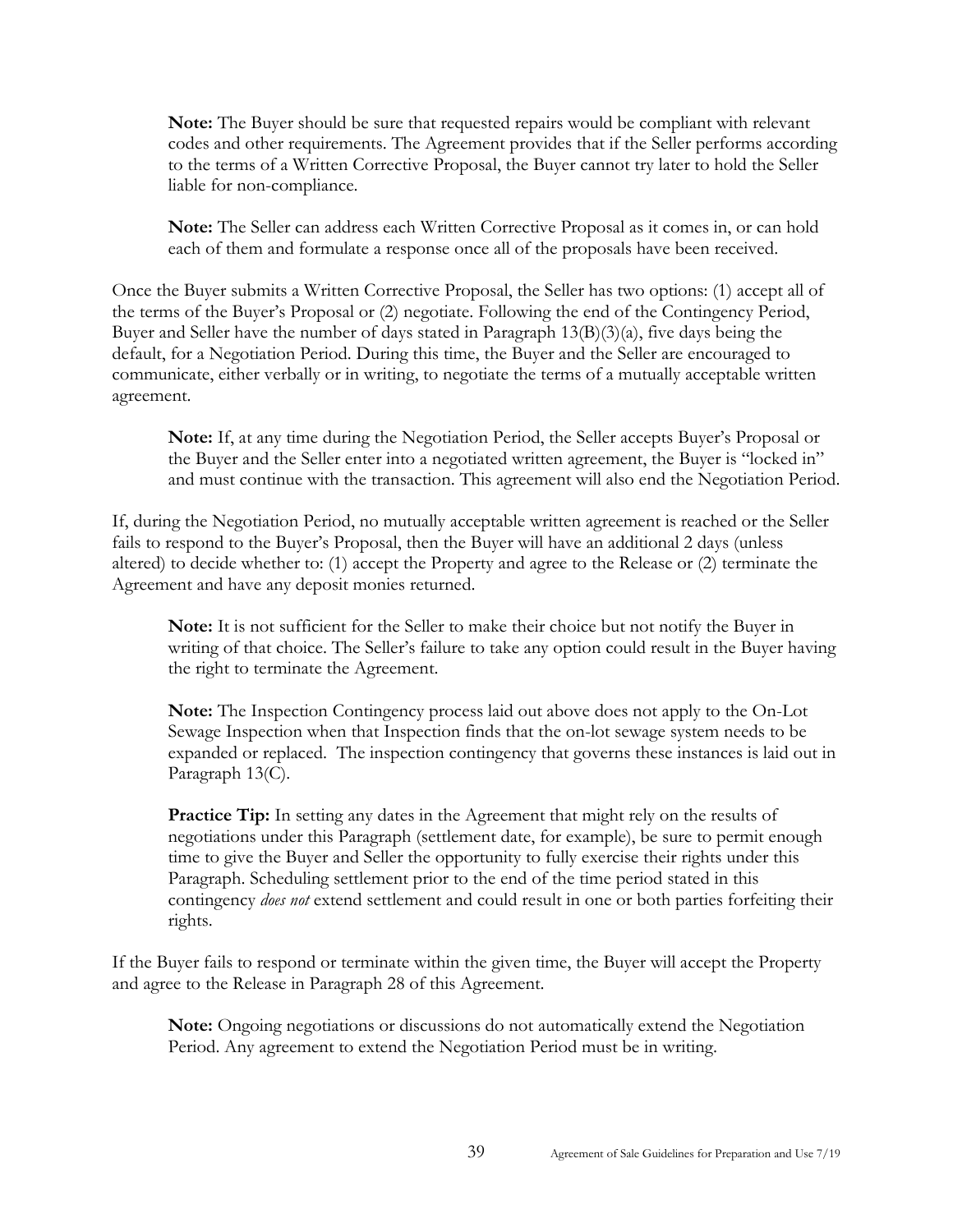#### **Subparagraph (C): On-Lot Sewage Disposal System**

If an Inspection Report indicates that the on-lot sewage disposal system needs to be expanded or replaced, the Inspection Contingency in Paragraph 13(B) *is not used*. In this instance, the *Seller* may obtain a detailed corrective proposal (including who is responsible for any repairs) and submit that proposal to the *Buyer*. The Buyer will then elect one of three options:

(1) Accept the Property and the terms of the corrective proposal;

(2) Accept the Property and, if required by the mortgage lender or government authority, make the repairs at Buyer's expense and with Seller's permission; or

(3) Terminate the Agreement.

If the Seller denies permission to perform repairs, the Buyer also may terminate the Agreement.

**Note:** Unlike virtually every other inspection contingency, a situation requiring the expansion or replacement of the system puts the responsibility to obtain the corrective proposal with the Seller, not the Buyer. This is due primarily to the extensive time and expense that may be necessary to perform the required testing and to perform the necessary work. Remember that if no corrective proposal is obtained **and delivered** by the end of the stated time period, the Buyer has the option to choose among the three choices above.

# <span id="page-39-0"></span>**Paragraph 14: TITLES, SURVEYS AND COSTS**

## **Subparagraph (A): Title Report**

Within 7 days of the Execution Date, the Buyer must order a title report on the Property. Although a report is usually required by a mortgage lender, the ordering of the report is typically put off until near the end of the transaction. The delay may result in last-minute defaults, a postponement of closing or the canceling of the Agreement altogether, all of which are consequences that can be avoided by learning of potential clouds on the title early enough in the transaction to clear them prior to settlement.

## **Subparagraph (B): Title Insurance**

This notice is intended to encourage a discussion between the Buyer and the Buyer's agent about title insurance. On the Loan Estimate, title insurance is broken down between the lender's insurance policy and the owner's insurance policy with the latter being described as "optional." The lack of an owner's policy can leave some buyers without protection from claims on the title. Buyers' agents should encourage their clients to discuss their options for standard and enhanced policies with a title insurer.

## **Subparagraphs (C) and (D): Costs**

The Buyer will pay for: any survey(s) desired by the Buyer or the mortgage lender, any required title or property-related insurance, any appraisal fees and/or fees to the mortgage lender, and the Buyer's customary settlement costs. The Seller will pay for any surveys required by the title insurance company or abstracting attorney to prepare a legal description of the Property.

#### **Subparagraph (E): Good and marketable title**

This clause provides that the Seller will deliver good and marketable title to the Property. The Buyer should be advised that the Property is likely to be subject to easements and perhaps deed and use restrictions. Other agreements of record that affect the marketability of title (for example, timber rights) should be discovered by the title abstractor.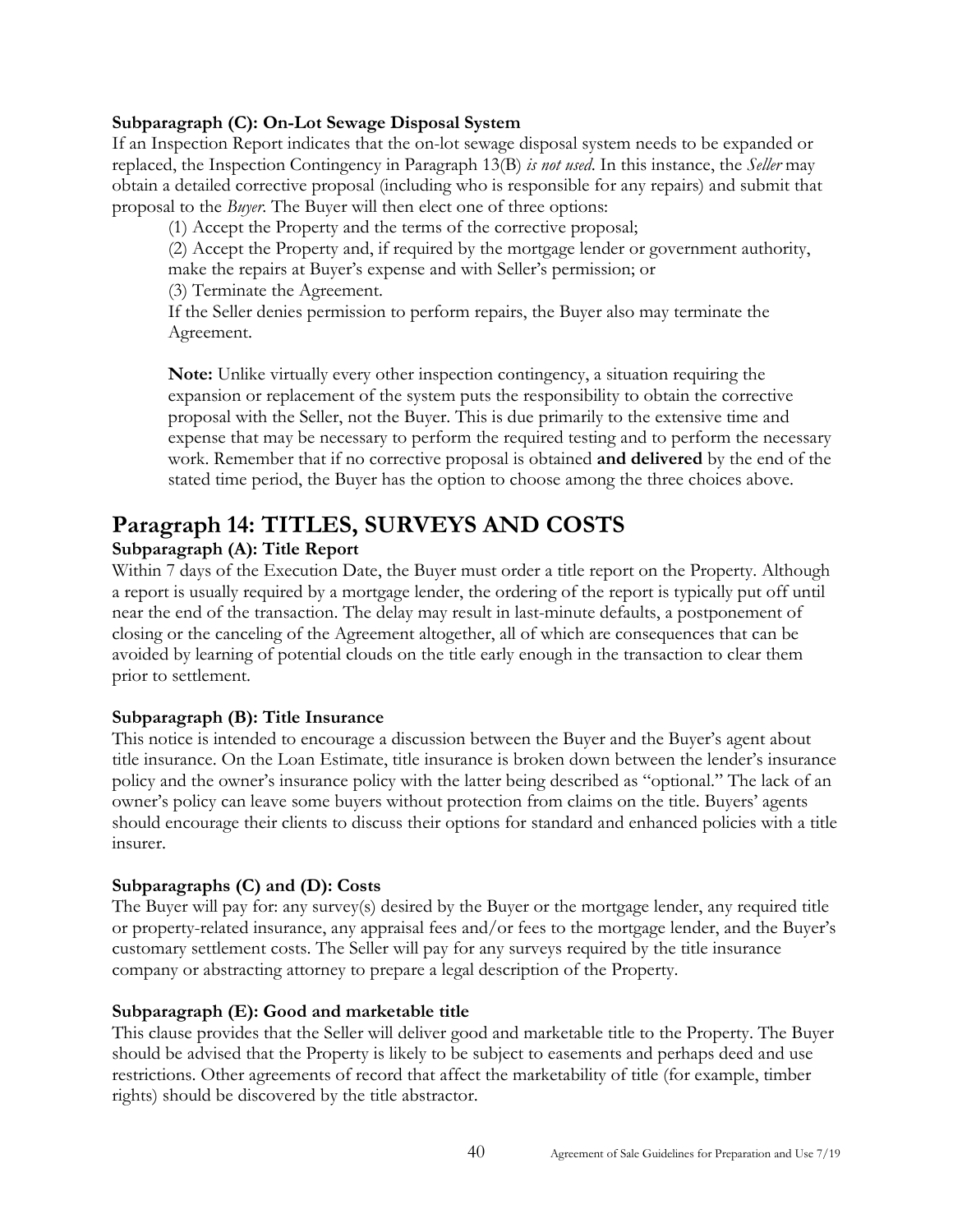**Practice Tip:** By signing the Agreement, *the Buyers agree to take title to the Property subject to any deed restrictions, easements (visible or of record), and rights of utilities or public service companies*. These restrictions may prevent the Buyer from making certain physical changes to the Property and may have other consequences. (For example, an easement for an underground natural gas pipeline might prevent a property owner from digging a new well, expanding a septic system or putting in a pool.) If the Buyer is concerned that use of the Property may be limited by such restrictions, the Buyer should hire an attorney or title abstractor to do a title search *before* an Agreement is signed, or (more likely) make the Agreement contingent on satisfaction with the condition of the title. One way to do this would be to elect Deeds, Restrictions and Zoning under the Property Inspection Contingency. Of course, many easements or use restrictions can't be "fixed" by the Seller or negotiated between the parties, making it more difficult to reach any resolution on the issue other than a possible termination by the Buyer.

#### **Subparagraph (F): Change in Seller's Financial Status**

This Paragraph reflects Paragraph 9 (Change in Buyer's Financial Status); if the Seller's ability to convey title to the Property has changed because of a change in the Seller's financial status, the Seller has an obligation to notify the Buyer of this change in writing. Not all financial changes will warrant this notification, but there are some things that would clearly require it, such as the filing of a foreclosure lawsuit against the Property or entry of a monetary judgment against the Seller. Sellers' agents should be telling their clients to notify them immediately if any change occurs that may affect the ability to convey title.

#### **Subparagraph (G): Buyer Termination**

If the Seller cannot deliver a good and marketable title, this provision gives the Buyer the option to accept the title that the Seller can deliver (without a change in the sale price), or to terminate the Agreement. Rather than waiting for receipt of the title abstract to determine what liens or encumbrances may exist, the Seller can be encouraged to provide this information when the listing is obtained or at the time the Agreement is signed. If the Buyer terminates the Agreement because the Seller is unable to convey an acceptable title, any deposit monies are returned to the Buyer *and*  certain pre-paid costs - *including costs for inspections conducted under the terms of the Agreement* - are reimbursed to the Buyer. This should be an incentive for the Seller to disclose all relevant information at the beginning of the transaction.

#### **Subparagraph (H): Oil, Gas and Mineral Rights**

Oil, gas and mineral rights impact several real estate markets across Pennsylvania. The default language states that the Seller has no knowledge of the status of oil, gas, and mineral rights for the Property. This is the default because, in many cases, it is unlikely that the Seller will have actual knowledge of the chain of title issues as they relate to oil, gas and mineral rights.

If the Seller knows he does not own all oil, gas and mineral rights, the box should be checked.

**Note:** Unless it is stated otherwise in the Agreement, it is assumed that the entire bundle of rights (surface and subsurface) will be conveyed with the Property. By checking the box, it is an acknowledgement that something less than the entire bundle of rights will be conveyed to the Buyer.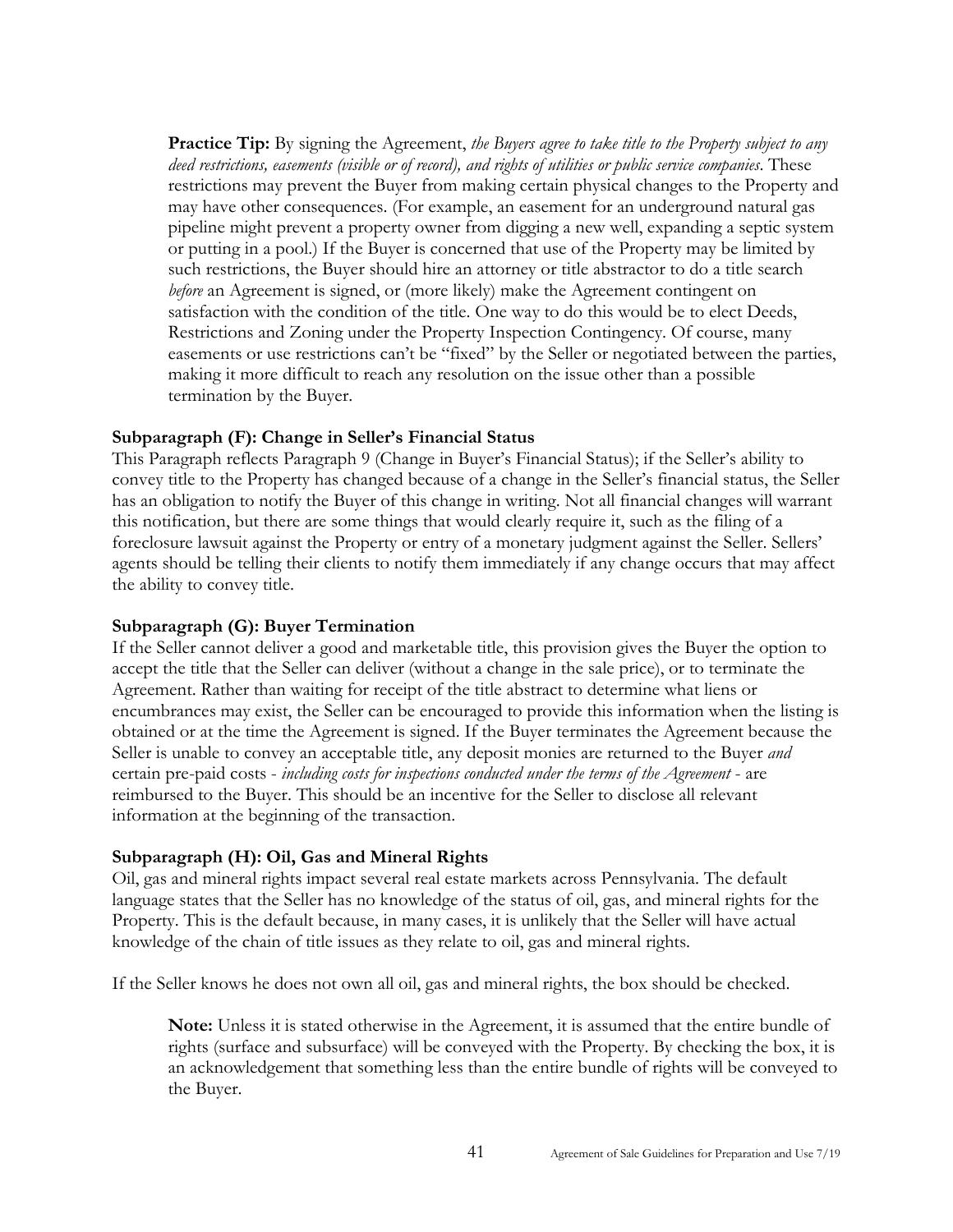While checking the box is helpful because it provides the Buyer with the information that the entire bundle of rights will not be conveyed, it does not tell the full story. It might leave the Buyer asking, "Well, if the Seller doesn't own all of the oil, gas and mineral rights to the property, which ones do they own? And which ones do I get in the transaction?"

The PAR Oil, Gas and Mineral Rights Addendum to Agreement of Sale (PAR Form OGM) allows the Seller to provide some of this information and encourage the Buyer to conduct an inspection of title issues relating to oil, gas and mineral rights. Use the check box to indicate that Form OGM is attached to the Agreement if the Seller does not own all oil, gas and mineral rights for the Property.

#### **Subparagraph (I): Coal Notice**

This paragraph must be part of the Agreement if the rights to the land have been severed from any rights to coal underneath the land. In most cases, if the Coal Notice is applicable the deed will contain a statement substantially similar to the sentence in quotes. The purpose of the provision is to inform the Buyer of the possible lack of surface support resulting from the removal of substances below the surface so that the Buyer can conduct the proper inspection. The Buyer may want to consult with structural engineers or other professionals to determine the structural integrity of the Property. When this Subparagraph is not applicable it is not necessary to strike the text from the form.

## **Subparagraph (J): Recreational Cabins**

The Pennsylvania Construction Code Act sets forth uniform construction standards across the Commonwealth. The Act does not apply to recreational cabins, however, if 1) the cabin is equipped with at least one smoke detector, one fire extinguisher and one carbon monoxide detector in both the kitchen and sleeping quarters; and 2) the owner of the cabin files with the municipality either an affidavit attesting that the cabin meets the definition of a "recreational cabin" as stated in the Act or valid proof of insurance for the cabin. See 35 P.S. §7210.104 for further details.

A **recreational cabin** is a structure which is 1) utilized principally for recreational activity; 2) not utilized as a domicile or residence for any individual for any time period; 3) not utilized for commercial purposes; 4) not greater than two stories in height, excluding basement; 5) not utilized by the owner or any other person as a place of employment; 6) not a mailing address for bills and correspondence; and 7) not listed as an individual's place of residence on a tax return, driver's license, car registration or voter registration.

If a recreational cabin is excluded from the Act, then the exemption must be noted in both the Agreement and the deed. If this is not done, then the Buyer may be required to bring the Property up to full Code compliance or may be able to render the sale void.

#### **Subparagraph (K): Private Transfer Fees**

Some Property in Pennsylvania may be subject to Private Transfer Fees, which are defined in Subparagraph  $(I)(2)$ . The default language is that the Property is not subject to a Private Transfer Fee. If you know that the transfer of the Property will require a fee, fill in the blank provided.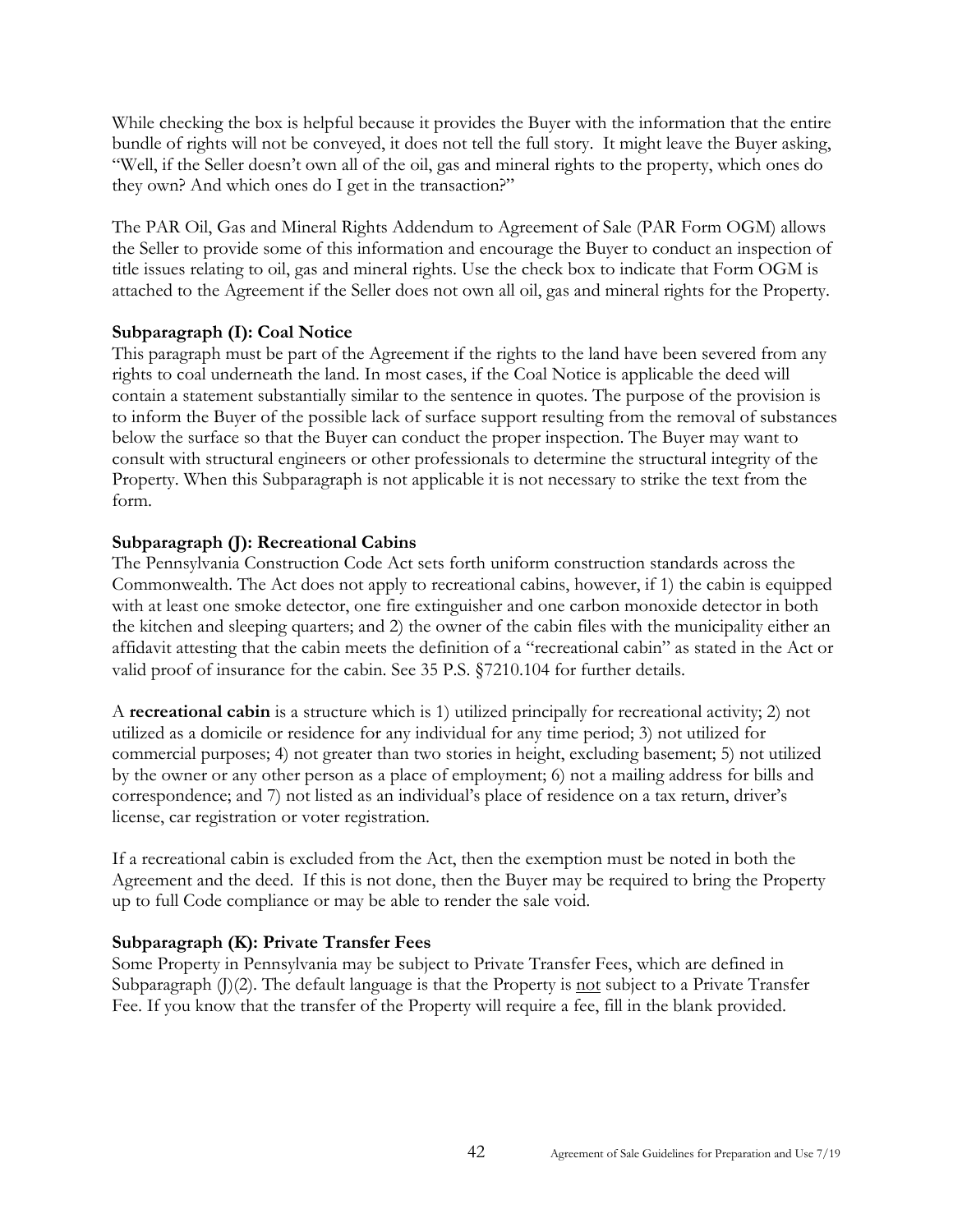# **Paragraph 15: NOTICES, ASSESSMENTS AND MUNICIPAL REQUIREMENTS**

## **Subparagraph (A): Public and/or Private Assessments**

If a notice or assessment is received after execution of the Agreement but before settlement, the Seller has the option of complying with the notices/assessments at the Seller's expense. Public and private assessments were addressed in Paragraph 10(F), as well. Paragraph 10(F) asks the Seller to reveal any notices or assessments that had been received prior to the signing of the Agreement; this Paragraph requires the Seller to provide those same notices and assessments to the Buyer which are received after the Agreement has been signed. This language does not apply to real estate tax reassessments, changes in millage rates, etc.

If the Seller chooses not to comply, the Buyer has the option of complying at the Buyer's expense or terminating the Agreement. As with most other contingency choices, the Buyer's failure to inform the Seller of his course of action within the specified time period results in a waiver of the Buyer's right to terminate under this Paragraph.

#### **Subparagraph (B): Municipal Certification**

In certain municipalities, the Seller is obligated to provide the Buyer with a certification or other documentation prepared by the municipality's codes enforcement officer regarding the condition of the Property. In other municipalities, a certificate of occupancy (rather than just an inspection report) is required. There may also be other notifications or certifications required by the municipality. Licensees should familiarize themselves with the requirements of the various municipalities in which they do business, as requirements and local practice can vary greatly. Where such a certification is required, the Seller agrees to order and pay for the certificate after the execution of the Agreement. If repairs are necessary to obtain the certification, the Seller must notify the Buyer of which repairs are required and whether the Seller will perform the repairs at the Seller's expense. If the Seller chooses not to make the repairs, the Buyer has five days in which to (1) accept the Property with whatever temporary certificate is issued by the municipality and make the required repairs at the Buyer's expense or (2) terminate the Agreement.

**Practice Tip:** Municipalities will have various rules regarding the timing of these inspections, so brokers should familiarize themselves with these local rules. For example, some might suggest (or require) that the inspection be ordered early in the transaction so the municipality has plenty of time to schedule the inspection and the parties have time to negotiate over any potential corrections. Others prefer to do the inspections as late as possible (e.g., after all contingencies in the Agreement have been satisfied) to be sure that the transaction is not likely to terminate for some other reason. In some cases, the municipality might set an expiration date on the certification itself, so the Sellers can't use the certification indefinitely (e.g., the certification is only valid for 30 days). The default time to order the certification is 30 days from the Execution Date, but not later than 15 days before settlement. If your municipality has different requirements, be sure to write them in.

Unlike most other provisions dealing with the ordering of an inspection and/or report, the time frame for Subparagraph (B) relates only to the time within a report must be *ordered*, not the time for delivery.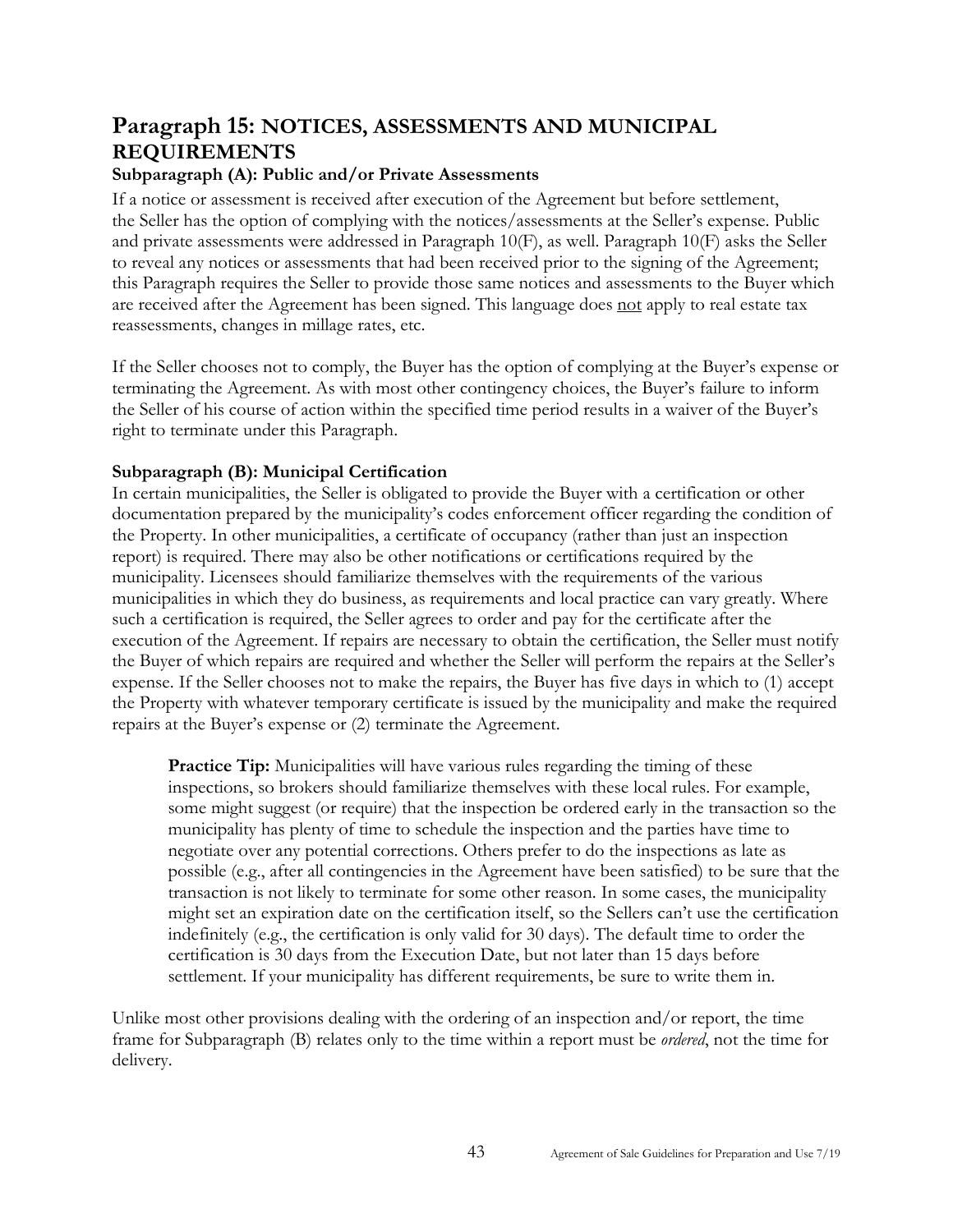Because of variations among local ordinances and customs, it is impossible to have a standardized time period within which the municipality delivers its report/certificate. Instead, Paragraph 15(B)(1) says the Seller must provide the Buyer with the report and the Seller's elections within 5 days of receipt, which then starts the clock for the Buyer's response. In a few municipalities, the practice is to deliver the report to the Buyer, not Seller. The last sentence in (B) requires the Buyer to "promptly" give a copy of the report to the Seller.

Unlike many of the other contingencies, there are repercussions to the Buyer AND the Seller should one of them fail to meet their agreed-upon time deadlines. Where the Sellers chose to not make required repairs, the Buyers who don't make an election of whether to proceed or terminate will have waived their right to terminate and must accept the Property. Where Seller is told that repairs are necessary, however, but Seller does not notify the Buyer of the requirement within the stated time, this failure of notification serves as a waiver of the Seller's right to refuse to perform the corrections and the Seller is obligated to perform according to the terms of the notice. This Paragraph survives settlement, meaning that if the Buyer finds out about the required repairs after settlement, the Buyer can come back under the Agreement and require the Seller to make the repairs.

# <span id="page-43-0"></span>**Paragraph 16: CONDOMINIUM/PLANNED COMMUNITY (HOMEOWNER ASSOCIATION) RESALE NOTICE**

If the Property being sold is a condominium, it is generally subject to the Uniform Condominium Act. If the Property being sold is in a planned community, it is subject to the Uniform Planned Community Act. Each of these Acts states that the Agreement must give the Buyer a five-day window to review and accept the condominium or association documents (**Certificate of Resale**) before being obligated to buy the Property.

A **condominium** is defined in the Act as real estate, portions of which are designated for separate ownership and the remainder of which is designated for common ownership solely by the owners of those portions. Real estate is not a condominium unless the undivided interests in the common elements are vested in the unit owners.

A **planned community** is defined in the Act as real estate with respect to which a person, by virtue of ownership of an interest in any portion of the real estate, is or may become obligated by covenant, easement or agreement imposed on the owner's interest to pay any amount for real property taxes, insurance, maintenance, repair, improvement, management, administration or regulation of any part of the real estate other than the portion or interest owned solely by the person. This includes non-residential campground communities.

## **Subparagraph (A): Condominium or Planned Community**

The default language in this paragraph states that the property is NOT a condominium or part of a planned community, unless one of the two boxes is checked. If the property is a condominium or part of a planned community, check the box for the appropriate Property type.

## **Subparagraph (B): Sales of New Units**

If the sale involves a newly-constructed unit that has never been occupied, it is likely being sold by the builder, known as the "declarant." Pennsylvania law requires that when a new unit in a condominium or planned community is sold by the declarant, the Seller must provide a Public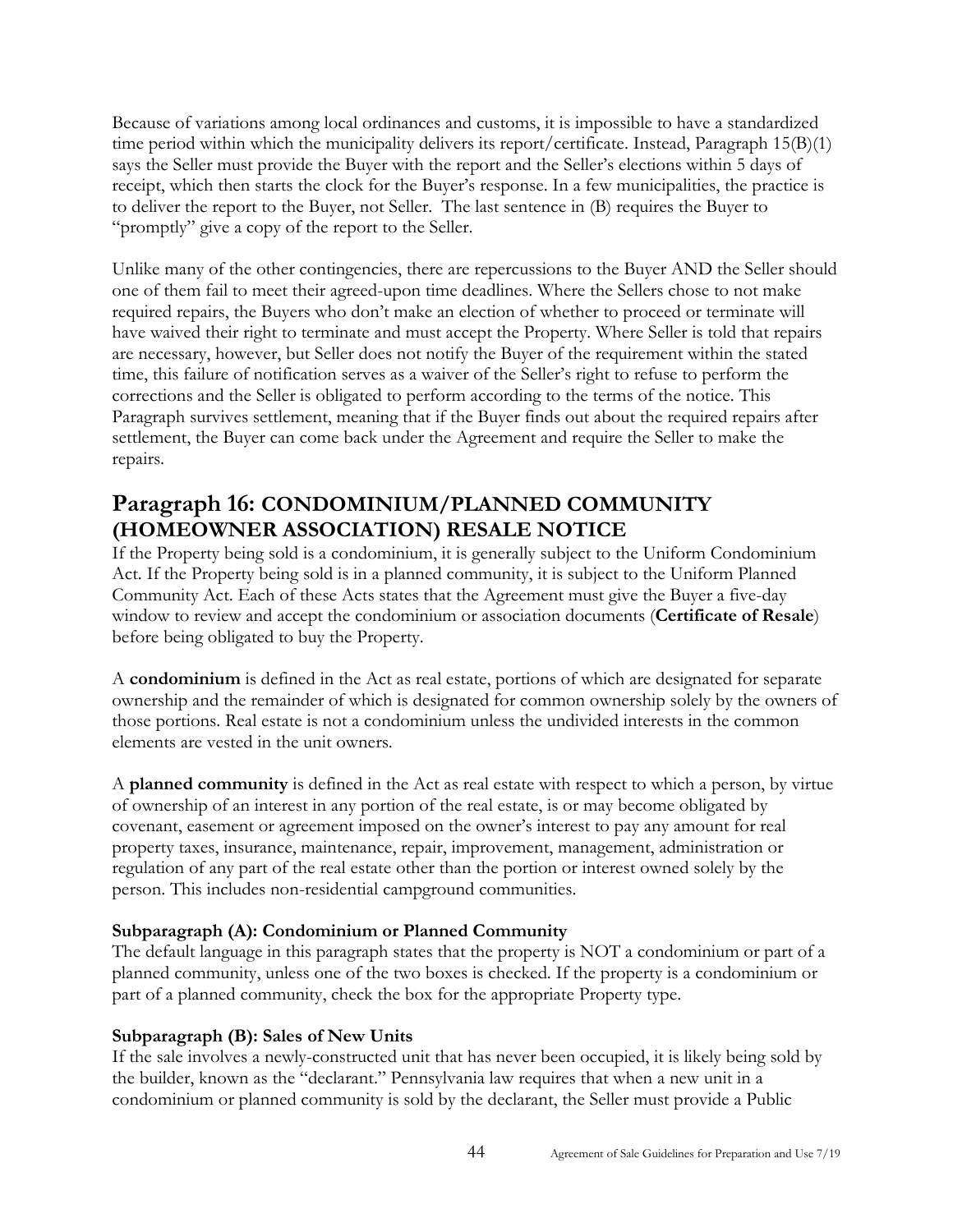Offering Statement to the Buyer. The Public Offering Statement has many required elements and is used to disclose information about the condominium or planned community to the Buyer. Depending on the type of property, the Buyer has time after receiving the Public Offering Statement to review the information and make a decision as to whether to terminate the Agreement.

## **Subparagraph (C): Certificate of Resale**

The Seller should be given a reasonable amount of time to submit the request to the association (the default period is 15 days). It is advisable for the Broker for the Seller to assist in submitting a written request to the association for the certificate of resale and required documents. Note that the association has ten days to deliver the documents, so take that into account when establishing a time frame. The applicable documents should be requested by the Seller as soon as possible so that they can be given to the Buyer shortly after the Agreement is signed.

**Note:** The documents must be delivered directly to the Buyer, not to the Buyer Agent for the clock to start for the review period. It is recommended that the Seller delivers these documents in person and gets confirmation of it in writing (the confirmation can be documented by using the PAR Receipt of Documents form (Form ROD), by certified U.S. mail, or by paid courier service (e.g., FedEx or UPS). (See Paragraph 30) **Practice Tip:** The Buyer's window to terminate the Agreement (any time up to 5 days after receipt of the documents, or until closing, whichever is first) is a legally mandated time period and cannot be shortened by the parties. Further, there is no requirement that the Buyer find any deficiency in the Property or the documents in order to terminate. Listing brokers may want to strongly encourage the Sellers to push the homeowner's association to deliver the documents promptly; otherwise, the Buyer may continue to have an almost unfettered right to terminate all the way up to settlement.

# <span id="page-44-0"></span>**Paragraph 17: REAL ESTATE TAXES AND ASSESSED VALUE**

Property taxes are levied based on the current assessed value of the property. State law permits a property owner to appeal a property assessment to reduce the assessed value if the owner feels a lower value is appropriate. That same law permits municipalities and school districts to appeal an assessment to increase the assessed value. The property tax notice informs the Buyers that the current taxes on the Property may be increased if the municipality or school district successfully appeals and increases the assessed value of the Property. If you know that assessment appeals are common in your market, or if you are aware that the county is planning a county-wide reassessment, it is good practice to let your Buyer know that the value of the property – and thus the taxes – may well increase after the purchase.

# <span id="page-44-1"></span>**Paragraph 18: MAINTENANCE AND RISK OF LOSS**

## **Subparagraph (A): Seller to Maintain**

The Seller is responsible for maintaining all parts of the Property included in the sale in the same condition they are in at the time the Agreement is executed, normal wear and tear excepted. Items not working at the signing of the Agreement, and that are not going to be repaired or replaced by the Seller, should be prominently stated by the Seller. Identifying these items prior to signing will help avoid last minute disagreements where the Buyer might assume an appliance had been working at the time of signing. The best place for this would be in Paragraph 7 or a separate addendum.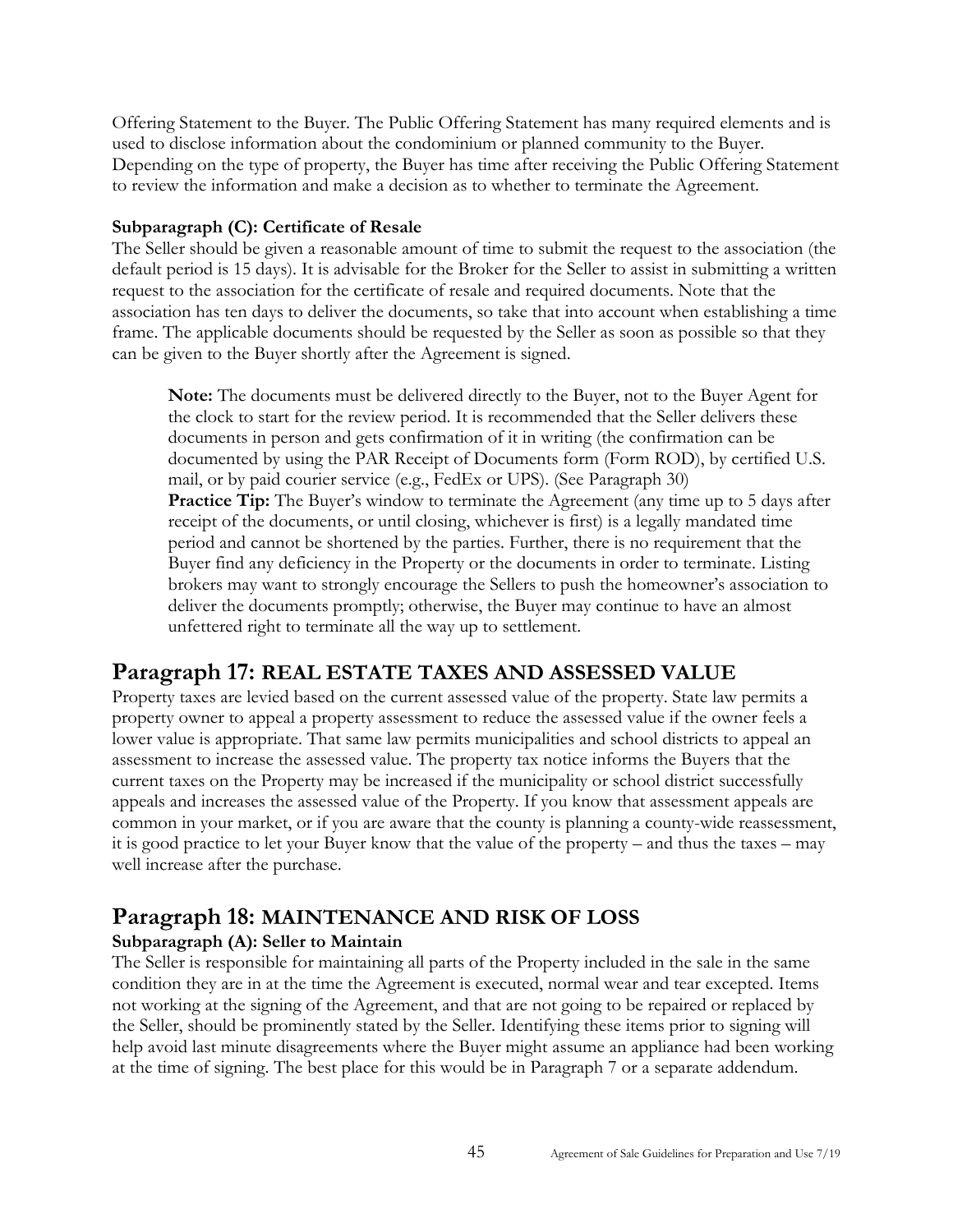**Note:** The definition of "Property" includes structures, grounds, fixtures, appliances and personal property specifically listed in the Agreement.

#### **Subparagraph (B): If part of the Property fails**

If any part of the Property included in the sale fails before settlement, the Seller has three options. First, the Seller can simply repair or replace the part of the Property with an item of comparable value. If this repair or replacement is done, the Seller is not obligated to inform the Buyer. (In essence, the Buyer is getting the same bargain as if the original part of the Property were still there and in working order.) Second, the Seller can inform the Buyer that the Seller will provide a credit for the market value of the part of the Property as permitted by the mortgage lender. Third, the Seller can simply tell the Buyer that he will not repair, replace or provide a credit for the failed part of the Property. If the Seller does not repair, replace or offer a credit, the Buyer has the option of terminating the Agreement. The Buyer must notify the Seller of the election to terminate within five days, or before settlement, whichever is sooner, otherwise the Buyer must accept the Property with the failed part.

**Note:** If the Seller repairs or replaces the failed part of the Property before settlement, the Buyer must proceed with the purchase of the Property.

#### **Subparagra**p**h (C): Seller bears risk of loss**

The Seller is responsible for maintaining the Property and bears the risk of loss in the case of fire or other accident. If the Seller declines to repair or replace accidental damage or loss before settlement, the Buyer can terminate the Agreement and get the deposits back, or the Buyer can accept the Property and get any insurance proceeds that the Seller receives. Advise the Seller to maintain insurance until settlement to be sure the Seller's interests in the Property are fully protected.

**Note:** Advise the Seller to check with an insurance agent to see what sort of insurance policy or rider would be suitable during this time. Depending on how long the Seller plans to be in the Property and when the Buyer moves in, there may be different policies suggested (or required) by the insurer. For example, if the Seller moves out substantially before settlement and occupancy by the Buyer, a standard homeowner's policy may not be appropriate. Where the Seller stays in the Property for some time after settlement or the Buyer moves in before settlement there may also be varying insurance requirements.

## <span id="page-45-0"></span>**Paragraph 19: HOME WARRANTIES**

This Paragraph is primarily a notification to the parties that a home warranty may be available for purchase. There is not a check off for the Buyer or the Seller to indicate that a warranty is being offered or purchased, nor does this Paragraph create any sort of a presumption that a warranty will be offered or purchased.

**Note:** Some E & O insurers are offering discounts to brokers who can show that their salespeople are advising clients about the availability of home warranties. Check with your insurer to see if they have such a program. Remember that if the broker or salesperson has any financial interest in or relationship with home warranty company, it would have to be disclosed to the parties as with any other financial relationship. Be sure to check with your broker to understand the rules regarding this disclosure.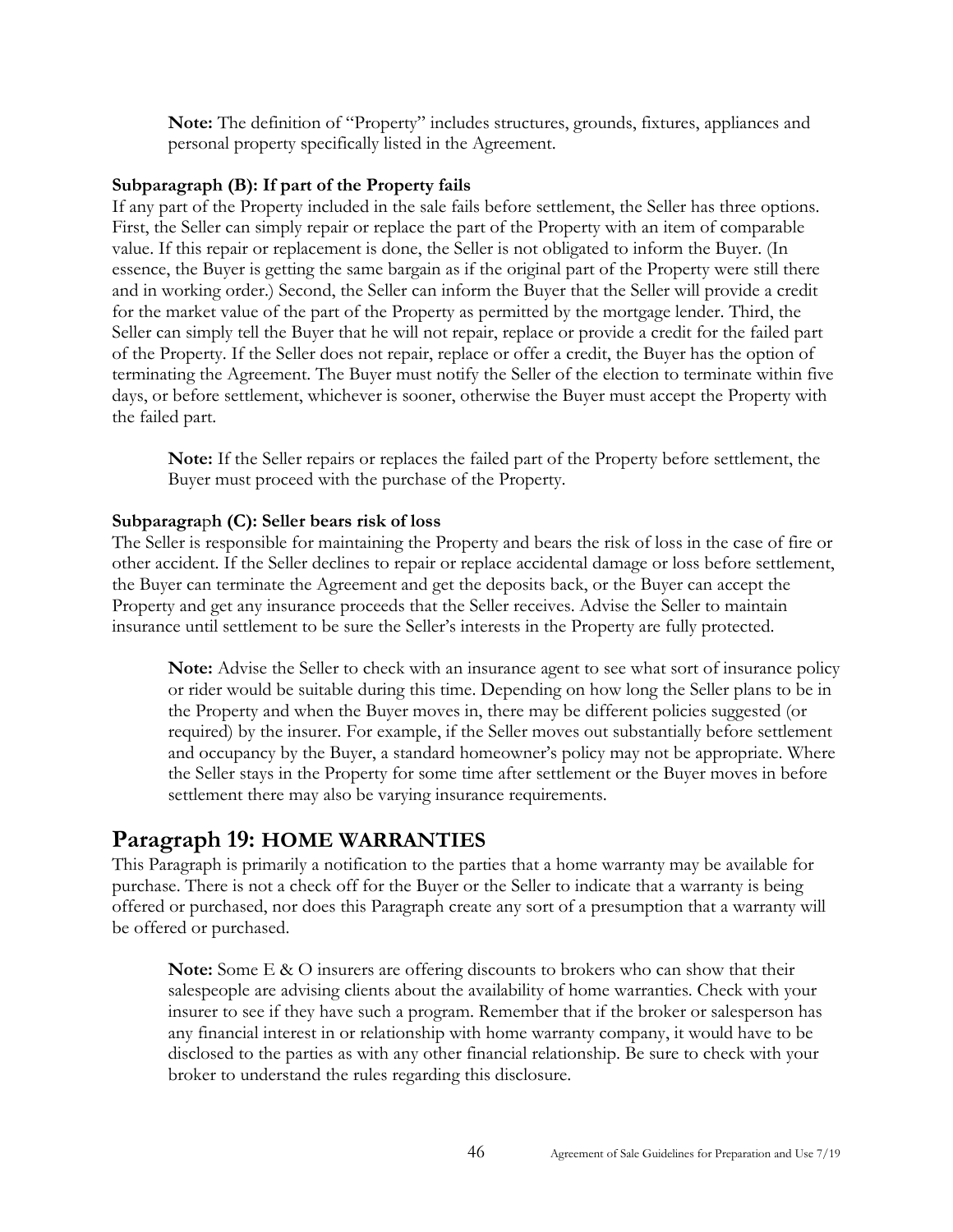# <span id="page-46-0"></span>**Paragraph 20: RECORDING**

Recording the Agreement in the Office of Recorder of Deeds may result in a "cloud" on the title in the event that settlement does not take place (i.e., someone doing a later title search will see the Agreement but no termination language or change in ownership on the deed and may not be able to determine if the Agreement gives the listed the Buyer some right to the property). For this reason, the parties are prohibited from recording the Agreement.

# <span id="page-46-1"></span>**Paragraph 21: ASSIGNMENT**

The Buyer may not transfer or assign the Agreement without written consent of the Seller unless the Agreement states otherwise. The most likely place to find language to the contrary would be in the very first Paragraph, where a Buyer might be listed as "Joe Smith and/or his assigns."

**Note:** Selling the Property in this manner could mean that the named Seller assigns his rights under the Agreement to some third party before the transaction closes. In some cases this could mean that the assignment is made to a person or entity the Seller was not aware of and did not have the opportunity to assess in terms of their ability to close the transaction. For example, if selling the property to "Joe Smith and/or his assigns," the Seller might find that Joe Smith is very financially sound, but after execution of the Agreement he might assign his rights as purchaser to his son who has shaky credit. Had the son been the named party, the Seller might not have accepted the original agreement. When negotiating this sort of assignment language be sure that both parties are aware of what sort of assignments are permissible and how the assignment would work in the transaction.

**Note:** The Pennsylvania Department of Revenue has indicated that it may consider the assignment of an executed Agreement of Sale the same as a separate transaction and would therefore impose the transfer tax on both the Purchase Price and the assignment, which would result in additional tax liability. Implementation is unclear, so if the Agreement is being assigned to another party, it is a good idea to advise your client to consult with his/her tax attorney and/or accountant.

# <span id="page-46-2"></span>**Paragraph 22: GOVERNING LAW, VENUE & PERSONAL JURISDICTION**

This Paragraph states that any legal action regarding the Agreement must be filed in Pennsylvania courts, and must be decided under Pennsylvania law. This should prevent scenarios where an out-ofstate buyer might try to sue in their home state and force the Seller (and possibly the brokers) to defend the case in that state.

# <span id="page-46-3"></span>**Paragraph 23: FOREIGN INVESTMENT IN REAL PROPERTY TAX ACT OF 1980 (FIRPTA)**

FIRPTA permits the IRS to impose a tax on foreign persons upon dispositions of real estate located within the United States. For purposes of the Act, a "**foreign person**" can be a nonresident alien individual, a foreign corporation, foreign partnership, foreign trust or foreign estate. This term does not apply to resident aliens.

If FIRPTA applies to your transaction, the transferee (the Buyer) must deduct and withhold the proper amount of tax due to the IRS on the sale. If they fail to properly withhold, the Buyer may be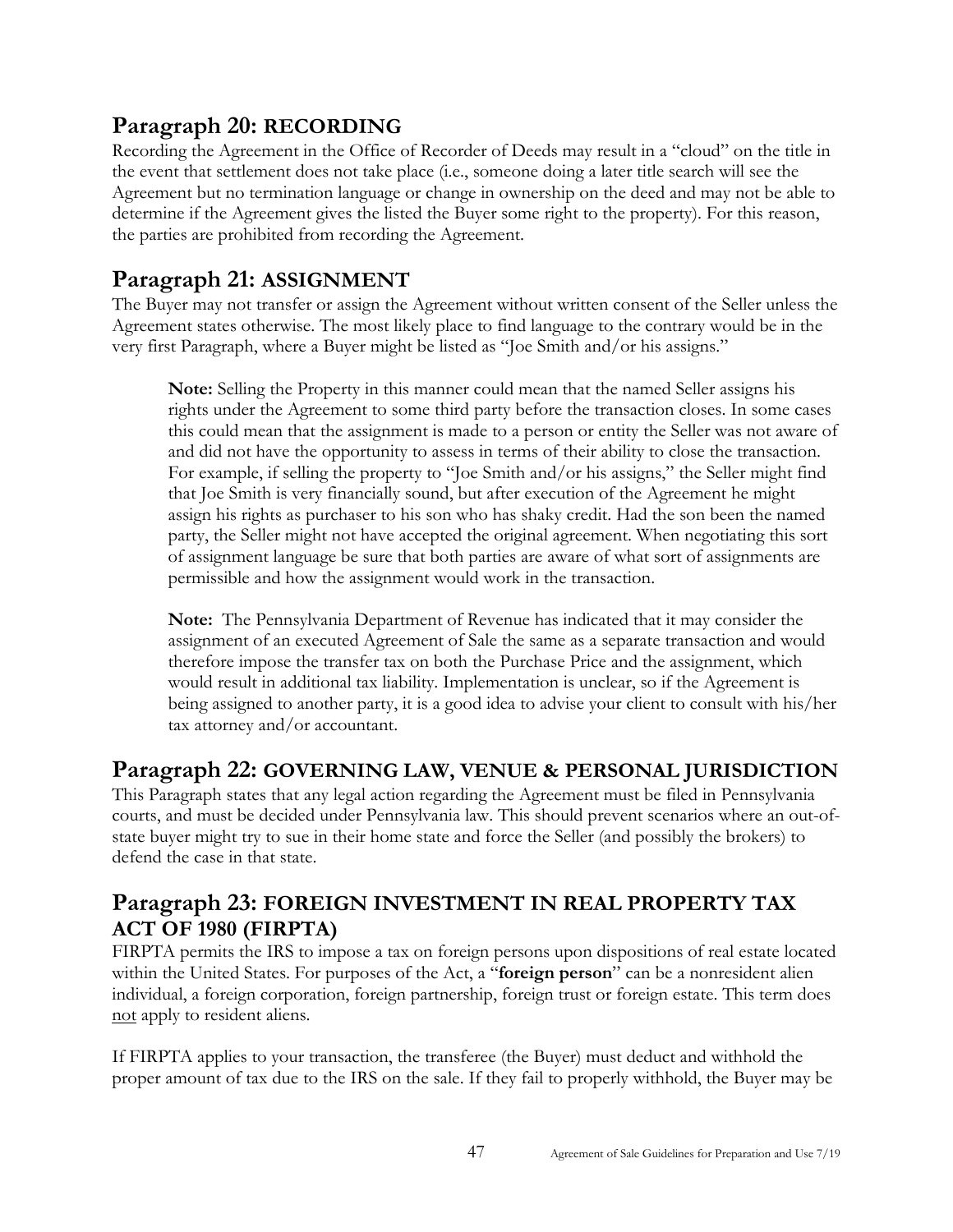liable for the tax. It is strongly suggested that the Buyer seek legal and/or tax advice prior to signing the Agreement if the Property is owned by a foreign person.

# <span id="page-47-0"></span>**Paragraph 24: NOTICE REGARDING CONVICTED SEX OFFENDERS (MEGAN'S LAW)**

The purpose of Megan's Law is to provide community notification of the presence of certain convicted sex offenders working or living in a certain area. The Buyer should be encouraged to read this Paragraph, do his or her own research, and make a decision on the desirability of the Property prior to signing the Agreement.

# <span id="page-47-1"></span>**Paragraph 25: REPRESENTATIONS**

## **Subparagraph (A): All Representations Reduced to Writing**

These Paragraphs clarify that the Buyer has not relied on any information other than his or her own inspections for making a purchase decision and that all conditions of the Agreement must be contained in writing as part of the Agreement itself. Ask the Buyer to list any additional representations which he or she is using to make the decision to purchase the Property and include them in the Agreement.

**Practice Tip:** Information on an MLS sheet or Seller's Property Disclosure is not part of the Agreement of Sale as written. If information from either of these sources has been relied upon, include it in an addendum in order to incorporate it into the contract. Much of this information is already included in Paragraph 10.

## **Subparagraph (B): Buyer's Representations**

The Buyer agrees to purchase the Property in its present condition. The term present condition includes any changes that have been agreed upon during the Inspection/Inspection Contingency process.

## **Subparagraph (C): Workmanlike Manner**

All repairs performed under the terms of the Agreement must be performed in a "workmanlike manner." Although there is no specific definition of this term, it is generally understood to mean that any work would be done by qualified workers in a professional manner. (For example, if Seller agrees to repair a leaky roof, gluing a tarp over the hole instead of hiring a roofer is not performing the repair in a "workmanlike manner.")

## **Subparagraph (D): Unrepresented Parties**

This statement is required by the Licensing Act, which states that a Broker must notify the parties if the Broker or any licensee has provided services to any other party in the transaction.

# <span id="page-47-2"></span>**Paragraph 26: DEFAULT, TERMINATION AND RETURN OF DEPOSITS Subparagraph (A): Return of Deposit Monies**

In many places throughout the Agreement, the Buyer is given the right to terminate the Agreement with the return of deposit monies. This Paragraph sets out the ground rules for this process and acknowledges that there are other situations in which the parties might claim entitlement to deposit monies (i.e., not every termination entitles the Buyer to this money).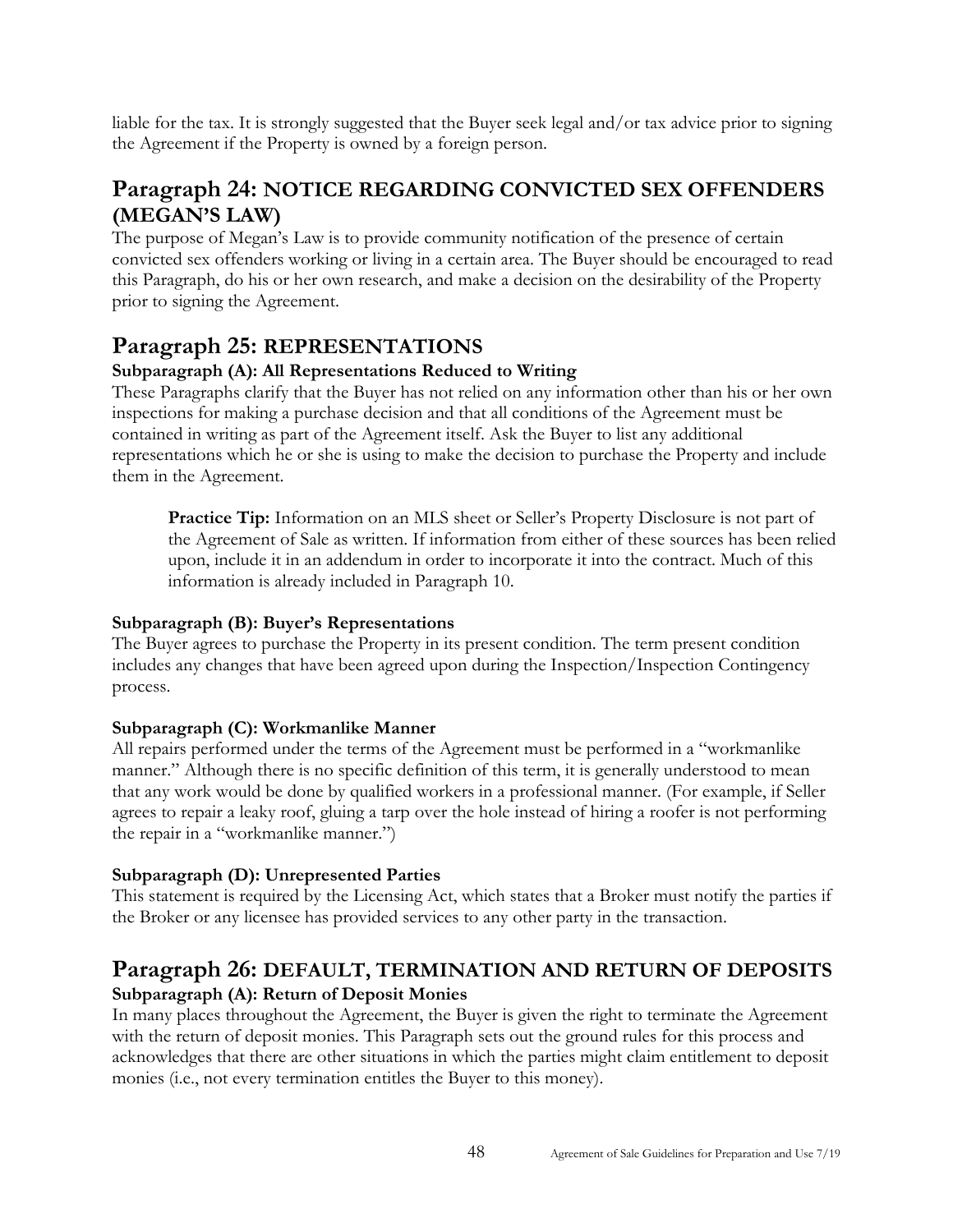#### **Subparagraph (B): Brokers Holding Deposit Monies**

The intent of this language is to explain to the parties that Brokers who are holding money in escrow are not only bound by the terms of the Agreement and the intent of the parties, but also by the law and regulations regarding the release of escrowed monies. Specifically, the parties are informed that brokers cannot return escrowed funds where there is any "dispute" over their distribution, and that brokers do not have the legal authority to determine whether a party should be entitled to the distribution of those funds where a dispute does exist.

Under Pennsylvania law, the following are the only four circumstances in which the Broker can distribute deposit monies:

1. If there is no dispute over entitlement to the deposit monies. The Buyer and the Seller agree that a written agreement signed by both parties is evidence that there is no dispute regarding deposit monies.

**Note:** Requiring it to be in writing helps protect brokers so one party could not argue that a dispute remains and the broker should not have distributed the monies. The PAR Release form (Form AREL) can be used for this purpose, and many brokers may have preferred release language as well. Most broker-drafted release forms, as well as the PAR form, contain some language seeking to release the brokers from liability. Remember that the law does not permit brokers to dictate the terms under which escrowed funds will be released, as long as there is no disagreement between the parties. Thus, if the parties provide documentation that they agree to the release of funds but refuse to release the brokers from the possibility of a lawsuit, the brokers must still release the funds.

2. According to the terms of a written agreement signed by the Buyer and the Seller directing Broker how to distribute some or all of the monies.

**Note:** This circumstance implies that there was a dispute that has been settled. This requires the agreement to be in writing.

3. According to the terms of a final order of court.

**Practice Tip:** Have counsel review any court orders to ensure that the orders are final, with no further appeals.

4. According to the terms of a prior written agreement between the Buyer and the Seller that directs the Broker how to distribute the deposit monies if there is a dispute between the parties that is not resolved.

**Note:** The fourth option was added to RELRA in the summer of 2009 and took effect on September  $4<sup>th</sup>$ , 2009.

#### **Subparagraph (C): Disputes**

This Subparagraph is a "prior written agreement between the Buyer and the Seller" as is permitted in number four in the list above.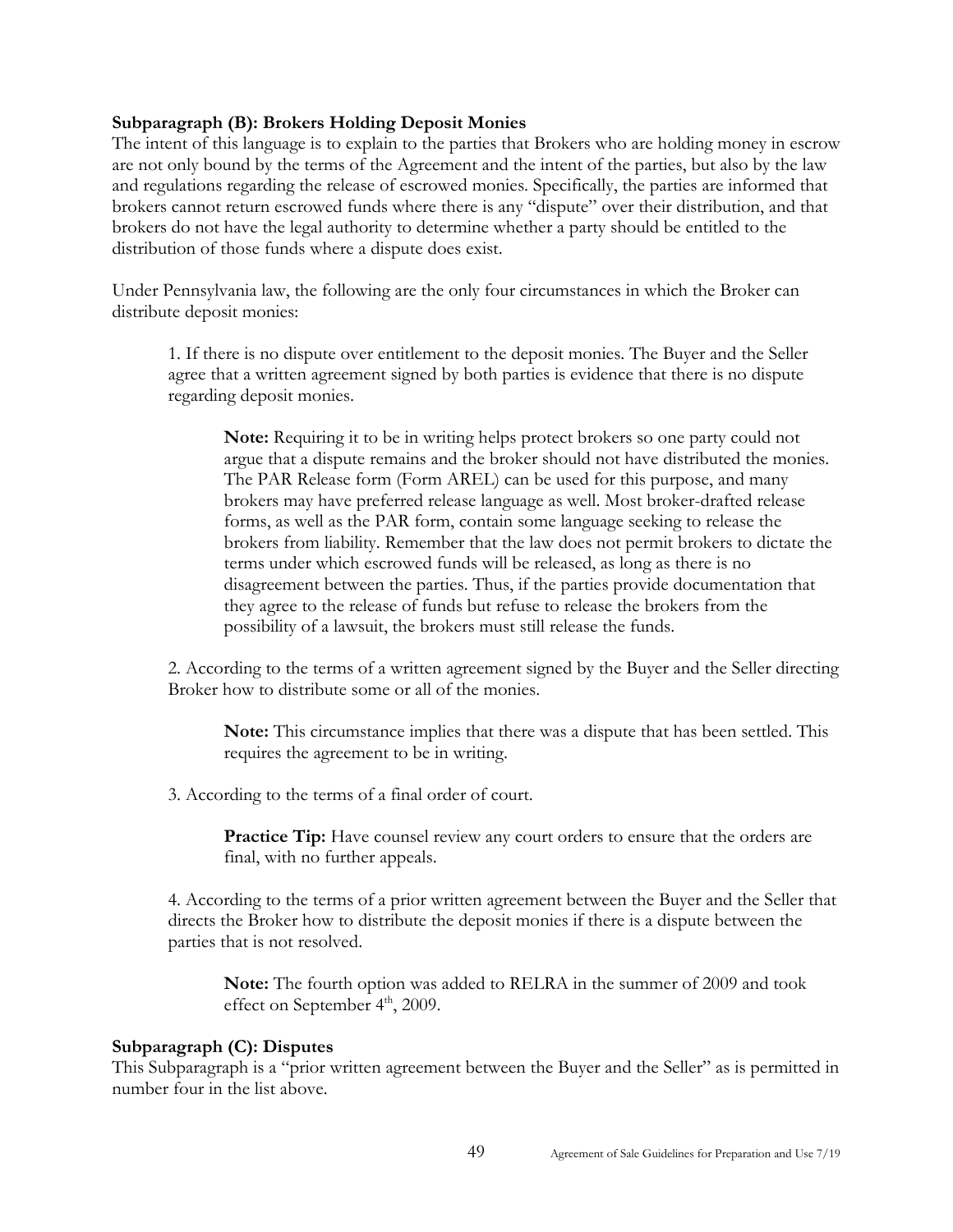**Note:** The language in this subparagraph is not mandated by the law and any terms could be used in an Agreement or addendum, if the Buyer and the Seller agree.

This language sets up a system by which the Broker holding the deposit monies can distribute those monies *to the Buyer* if there is still a dispute 180 days after the Settlement Date or date of termination of the Agreement, whichever is earlier. There are two things that must occur before the Broker can carry out that distribution:

- 1. The Broker must have received a written request from the Buyer (after those 180 days have passed) requesting that the Broker return the deposit monies to the Buyer.
- 2. The Broker, at the time the letter is received, has not received verifiable written notice of litigation or mediation between the Buyer and the Seller.

**Note:** The 180-day period begins the day after the Settlement Date, not the Execution Date. If the Settlement Date is modified during the transaction, the 180-day count would start from the last Settlement Date agreed upon in the Agreement.

**Note:** If the Broker does not receive a written request from the Buyer requesting the return of their deposit monies, the Broker is under no obligation to return the monies to the Buyer. In fact, doing so without the written request from the Buyer might open that Broker up to additional liability.

**Note:** If the Broker receives verifiable written notice of litigation or mediation *after* the Broker has received the Buyer's request for the return of the deposit monies, the Broker is still obligated to return the deposit monies to the Buyer. If a party (likely the Seller) intends to file a lawsuit over deposits, it should be done before the 180-day period has passed, in order to ensure that the Broker will still be holding the monies.

**Practice Tip:** The parties will likely need to mediate before going to bringing suit, according to the pre-written terms of the Agreement. (See Paragraph 27)

This Paragraph also states that distribution of the deposit monies according to these terms is not a determination of which party is entitled to keep the money according to the terms of the contract. Returning deposits to the Buyer doesn't eliminate the Seller's right to file suit against the Buyer, it just means the Buyer may already have the funds in hand.

#### **Subparagraph (D): Broker Indemnification**

The Buyer and Seller are agreeing that the Broker who has distributed the deposit monies according to the Agreement or Pennsylvania law will not be liable for that distribution. If the Buyer and/or the Seller name the Broker or Licensees in litigation, the party bringing suit will pay the Broker and Licensee's legal fees.

#### **Subparagraph (E): Deposits as Damages**

The Seller may keep all monies paid by the Buyer (including deposit monies) if the Buyer fails to make additional deposits, furnishes false information concerning the Buyer's legal or financial status, or violates (or does not perform) any other terms of the Agreement.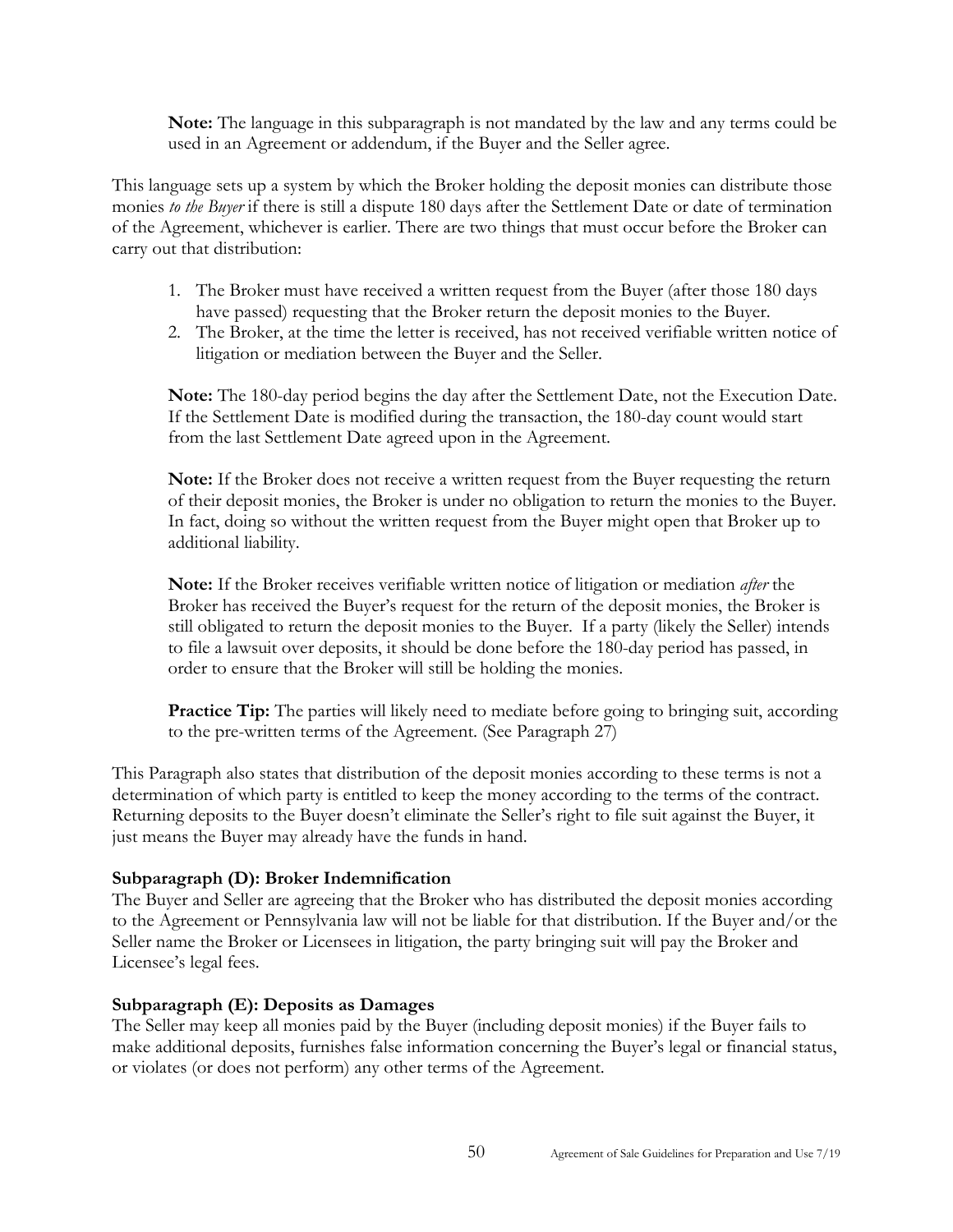**Note:** Seller is not obligated to keep any monies paid by the Buyer in these circumstances. The Seller is also not obligated to keep *all* of these monies.

#### **Subparagraph (F): Damages for Buyer Default**

Carefully explain to the parties that, unless the checkbox in Subparagraph (G) is checked, the Seller has three choices if the Buyer defaults:

1. Seller can sue Buyer for the purchase price; OR

2. Seller can sue for damages and keep the deposit as part of those damages; OR

3. Seller can declare the Agreement null and void, and keep the deposit as liquidated damages.

## **Subparagraph (G): Liquidated Damages**

If the checkbox in this Subparagraph is checked, the Seller's options in case of the Buyer's default are limited to declaring the Agreement null and void and keeping the deposit monies as liquidated damages.

## **Subparagraph (H): Agreement Void**

If the Seller elects to keep deposit monies as liquidated damages under either Subparagraphs (E) or (F), the Buyer will be released from the Agreement with no further liability (i.e., the Seller gives up the right to sue for additional damages).

## **Subparagraph (I): Brokers Not Liable for Deposits**

Brokers and licensees are not responsible for unpaid deposits.

*Example:* If a Buyer agreed to make a \$1,000 deposit at signing and a \$3,000 deposit after 10 days, but the Buyer terminates on day 11 without having made the second deposit, the Brokers would not be responsible for the money that was not received.

# <span id="page-50-0"></span>**Paragraph 27: MEDIATION**

Mediation is a cost-effective process designed to resolve disputes between the Buyers and Sellers (and possibly other persons who are connected to the transaction, such as inspectors) that may arise out of the sale of real estate. It provides an alternative to a lawsuit.

This Paragraph requires the Buyer and Seller to submit all disputes or claims that arise from the Agreement to mediation. The mediation program to be used in a given situation will be determined by the system that the local Association of Realtors® has in place. In many cases this program is the Home Sellers/Home Buyers Dispute Resolution System ("DRS") program. Information about the DRS is available in a free brochure (PAR Form DRS). For any association of Realtors® who are not using DRS, the Association can choose use any other mediation provider, such a law firm or local mediation organization. If none of those options are feasible or available, Associations can consider endorsing the use of one or more mediation providers recommended by PAR. The default language in this Paragraph obligates the parties to pursue mediation prior to filing a lawsuit.

**Note:** There is no specified time limitation on bringing mediation cases. It is possible that courts would not enforce a mediation clause past the standard statute of limitations for bringing a lawsuit on the same issue. That being said, if faced with a questionable mediation claim, it may still be preferable for the parties to mediate that claim than to take additional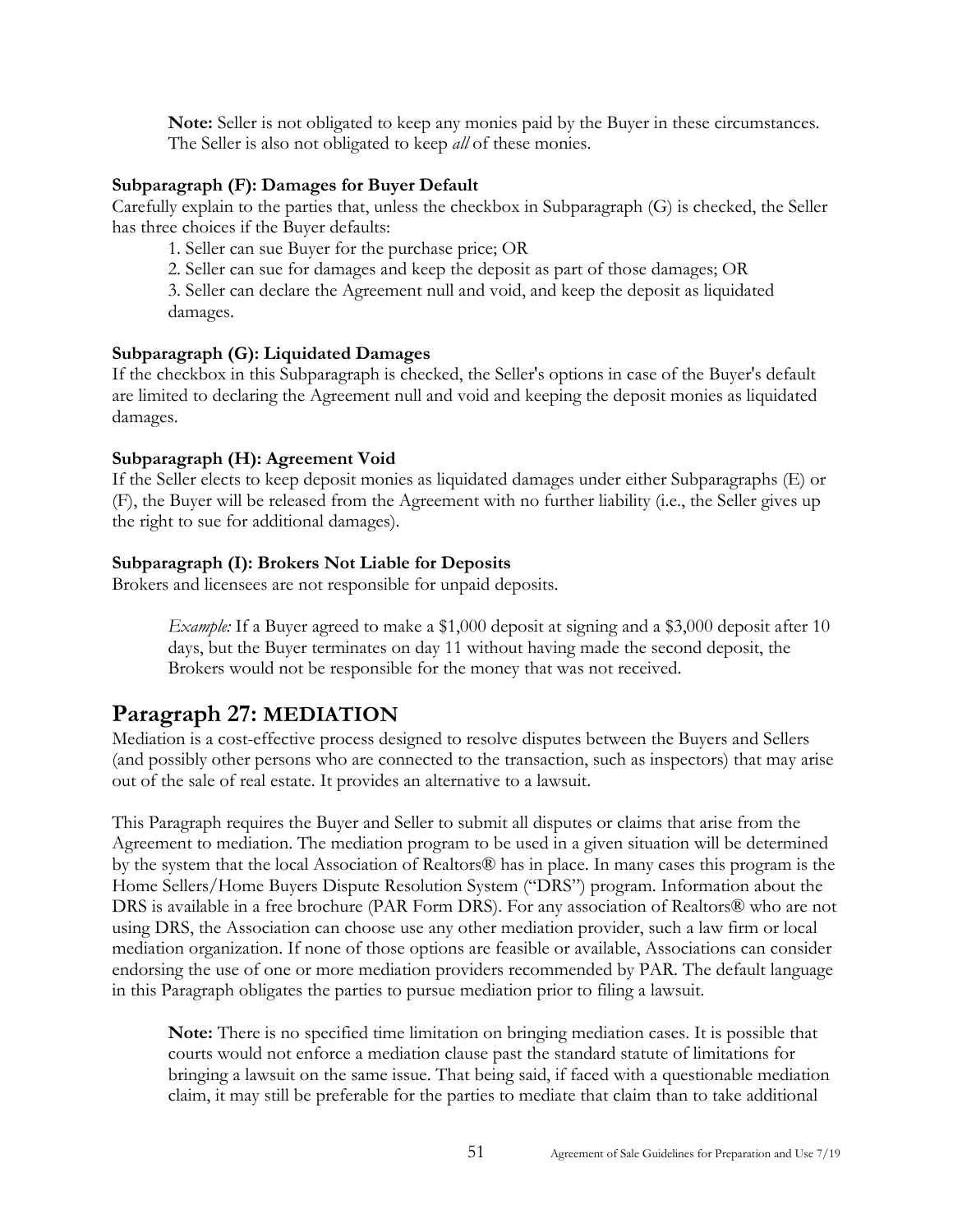time and money to litigate the claim -- even if the respondent party ends up winning in the courts.

**Practice Tip:** The parties will likely need to mediate before going to bringing suit over deposit monies. (See Paragraph 26)

# <span id="page-51-0"></span>**Paragraph 28: RELEASE**

A clear explanation of this Paragraph is critical to the success of the contingencies set forth in the Agreement. Whenever the Buyer receives an acceptable inspection report, waives an inspection, fails to meet a time requirement for an inspection, or accepts the work done under a corrective proposal, the Buyer agrees to this Paragraph, which releases the Seller and the Broker/licensees of any subsequent liability that may arise from any related defects. In short, this prevents the Buyer from saying "I won't worry about it now; I'll just sue later if I decide that this was a problem that I should have addressed."

**Note:** Most of the language in this release refers to the Buyer agreeing to release the Seller from liability. This sometimes raises concerns that the Paragraph protects the Sellers who are in default or engage in some fraudulent or illegal activity. This Paragraph does NOT function as a release where the Seller doesn't perform under the Agreement, and the last sentence of the Paragraph clarifies the point that if the Seller is in default or has acted illegally, the Buyer still retains all legal remedies they would otherwise have.

# <span id="page-51-1"></span>**Paragraph 29: REAL ESTATE RECOVERY FUND**

This language is required by the Real Estate Licensing and Registration Act.

# <span id="page-51-2"></span>**Paragraph 30: COMMUNICATIONS WITH BUYER AND/OR SELLER Subparagraph (A): Providing Documents to Broker**

This paragraph requires the buyer to provide copies of the Loan Estimate and Closing Disclosure to his or her agent upon receipt. TRID regulations place increased responsibility for accurate disclosures on the lenders, and as a result it is more likely that the lender will be preparing these documents. However, these documents are to be provided directly to the consumer – both because of confidentiality issues and because of what the regulations require - not to the buyer's agent. It is important for agents to be provided with these documents to ensure that the buyer is applying for a mortgage according to the terms of the Mortgage Contingency, to make sure that the timeline is being followed, and (of course) to know that closing can occur as scheduled.

## **Subparagraph (B): Providing Documents to Buyer**

As you read through the Agreement you will notice that there a certain requirements that items be communicated or delivered to the Buyer and/or the Seller. Bear in mind that these requirements are generally met if delivery or communication is made to the Broker/Agent representing the party.

**Note:** There are two exceptions to this rule: the delivery of condominium or homeowners association documents. The law requires that these documents be delivered directly to the Buyer before her associated five-day review period would begin.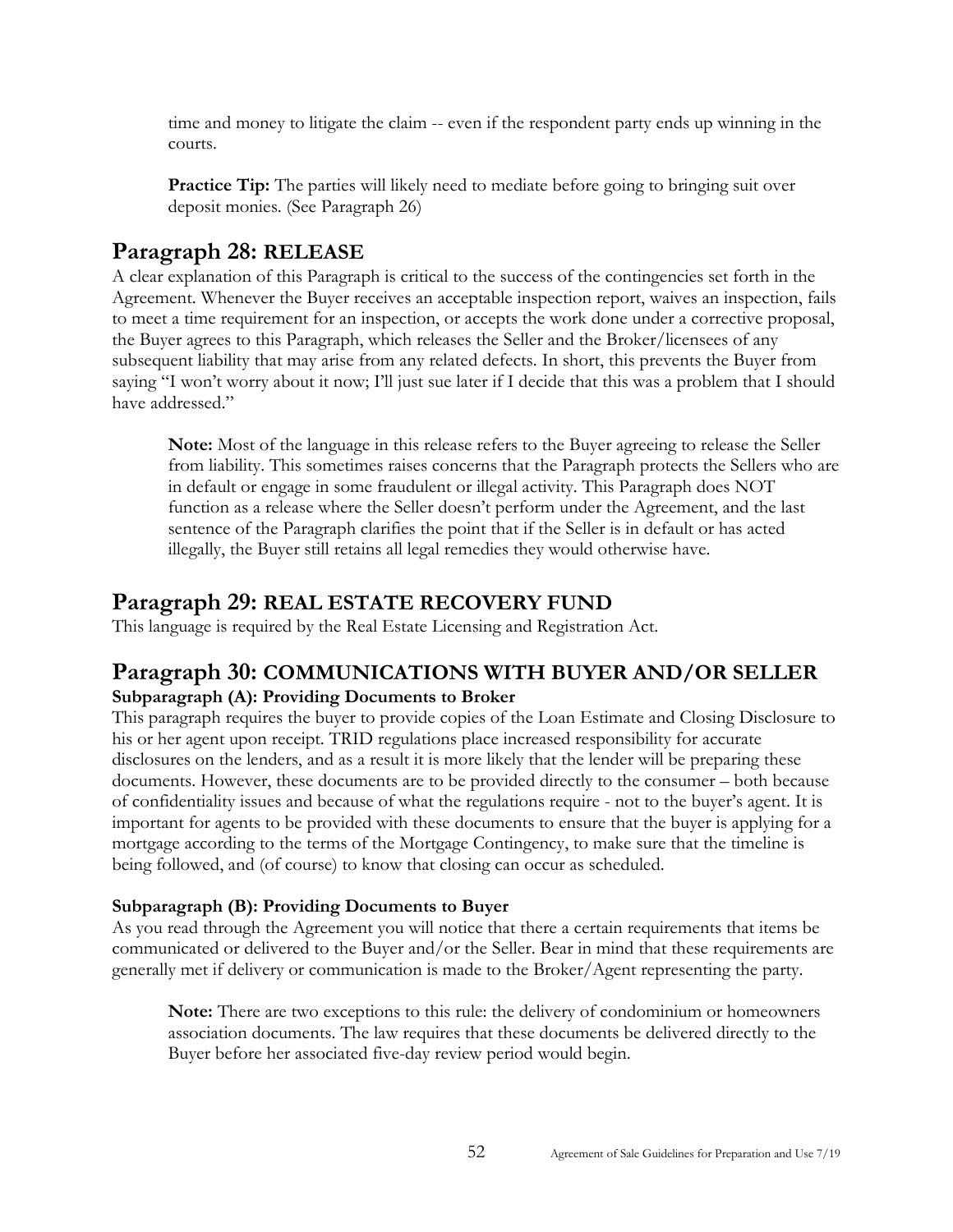**Practice Tip:** To ensure that these documents are delivered directly to the Buyer (and that the clock for the review period has started ticking), it is a good idea to deliver the documents in person or via a method that allows the licensee (or the Seller) delivering the documents to the Buyer to show when they were delivered. If the documents are being delivered in person, it is recommended that the deliverer use PAR's Receipt of Documents form (PAR Form ROD). Common examples of methods referred to above include certified mail, FedEx, or UPS.

# <span id="page-52-0"></span>**Paragraph 31: HEADINGS**

This Paragraph is intended to indicate that the headings listed at the beginning of Paragraphs and Subparagraphs in the Agreement are for convenience and organization purposes, and should not be interpreted as part of the Agreement.

# <span id="page-52-1"></span>**Paragraph 32: SPECIAL CLAUSES**

## **Subparagraph (A): Common Addenda**

Several commonly used PAR addenda are referenced here. When checked, these addenda become part of the Agreement. The blank lines are provided to enable you to insert titles of other addenda (including those that you may draft on your own) that are not referenced on the Agreement.

## **Subparagraph (B): Customize**

This blank space is for any additional clauses that are not addressed in the Agreement or in an addendum, and that significantly alter other clauses in the Agreement. If the clauses are related to an existing Paragraph in the Agreement, number them as if they were appearing in the Paragraph to which they relate. Make sure the language used is clear and unambiguous.

**Example:** If the clause to be added relates to the Settlement Date, you might put: "3(A) continued: Settlement may be postponed up to 30 days at the option of the Buyer, with written notice to the Seller on or before July 15."

# <span id="page-52-2"></span>**Acknowledgments**

## **Copies at Signing**

The law requires that the Buyer and the Seller each receive a copy of the Agreement *at the time they sign it*. This means that the Buyer receives a copy upon filling out the original Agreement as an offer to the Seller, and the Seller receives a copy upon accepting the Agreement. The Buyer would also generally receive a copy upon acceptance so there is be a record of all the terms that were ultimately agreed upon.

## **Counterparts**

"This Agreement may be executed in one or more counterparts, each of which shall be deemed to be an original and which counterparts together shall constitute one and the same Agreement of the Parties." Two Agreements with identical terms can be signed on separate forms in different locations, but will still be counted as one executed contract.

*Example:* If three Sellers must sign the Agreement, each can sign an identical version and do not need to each sign the same Agreement in sequence.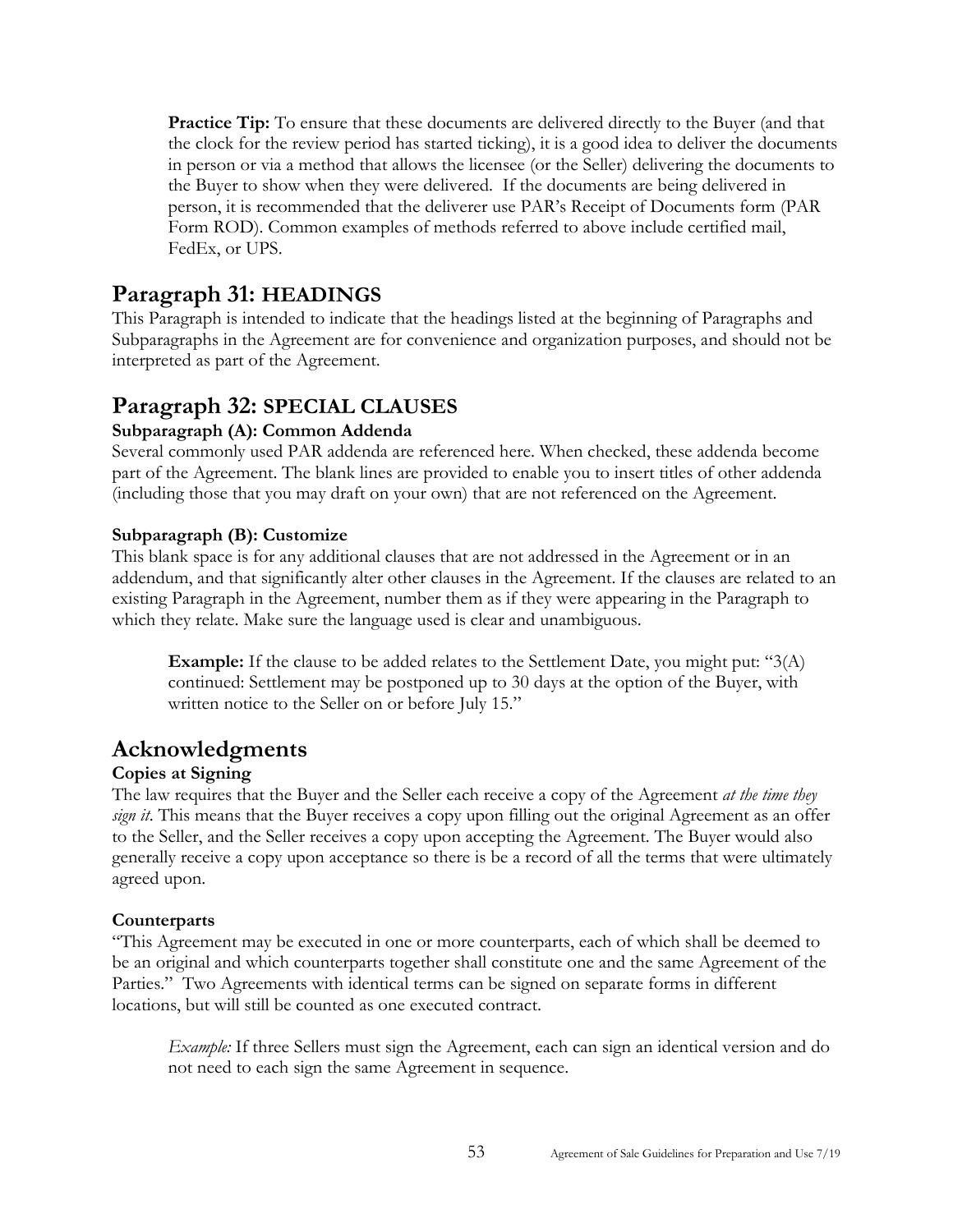**Note:** Agents and Brokers are strongly encouraged to retrieve a copy of the other counterpart(s) for their files to ensure the terms in each signed Agreement are identical.

#### **Notice to Parties**

This alerts the parties to contact a Pennsylvania real estate lawyer before they sign the Agreement if they desire legal advice.

#### **Electronic Transmission**

Return of this Agreement, and any addenda and amendments, including return by electronic transmission, bearing the signatures of all parties, constitutes acceptance by the parties.

**Note:** Electronic transmission includes, but is not limited to, fax and email.

## **Acknowledgments/Checkboxes**

Lines for the Buyers' initials are provided before the signatures of the Buyer to acknowledge that certain required information has been received. Note that the Seller also has three acknowledgments before the Seller's signature lines, but they do not have lines for initials. Primarily, this is because some of the Buyer acknowledgments are optional (i.e., not every Buyer will receive a Deposit Money Notice or Lead-Based Paint Hazards Disclosure), while the Seller acknowledgments should always be mandatory.

**Consumer Notice:** Without exception, all consumers of real estate services must receive this form at the outset of a relationship with a Licensee. If the consumer *is represented* by a Licensee the Consumer Notice will be provided by their own agent at or near the start of the relationship; if a consumer *is not represented*, the agent representing the **other** consumer should provide the Consumer Notice and explain the relationship (or lack thereof) that the agent has with the two parties.

**Closing Costs:** Without exception, the Buyers and the Sellers must receive estimates of their closing costs before they sign an Agreement.

**Practice Tip:** Many lenders provide estimates of closing costs as part of the financing process. These estimates may not contain certain items that must be listed (e.g., Broker fees or inspection fees), and generally should **not** be used in place of a separate estimate of closing costs drawn up by the agent unless the Broker/agent is absolutely sure that the estimates provided by the lender are comprehensive and accurate.

**Deposit Money Notice:** When a deposit is accepted by a cooperating Broker (Broker for Buyer) and transferred to the Broker for the Seller, the cooperating Broker must get a Deposit Money Notice signed by the Buyer, and the checks for deposits must be made payable to the Broker for the Seller. This type of notice is required by law.

**Practice Tip:** A signed check made out to the Broker for the Seller is **not** considered sufficient to comply with the regulation. PAR publishes a Deposit Money Notice form to provide this required notice (Form DMN).

## **Lead Paint**

By initialing this statement, the Buyer is acknowledging three things:

1) Buyer has received the Lead-Based Paint Hazards Disclosure